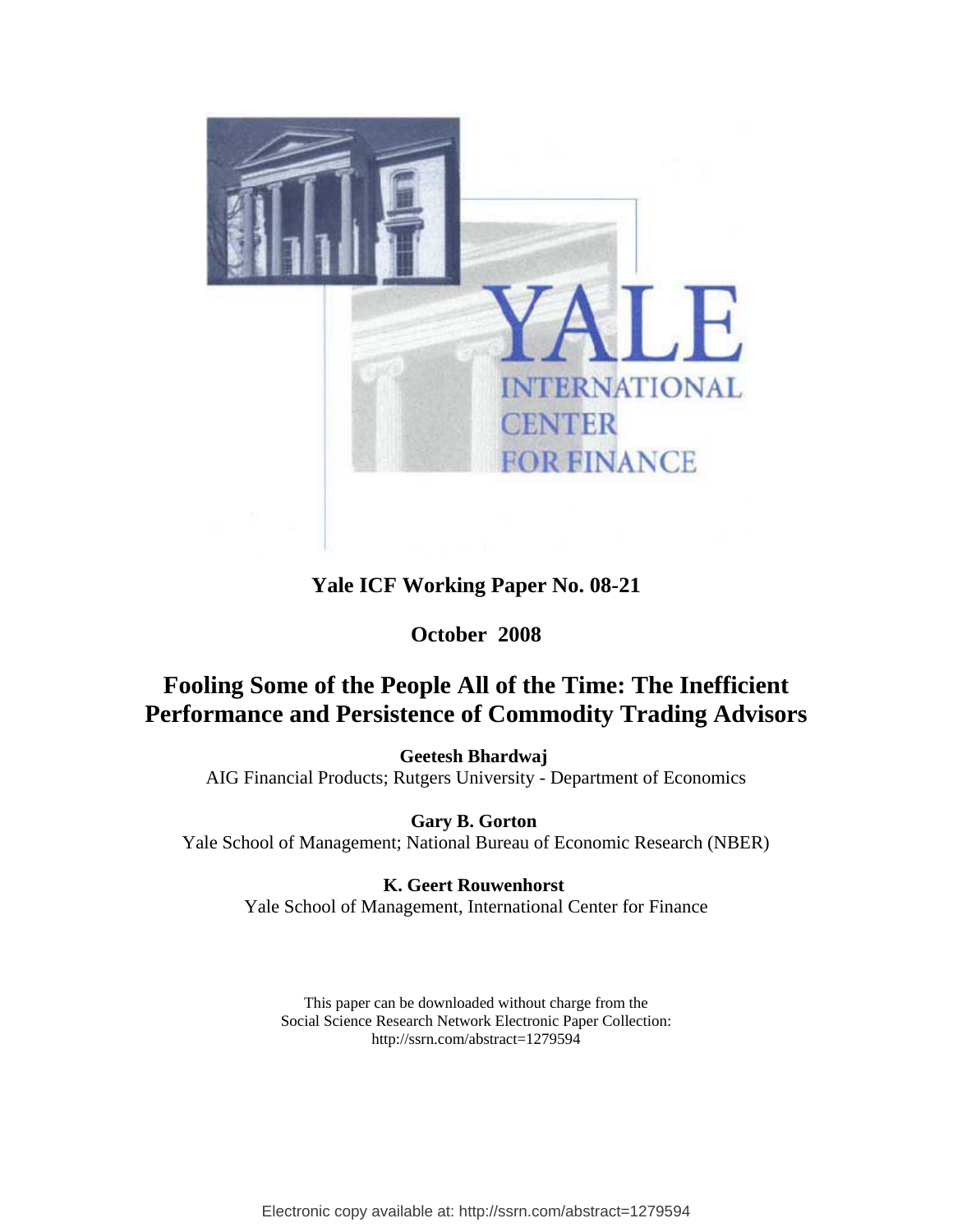# **Fooling Some of the People All of the Time: The Inefficient Performance and Persistence of Commodity Trading Advisors\***

Geetesh Bhardwaj AIG Financial Products

Gary B. Gorton Yale School of Management and NBER

> K. Geert Rouwenhorst Yale School of Management

> > October 4, 2008

#### **Abstract**

Investors face significant barriers in evaluating the performance of hedge funds and commodity trading advisors (CTAs). The only available performance data comes from voluntary reporting to private companies. Funds have incentives to strategically report to these companies, causing these data sets to be severely biased. And, because hedge funds use nonlinear, state-dependent, leveraged strategies, it has proven difficult to determine whether they add value relative to benchmarks. We focus on commodity trading advisors, a subset of hedge funds, and show that during the period 1994-2007 CTA excess returns to investors (i.e., net of fees) averaged 85 basis points per annum over US T-bills, which is insignificantly different from zero. We estimate that CTAs on average earned gross excess returns (i.e., before fees) of 5.4%, which implies that funds captured most of their performance through charging fees. Yet, even before fees we find that CTAs display no alpha relative to simple futures strategies that are in the public domain. We argue that CTAs appear to persist as an asset class despite their poor performance, because they face no market discipline based on credible information. Our evidence suggests that investors' experience of poor performance is not common knowledge.

\* This paper has benefited from comments and suggestions from Martijn Cremers, Ned Elton, Bill Fung, Mila Getmansky, Will Goetzmann, Marty Gruber, Raj Gupta, David Hsieh, Jon Ingersoll, Bing Liang, Jonathan Macey, Roberta Romano, Ken Scott, and seminar participants at UMass Amherst. The views expressed are those of the authors and do not necessarily reflect the official position of AIG Financial Products Corp.

> © Geetesh Bhardwaj, Gary B. Gorton, and K. Geert Rouwenhorst. Do not copy, post, or distribute without permission of the authors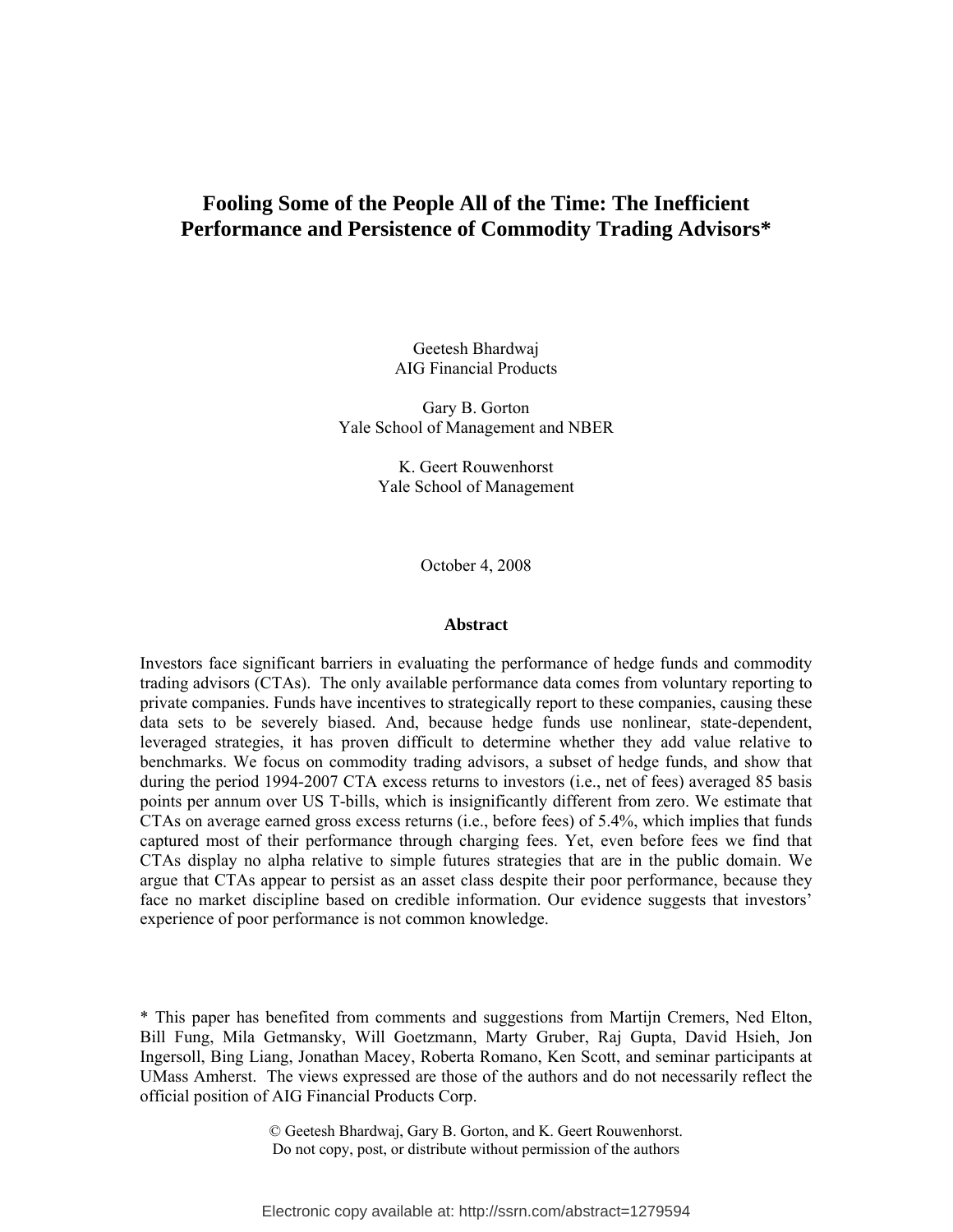### <span id="page-2-0"></span>**1. Introduction**

 $\overline{a}$ 

Hedge funds command hefty fees because they allege that they can earn above average riskadjusted returns, based on their skills. This means that the returns generated by their trading strategies must not be easily replicated by lower cost alternatives such as passive indices, mutual funds or ETFs. According to the Government Accountability Office (2008), based on industry estimates, the number of hedge funds has grown from 3,000 to more than 9,000 between 1998 and early 2007, and their assets under management have grown from \$200 billion to more than \$2 trillion globally. Investors appear to have concluded that these funds are worthwhile investments.

Are hedge funds worthwhile investments? Do they earn above average risk-adjusted returns? What benchmarks should be used for the risk-adjustment? How should investors determine which funds to invest in? It has proven very difficult to answer these questions, because it is difficult to obtain reliable performance data and to determine the relevant benchmarks. Hedge funds are prohibited from direct advertising, but are allowed to indirectly market themselves by reporting their past (possibly paper) returns to private vendors who then sell this performance information through databases to potential investors, news sources, consultants, and researchers. While past returns may be useful for investment choices, the available hedge fund databases are contaminated by a number of biases that affect the ability of investors to make proper inferences. The academic literature has recognized many of these biases (e.g. selection bias, survivor bias, and backfill bias), but the proposed adjustments are often crude or difficult to implement ex-post.

Even when the performance data is available, the issue remains of how to adjust the returns for risk. It is not clear what benchmarks hedge funds should be evaluated against because they are an extremely heterogeneous group and can employ time-varying, state-contingent, and leveraged strategies. In fact, it is not obvious that hedge funds form an "asset class" since their strategies are so diverse. All they have in common is that they have chosen to organize themselves so as to be exempt from various U.S. legal requirements, hence becoming "hedge funds" – a legal definition of the "asset class."[1](#page-2-0) Faced with this heterogeneity problem, the literature on hedge funds is not so much performance analysis as it is a descriptive, positive, analysis of these funds' returns. The focus has been less on whether funds add value for investors than on empirically characterizing fund strategies.

A central point of our work is that biased data and a lack of benchmarks are problems faced by investors and researchers alike. We separate the question of whether fund managers exhibit skill from the question of whether investors receive positive risk-adjusted returns, by looking at both returns net of fees and estimated gross returns. To the extent that fund managers exhibit skill, we ask how the value added is divided between the funds and its investors. We narrow the set of funds to be evaluated to commodity trading advisors (CTAs).<sup>[2](#page-2-1)</sup> There are four reasons for our choice. First, the strategies that CTAs employ are relatively well-known compared to many hedge fund strategies. CTAs report in surveys that they are trend followers and momentum traders. In a survey in 2000, 75 percent of CTAs responded that they are trend followers and 71 percent

<sup>&</sup>lt;sup>1</sup> Hedge funds and CTAs are organized so as to qualify for exemptions from regulations, and disclosure requirements of certain federal securities laws, including the Securities Act of 1933 and the Securities Exchange Act of 1934. For purposes here, to qualify hedge funds must not advertise to the general public and can only solicit participation in the fund from certain large institutions and wealthy individuals. For details see Hall (2008).

<span id="page-2-1"></span> $2$  We use the term CTA (Commodity Trading Advisors) to refer to the legal form of investment vehicles that trades in futures markets and consequently registers with the U.S. Commodity Futures Trading Commission.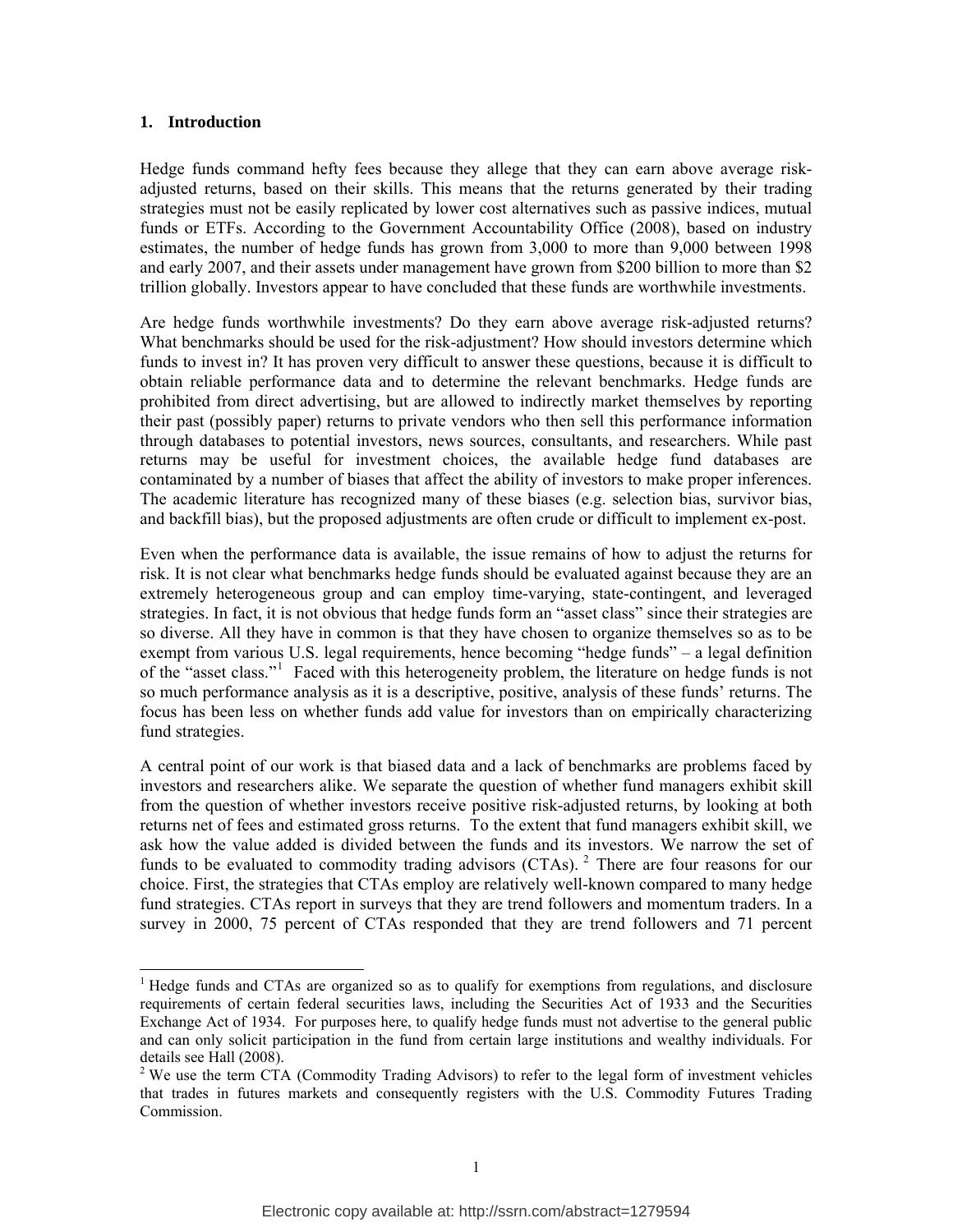responded that they used momentum as a signal in their trading approach.<sup>[3](#page-3-0)</sup> Second, the commodity and financial futures comprise a smaller strategy space for CTAs compared to equity hedge funds, event-driven funds, or multi-strategy hedge funds, for example. This simplifies the choice of benchmarks for evaluating CTA performance. Third, the available performance history of CTAs is relatively long. While most major hedge fund databases do not provide samples that are free from backfill bias prior to 1994, there exists an early academic literature on public CTAs in the 1980s in which this bias is effectively eliminated (Elton, Gruber, and Renzler (1987, 1989, 1990)). Finally, although CTAs are a subset of the hedge funds universe, they control a significant amount of assets. While there are no official measures of the size of the CTAs' money-under-management (MUM), BarclayHedge estimates that as of the end of 2007, MUM was \$206.6 billion, having grown from \$50.9 billion five years earlier – a 306 percent increase.<sup>[4](#page-3-1)</sup>

We analyze the performance of all CTAs that voluntarily report to the Lipper-TASS database. To eliminate the influence of various biases induced by strategic returns reporting and database construction, more than 80% of the available observations are excluded.<sup>[5](#page-3-2)</sup> We show that these corrections greatly influence inference about CTA performance. We estimate that between 1994 and 2007 the average bias-adjusted CTA returns after fees have been statistically indistinguishable from the average return on an investment in US T-bills. The average CTA has therefore not created value for their investors. This conclusion mirrors the finding by Elton, Gruber and Rentzler (1987, 1989, 1990) (EGR) who – almost two decades ago – found that publicly traded commodity funds did not create positive returns for investors. The combined evidence is therefore one of 20 years without performance. The surprising finding therefore is that the considerable attention that the Elton Gruber and Renzler studies received at the time of publication does not seem to have influenced the ability of CTAs to attract assets.

The poor net returns for investors are not necessarily inconsistent with CTA managers possessing skill. For example, it is possible that managers generate excess returns, but capture the rents of outperformance through charging fees. We present some evidence consistent with this view. Using standard procedures to estimate gross returns (i.e., returns before fees), we estimate that the average CTA return has exceeded T-bills by more than 5 percent per annum between 1994 and 2007, but only by 0.85 percent per annum after fees. In order to evaluate whether these gross excess returns are abnormal, we develop a number of simple performance benchmarks. We find that relative to these benchmarks CTAs display no significant skill (alpha). However, the benchmarks can explain relatively little of the variance of CTA returns. It is difficult to explain variation in ex-post gross returns of CTAs, despite the fact that the majority of funds describe their style as trend-following. A regression of individual fund returns on our benchmarks produces an R-squared below 30% for seven out of ten funds. We show that exposure to simple trend following strategies can explain the most of the average outperformance before fees.

The poor performance track record of CTAs raises the question of why the asset class has continued to grow – apparently despite a long history of poor performance. The supply side of the market is easy: CTAs generate fee income of about 4% on assets under management, which also explains the high rates of entry into a market with high attrition rates. Why investors continue to allocate to CTAs is more difficult to answer. Did investors ignore the conclusions of the EGR papers despite the publicity they received at that time?

 $\overline{a}$ 

<span id="page-3-0"></span> $3$  See Waksman (2000). Academic research is in agreement with these CTA self-assessments. Fung and Hsieh (1997) argue that CTAs have one dominant style factor, namely, trend following.

<sup>4</sup> See Hhttp://www.barclayhedge.com/research/indices/cta/Money Under Management.htmlH.

<span id="page-3-2"></span><span id="page-3-1"></span> $5$  As explained below, we exclude 83,201 of the 102,393 available monthly observations on fund performance post-1993, and all returns prior to 1994.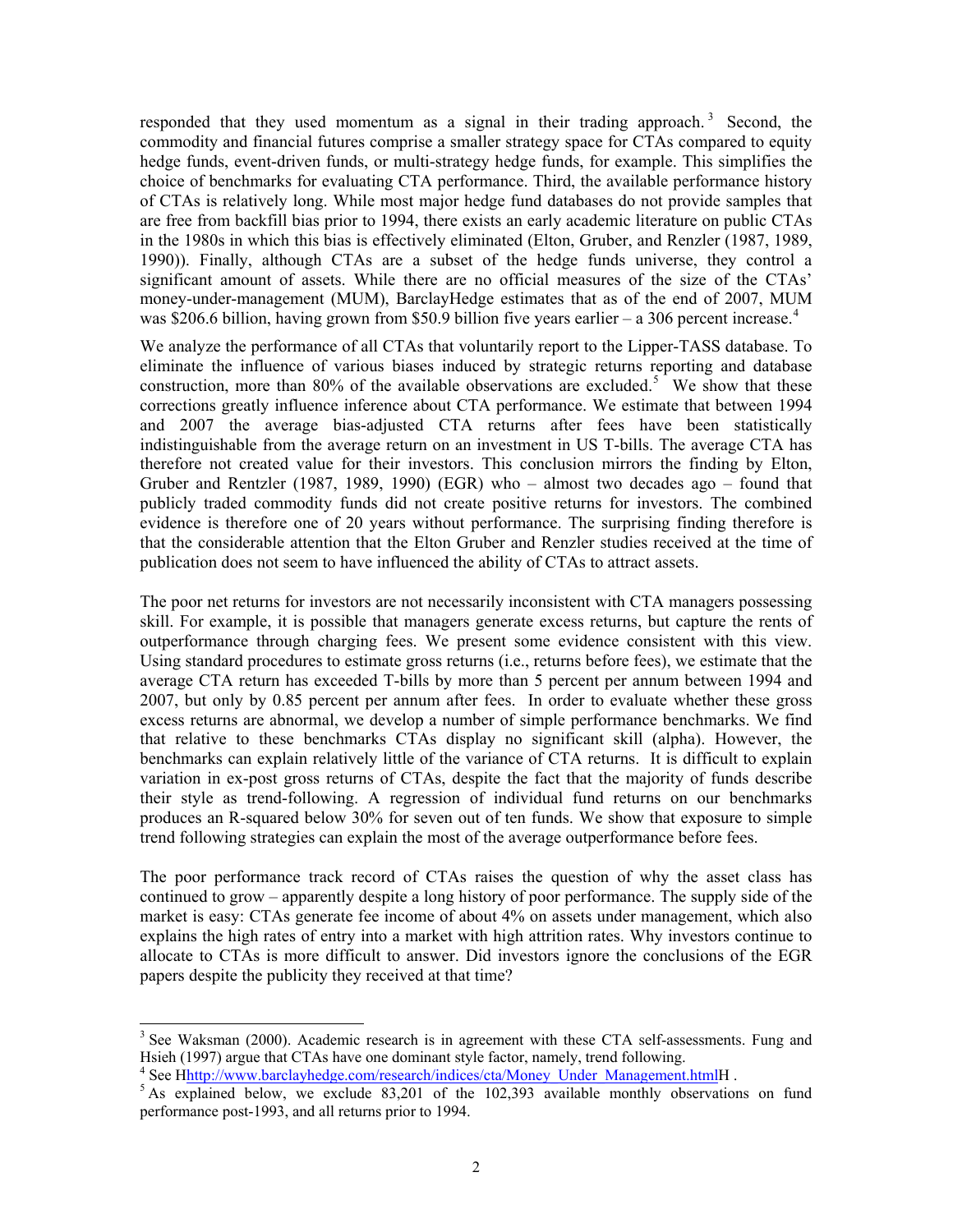We explore several broad explanations. First, average fund performance may not be sufficient as an overall indicator of the attractiveness of an asset class. To the extent that CTAs offer optionlike payoffs that exhibit positive skewness, investors may prefer to allocate to CTAs despite poor average returns. However, our data shows that CTAs are equally likely to exhibit positive or negative skewness. It seems unlikely that CTAs are attractive because of the portfolio properties of their performance. While correlations of managed futures programs with traditional asset classes have historically been low, it seems unlikely that investors would allocate \$200 billion to an asset class that offers T-bill returns with a standard deviation that is comparable to equities.

An alternative explanation is that investors are unable to overcome the information asymmetry to properly evaluate CTA performance. Although it is difficult to provide direct evidence, several observations are consistent with this view. For example, when academic researchers do not seem to agree on how to properly adjust CTA track records for various biases introduced by strategic reporting, it seems unlikely that investors who often lack access to comprehensive databases can do a substantially better job. Especially since there is no mechanism to create common knowledge about historical CTA performance – it is difficult to learn from the investment experience of others when information is not aggregated, either through market prices, disclosure, or regulatory oversight. In this context it is illustrative that in response to the EGR studies in the 1980s which revealed poor performance of public commodity funds, the industry has reorganized itself into a form that requires less disclosure and regulatory oversight. And while in theory funds can attempt to signal quality through the contract terms they offer investors, we find no systematic relationship between contract terms and fund performance.

Finally, investors may simply be unaware that there is an information asymmetry and the history of poor CTA performance may not be common knowledge. Such an information setting differs from the failure of Akerlof's (1970) lemons market, in which it is common knowledge that there is an information asymmetry. It appears that CTAs strategically report their performance data to maintain this information environment. We discuss these issues towards the end of the paper. But, note that it puts researchers in a somewhat delicate position. Simply put, we do not have all the data we would like and the available data must be treated with great care, precisely because of the strategic desires of the CTAs. We alert the reader to these difficulties as we proceed.

The literature most directly related to our work is about CTAs. In addition to the Elton, Gruber and Rentzler (1987, 1989, 1990) papers, our work is closely related to Fung and Hsieh (1997, 2001). Fung and Hsieh (1997) argue that the dominant investment style of CTAs is trend following. Fung and Hsieh (2001) construct dynamic factor portfolios to capture this trend following behavior. We show that while the Fung-Hsieh (FH) factors are useful for style analysis, they are less useful for answering the question of whether CTAs create alpha.<sup>[6](#page-4-0)</sup> In particular we show that that the FH factors tend to impound an upward bias in fund alphas, because they are inefficient replications of trend-following styles.

The paper proceeds as follows. In Section 2 we introduce the data set used for this study and briefly discuss the various, well-known, biases that exist in CTA and hedge fund data sets. In

 $\overline{a}$ 

<span id="page-4-0"></span><sup>&</sup>lt;sup>6</sup> There is also a literature on hedge funds. For example, Ackerman, McEnally, and Ravenscroft (1999) analyze hedge funds, comparing hedge fund returns, volatility, and Sharpe ratios to the returns and characteristics of the S&P 500 and eight standard market indices. They conclude that hedge funds outperform mutual funds, but not standard market indices. Brown, Goetzmann and Ibbotson (1999) also look at hedge funds and find little evidence of outperformance. Brown and Goetzmann (2003) used a classification algorithm to group hedge funds into similar styles, which then becomes the benchmark for out-of-sample performance evaluation. There are many other papers (e.g., Brown and Goetzmann (1997)).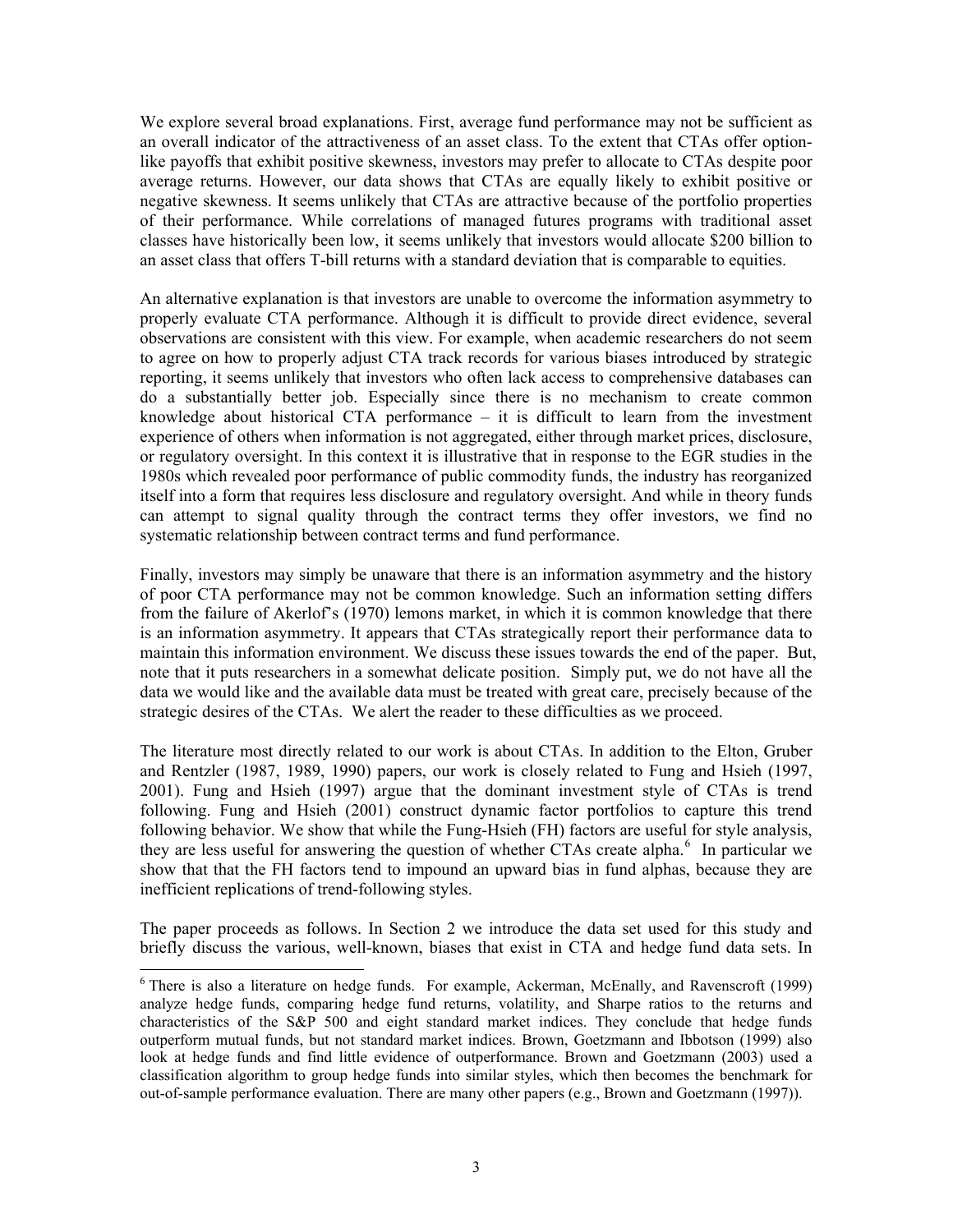<span id="page-5-0"></span>addition we construct a performance index for CTAs net of fees, and estimate their (gross) investment returns before fees. In Section 3 we discuss a variety of benchmarks to evaluate the style and performance of CTAs. Given the strategy space of CTAs, we focus is on simple futures based strategies in equity, commodity and currency markets that are in the public domain. We find that CTAs do not add value, in the sense of producing alpha relative to these benchmarks. In Section 4 we review the historical performance of commodity funds in light of the earlier work by Elton Gruber and Rentzler. In section 5 we explore explanations for why CTAs persist despite two decades of poor performance. Section 6 concludes.

# **2. Fund Performance Data**

 $\overline{a}$ 

A CTA is a hedge fund which has registered to trade futures with the Commodity Futures Trading Commission. Like hedge funds, CTAs are essentially prohibited from advertising.<sup>[7](#page-5-0)</sup> Faced with this restriction, a primary way to reach potential investors is for the hedge fund or CTA to voluntarily report performance information to private companies, data vendors, which then sell the data. Individual funds can release their own performance data, but not comparative data for advertising purposes.<sup>[8](#page-5-0)</sup> For making an investment decision, comparing individual funds to other funds, the vendor data is the only publicly-available source of information for evaluating these funds. The data are purchased by the news media and published in a variety of locations, such as Barron's or ManagedFutures.com, for investors to observe.<sup>[9](#page-5-0)</sup>

Because the decision to report performance data by CTAs and hedge funds is entirely voluntary, it introduces a strategic element in the reporting process. The resulting biases lead to an overstatement of performance of hedge funds, which contributes to the inference problem for investors and researchers alike. While many of the biases are well-known, there seems to be less agreement on how to handle these biases when evaluating hedge fund performance. Without reviewing the entire literature, we illustrate some of the major biases in the context of CTAs, and discuss why some attempts to adjust for the biases are suspect.

Consider a naïve investor who is contemplating an investment in CTAs and decides to examine the track record of all currently investable funds. In order to simplify the data collection process, the investor uses the Lipper-TASS database to calculate the average return to CTAs that are currently in existence, going back to 1994. The resulting performance series is given by the top line in Figure 1, which shows the cumulative total returns to an equally-weighted (EW) portfolio of CTAs over this period. The average return (net of fees) on this portfolio was 12.6 % which exceeds the return on T-bills which was about 4.0 % per annum over the 14-year period between 1994 and 2007. Our naïve investor might conclude that CTAs are an attractive investment: they provide an absolute return over T-bills which is significant economically (8.6% per annum) as well as in a statistical sense  $(t$ -stat  $= 2.73)$ . However, this calculation does not correct for various

<sup>&</sup>lt;sup>7</sup> The prohibition on advertising seems problematical with the internet. One need only type "commodity" trading advisor" into Google to get a sense of what this means as a practical matter. There are 93,900 hits.

 $8$  Individual CTAs can publicly present performance data. The CFTC under Regulation 4.41(a) adopted "a rule that leaves to the discretion of the [CPO, CTA, or principal] advertising results –whether actual, simulated or hypothetical—the format of that presentation, so long as that format is not false, misleading or deceptive." See Federal Register Vol. 71, No. 163 (Wednesday, August 23, 2006), p. 49388.

<sup>&</sup>lt;sup>9</sup> See the "Market Lab" section of Barron's which provides "Commodity Traders Advisors Performance." Barron's provides the current monthly return, year-to-date, 12-month return, 3-year return, and 5-year return, the 12-month annualized standard deviation, the 12-month maximum drawdown (%), and the assets under management. Not all of this available for every fund listed. The performance data comes from the CASAM CISM Database (formerly the MAR Database); see Hhttp://www.casamhedge.com/H.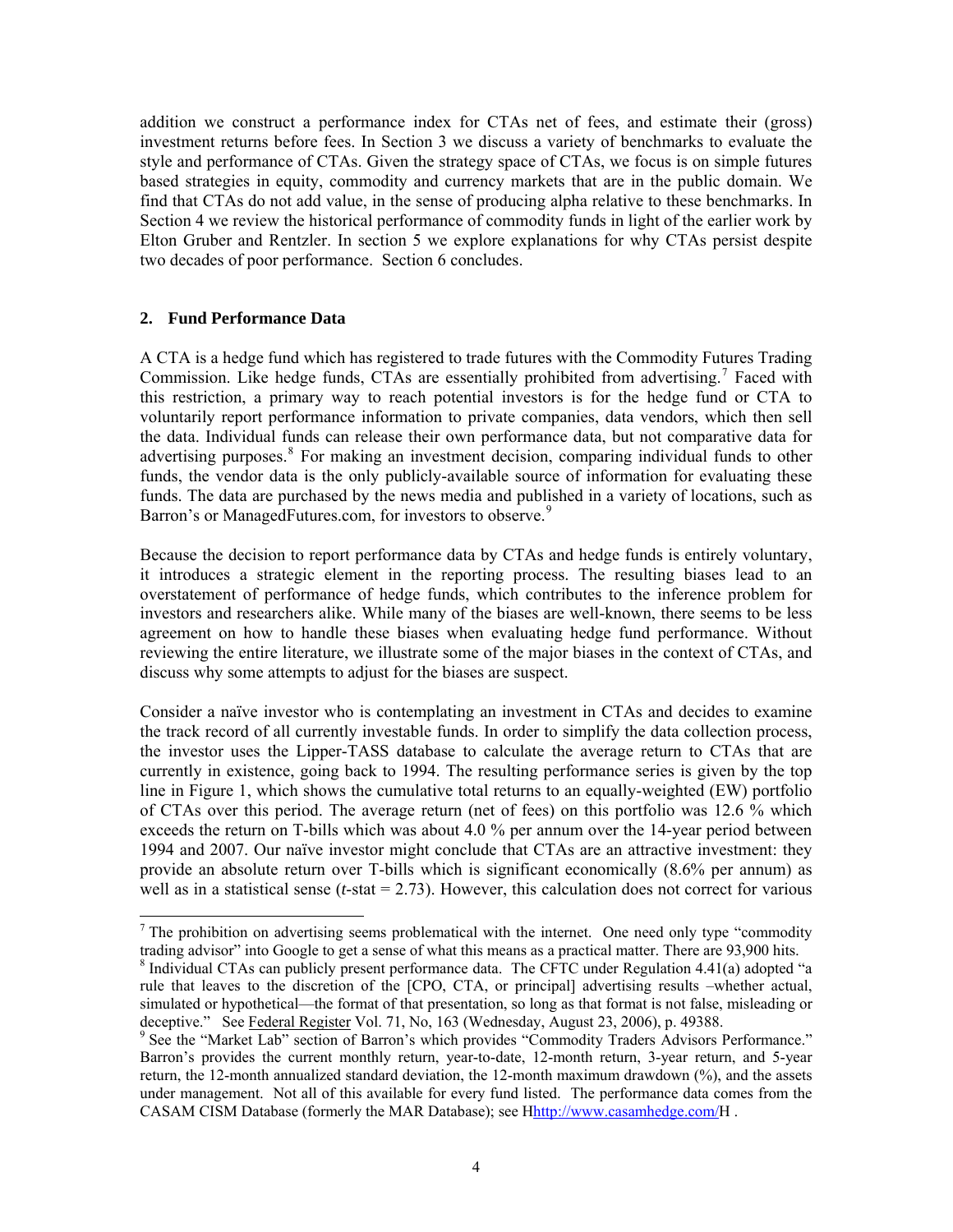biases in the database. Figure 1 previews our discussion in the remainder of this section that a correction for survivorship bias and backfill bias would lower the average return to CTAs by about 7.7% to 4.9% per annum, which is only 85 basis points above the average return to T-bills. The correct inference from the data ought to be that the average CTA does not offer absolute returns but merely adds risk.

### **Figure 1: Measures of CTA Performance**

The figure shows the cumulative performance of an investment in an equal weighted portfolio of Commodity Trading Advisors that report to the Lipper-TASS Database. The portfolio labeled *With Survivorship Bias and Backfill Bias* consists of all Funds that were alive at the end of our sample. The portfolio labeled *With Backfill bias (no survivorship)* includes all monthly return observations in the "live" and "graveyard module" of the database. The portfolio *No Backfill or Survivorship Bias* includes only fund-returns after the first date of a fund reporting to the database.



# **Cumulative Return CTAs**

# *2.1 Sources of Bias in Lipper-TASS*

There are at least four sources of bias in the Lipper-TASS database:

### *Selection Bias*

The selection bias stems from the strategic reporting decision by a fund. Funds that experience poor performance may decide not to report to the database. Funds that look to attract new investors are more likely to report, while successful funds may stop reporting to the database as their need to advertize may have diminished. This issue has been widely discussed in the literature.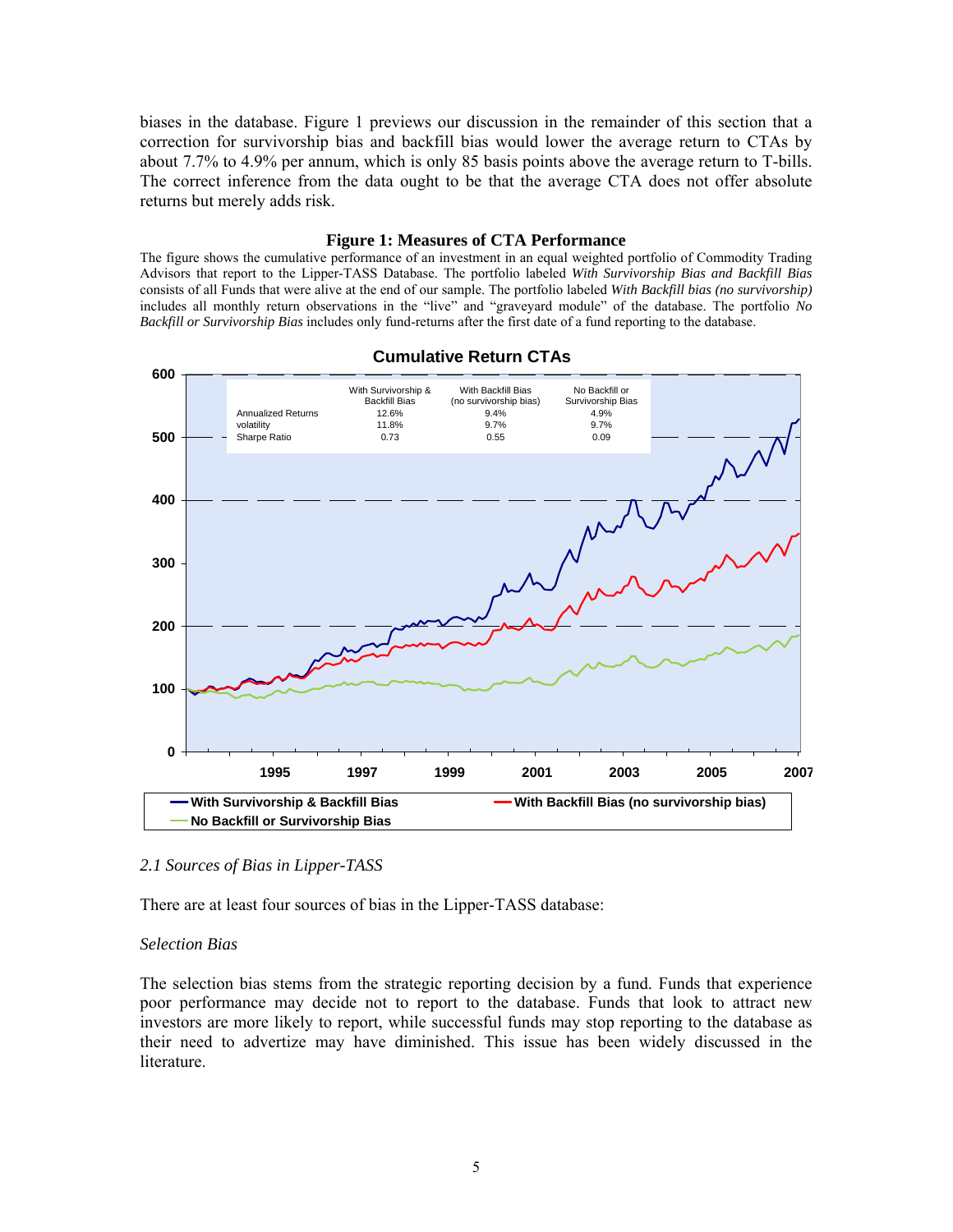### <span id="page-7-0"></span>*Look-back Bias*

Look-back bias refers to ex-post data withholding by a fund after observing performance. This can take several forms. For example, a fund is unlikely to not report the return(s) prior to liquidation due to poor performance. More generally it is likely that funds delay reporting poor returns. If performance improves subsequently, it may report the delayed returns, or alternatively drop out of the database when fund returns continue to be low. This option to withhold poor performance has been discussed in the literature. What seems to have gone unnoticed in the literature is that funds can ex-post remove their entire performance record from the database. Comparing two versions of the Lipper-TASS database, we find several instances where the entire track record of a fund disappears. Conversations with the vendor confirms that funds can indeed request to have their entire historical track record removed, based on the view that "reporting is entirely voluntary and at the discretion of the funds." This "look-back bias" affected about 2% of the CTAs between the October 2007 and April 2008 versions of the database. It seems plausible that unsuccessful funds have a larger incentive to remove their performance data ex-post, which would lead to an upward bias in the performance of the funds that remain in the database. Quantification of the magnitude of this bias would require a full record of these deletions, which is unfortunately unavailable.<sup>[10](#page-7-0)</sup>

### *Survivorship Bias*

The survivorship bias occurs when a fund disappears from the database after it dies. By focusing only on funds that are currently in existence, the naïve investor in our example excluded funds that were dissolved. Because the surviving funds have outperformed their peers, this leads to an upward bias. Malkiel (1995) estimated the size of this bias by comparing the (annualized) returns for the live funds (those funds that still exist at the end of the data sample) to the whole data set of returns (including funds that exited during the sample period).<sup>[11](#page-7-0)</sup> Since 1994 Lipper-TASS has maintained a record of non-surviving funds in the "graveyard module" of the database. The top two lines in Figure 1 compare the average return of CTAs that were in existence at the end of 2007 to an equally-weighted performance of all funds in the "live" and "graveyard" modules of the database. Figure 1 illustrates that surviving funds have outperformed the average fund in the database by  $3.2\%$  ([12](#page-7-0).6% minus 9.4%) between 1994 and  $2007$ .<sup>12</sup> When we discuss the next source of bias, induced by backfill we will include all CTAs from both the live and graveyard modules.

# *Backfill Bias*

 $\overline{a}$ 

Also known as "instant history," backfill bias is created when funds are allowed to submit a performance history at the time of first reporting to the database. Because managers are more likely to report funds with a good history, and avoid reporting funds with poor histories, this

<sup>&</sup>lt;sup>10</sup> A by-product of the look-back bias is that it makes it difficult to exactly replicate results of other researchers unless the exact same version of the database is used. Lipper-TASS only distributes the most recent version of the database to current subscribers.<br><sup>11</sup> Fung and Hsieh (2000), Brown, Goetzmann, and Ibbotson (1999), Ackerman, McNally, and Ravenscraft

<sup>(1999),</sup> and Liang (2000), among others, use this method. The estimates of the bias range from 3.0 percent (from Fung and Hsieh) to 0.2 percent (from Ackerman, McNally, and Ravenscraft). Malkiel and Saha (2005) report that the average difference between live hedge funds and defunct hedge funds is more than 830 basis points over the period 1996-2003.

<sup>&</sup>lt;sup>12</sup> These calculations do not exclude backfilled returns.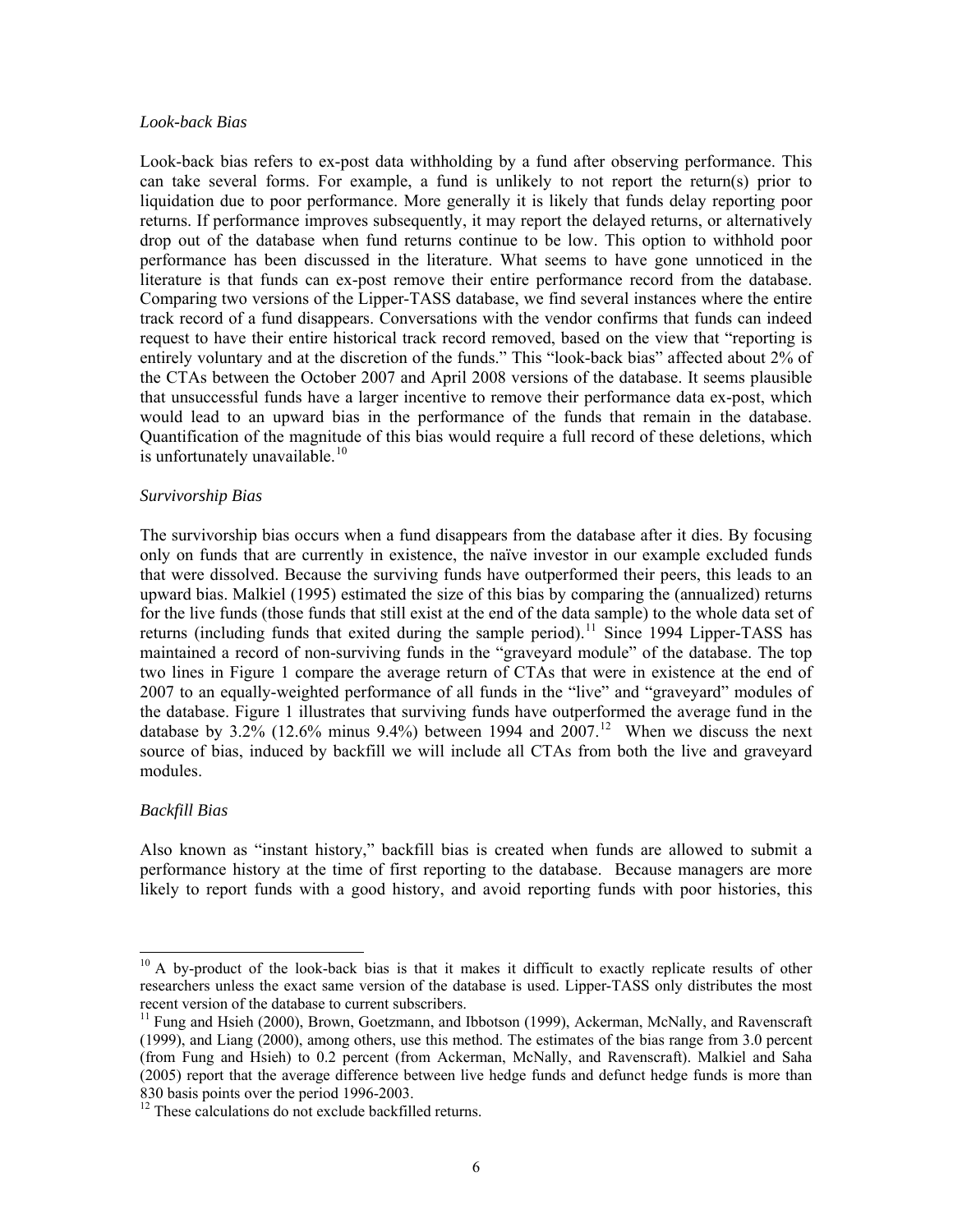<span id="page-8-0"></span>creates an upward bias in the returns prior to the first live reporting date.<sup>[13](#page-8-0)</sup> A comparison of the bottom two lines in Figure 1 illustrates the magnitude of this bias that results when "instant histories" of returns before the first reporting date are excluded.

The figure illustrates the wide difference between the average performance of funds when they report to the database in real time (4.9%) and the average performance of all funds including backfill (9.4%). The former return is lower because the average backfilled return of 11.3% considerably exceeds the "live" average return of 4.9%. The backfill bias in CTA returns mirrors the observation by Elton, Gruber and Rentzler, that publicly traded commodity funds in the 1980s generally failed to beat the historical performance reported in their prospectuses.

Early hedge fund studies starting with Park (1995) attempted to correct for this bias by excluding the first portion of the track record of each fund before calculating performance, typically a fixed number of months reflecting the estimated backfill for the "average" fund. This "*x*-month screen" is a crude measure that leads to overstatement of the measured returns of funds that have a longer backfill period than *x* months. Recent versions of the Lipper-TASS database contain a field for each fund indicating the date of first reporting to the database. The backfill bias can therefore simply be eliminated by discarding returns prior to the first reporting date. Perhaps surprisingly, many studies continue to apply the *x*-month screens to account for backfill bias.<sup>[14](#page-8-0)</sup> The following table illustrates that *x*-month screens lead to very different conclusions about the magnitude of the backfill bias for CTAs.

### **Table 1: Backfill Bias and CTA Performance**

The table gives the average return expressed as % per annum on an equally-weighted portfolio of CTAs between 1994 and 2007 using different screens for inclusion of funds in the portfolio. *Backfill not removed* includes all funds and months for which data are available in Lipper-TASS. *Backfill removed* only uses firm-month observations for funds after their first reporting date to the database. The *x-month screen* removes the first x months from the performance record of a fund before it enters the portfolio.

| EW CTA Index                            | Average Return (% p.a.) |
|-----------------------------------------|-------------------------|
| Backfill removed (first reporting date) | 49                      |
| Backfill not removed                    | 94                      |
| 12-month screen                         | 83                      |
| 24-month screen                         | 78                      |
| 36-month screen                         | 77                      |

Applying a 12-month screen across all funds lowers the average CTA return by only 1.1 % per annum, as compared to 4.5% using the first day of reporting as a screen. Longer screens lower average returns but not to the extent of eliminating returns prior to the first live reporting date. The reason is that there is a great deal of dispersion in the number of backfilled returns across funds. In the Lipper-TASS data set, the average number of backfilled months for all hedge funds is 28 with a standard deviation of 33.86. For CTAs the average number of backfilled months is 43 with a standard deviation of 47.41. This explains why even a conservative 36-month screen is not sufficient to eliminate the backfill bias. Throughout our analysis we will only use funds for which

 $\overline{a}$ 

<sup>&</sup>lt;sup>13</sup> Several papers have quantified this bias, including Posthuma and Van der Sluis (2003), and Malkiel and Saha (2005).

<sup>&</sup>lt;sup>14</sup> Recent examples include Koslowski (2007) and Ter Horst and Verbeek (2007).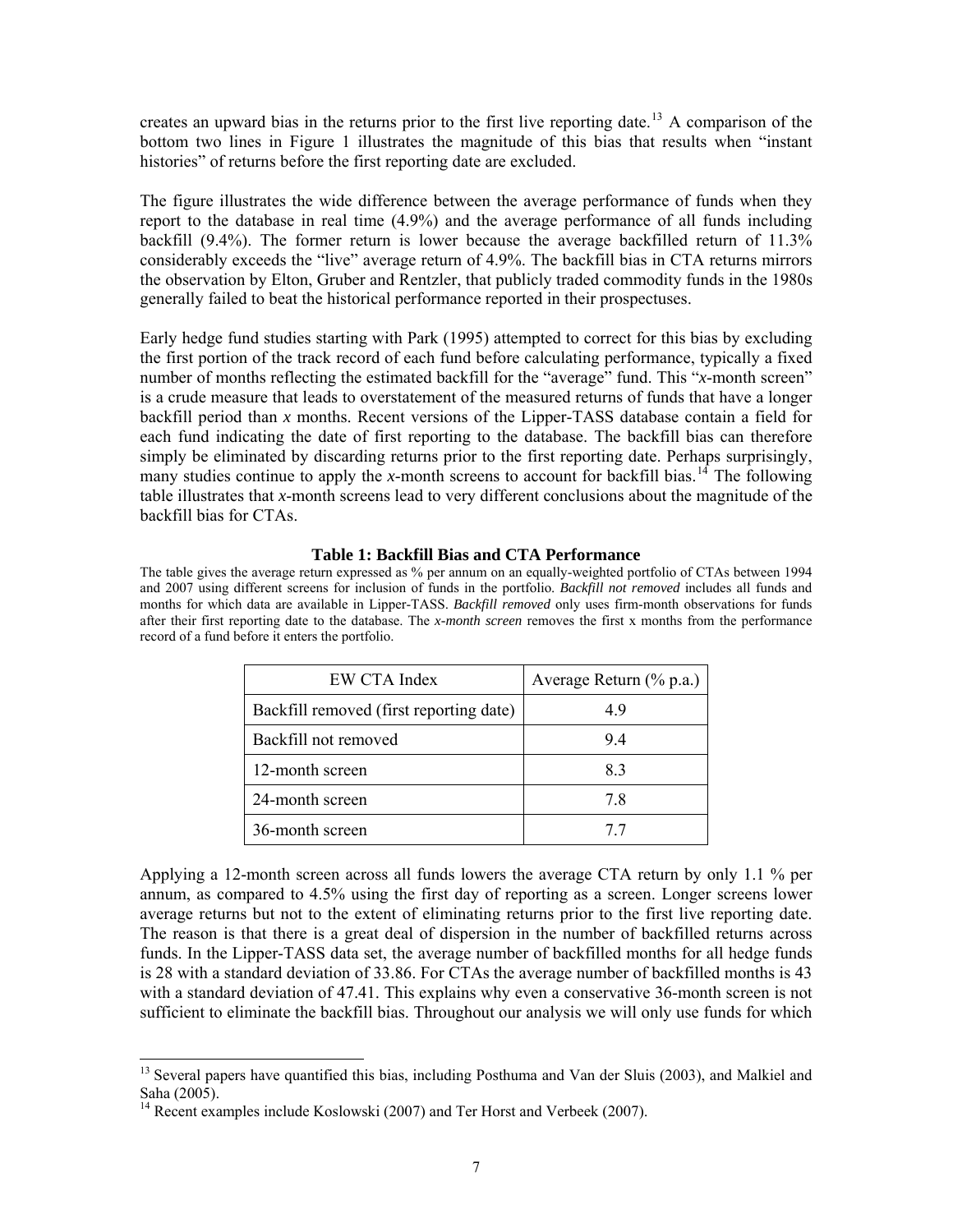<span id="page-9-0"></span>we have an observation on the date of first reporting, and exclude performance data prior to that date.

# *2.2 Sample*

 $\overline{a}$ 

There is a choice of data vendors of Hedge Fund and CTA data. We elect to use Lipper-TASS because it has relatively broad coverage of CTAs and includes flags for the date of first reporting by funds, thus allowing for backfill biases to be taken account of.<sup>[15](#page-9-0)</sup>

Our sample of CTAs is taken from the April 5, 2008 version of the database. The Lipper-TASS database consists of 10,179 hedge funds. CTAs appear under the primary category "Managed Futures," which includes 827 funds (327 live and  $\overline{500}$  in the graveyard module).<sup>[16](#page-9-0)</sup> To avoid the backfill bias we select only those funds for which the date of first reporting is available, which excludes the separate CTA module for which this information is not available and 134 funds in the hedge fund module. Of the remaining funds, 108 were discarded because they did not have any returns after the first date of live entry. Finally we exclude funds (3) that do not report returns net of fees. The resulting sample consists of 582 funds, of which 201 were in existence as of the publication of the database. As of December 2007, our sample covers approximately 20% of all CTAs in terms of money-under-management  $(MUM)^{17}$  $(MUM)^{17}$  $(MUM)^{17}$ 

# *2.3 The Cross-section of Performance of CTAs*

The poor performance of the average fund, as measured by the average return on the equallyweighted (EW) index, may mask the presence of stellar performers. Figure 2 provides a scatter plot of the average excess net returns and standard deviations of the individual funds in the database. In order to allow for a sufficient number of observations to calculate the average net return by fund, we restrict ourselves to CTAs that report at least 24 monthly observations (excluding backfill) in the database. This limits the number of observations to 312 (down from 582).

For comparison we include the EW CTA net return index. The graph shows large cross-sectional variation among individual CTAs. Annualized average excess net returns range from -42% to +53%, and standard deviations range from 1.9% to 97%. The V-shape of the graph reflects the intuition that funds that take more risk are more likely to exhibit extreme performance. The figure shows that the average standard deviation among individual funds (18.28%) is about double the standard deviation of the EW CTA index (9.70%), which suggests some diversification benefits to holding a portfolio of CTAs. Perhaps surprisingly, the average and median CTA has outperformed the EW index. However, this is caused by an increasing number of funds reporting to Lipper-TASS during the second half of our sample, which is also the period when the average fund performance was higher. In the remainder of the paper we will concentrate on the performance of the EW index rather than individual funds to further analyze the asset class. First, few individual funds have a long time-series to analyze, because the attrition rate of CTAs is high.

<sup>&</sup>lt;sup>15</sup> The CISDM database, while potentially broader in scope lacks such a flag, which prevents us from indentifying backfilled returns. The Barclays database also lacks a backfill flag. The HFR database contains flags for backfilled returns but its coverage of CTAs is not as extensive as Lipper-TASS.

 $16$  Lipper-TASS contains a separate CTA module covering 2,149 funds which overlaps with the hedge fund module. All hedge funds classified as Managed Futures are in the CTA Module, and CTAs that are in the CTA Module but not "Managed Futures" do not appear elsewhere in the Hedge Fund Module.

 $^{17}$  At the end of 2007, our sample contains 205 funds, of which 189 reported a combined MUM of \$43.98 billion. BarclayHedge estimated industry-wide MUM to be \$206.6 billion.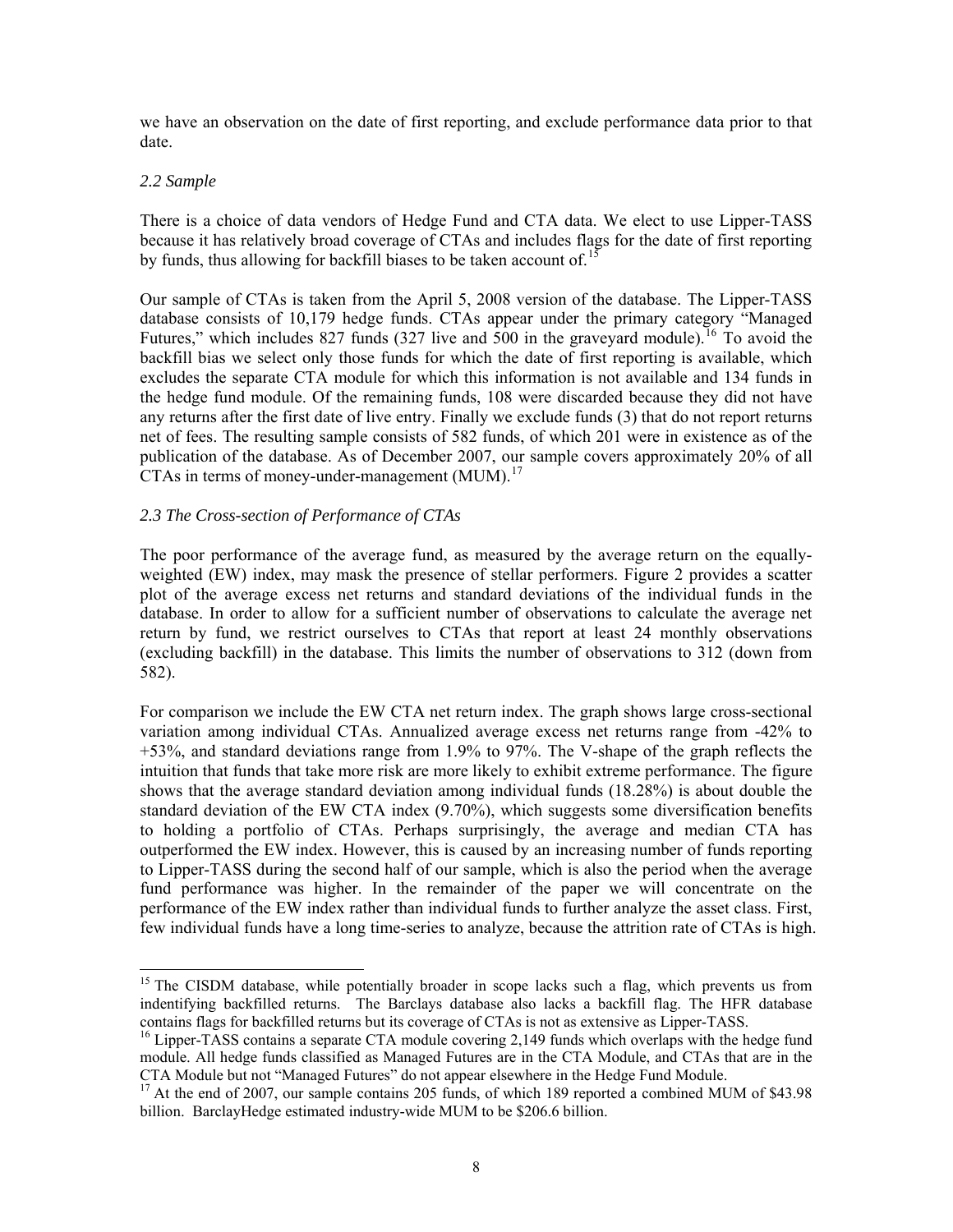#### **Figure 2: Individual CTA Risk and Return**

The figure shows the annualized average excess return and standard deviation for all CTAs that have at least 24 months of reported returns in the Lipper-TASS database after excluding backfilled returns. Excess returns are calculated as total returns minus the three month T-bill rate.



Second, high individual fund volatility further complicates the inference about skill and style. In addition, the portfolio approach naturally takes into account the correlations among individual CTAs which are hard to model. We note that the performance of the EW index is lower than the average fund; this could bias out findings against finding average CTA skill if investors could have forecast this performance. This seems unlikely, but we will present separate results for the recent sub-period.

### *2.4 Robustness of Performance to Equal-Weighting of Funds*

The fact that individual CTA performance has been higher during the second half of the sample, a time when the asset class experienced substantial inflows, suggests that investors may have rationally forecast the performance of successful managers. Also, in light of high entry and attrition rates of funds  $-$  discussed in more detail in section  $5 -$  it is possible that the performance of the equally-weighted index is weighted down by a large number of small funds that briefly enter the database. It this is the case, an equally-weighted index would underperform an assetweighted measure of performance. Unfortunately, this proposition is difficult to test due to incomplete data on asset under management in Lipper-TASS. For those funds that report a history of assets under management, we compared the performance of an equally-weighted index to an asset weighted index of funds, and find that an asset weighted index would have outperformed an equally weighted index by about 3% per annum between 1995 and 2007. This difference is not significant in a statistical sense  $(t = 1.30)$ .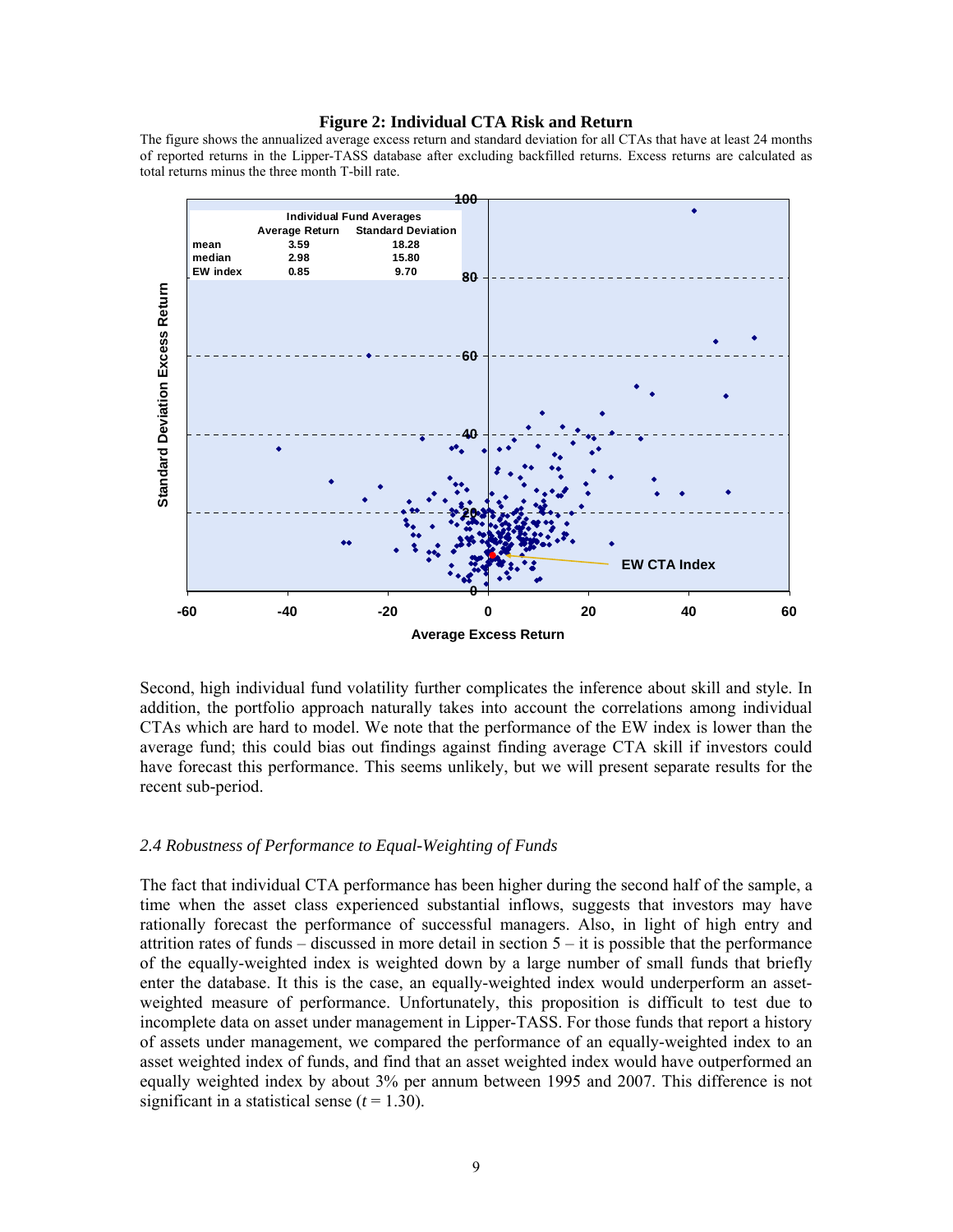<span id="page-11-0"></span>We also separately analyzed the performance of large CTAs. Perhaps CTAs signal with their "pedigree." In other words, new managers that spin-off from established, well-known, funds or who were trained at established, well-known, funds may use the name of the fund where they worked as an advertisement for their trading acumen. Insofar, as these spin-offs have a track record at their prior fund, it is not public, but still there may be a kind of "seal of approval" from the original fund. Many of these might find it easier to attract assets and turn into large funds. To address this issue, we constructed sample of large CTAs in our data set. These tend to include many of the well-known names.<sup>[18](#page-11-0)</sup> In any given month a CTA is categorized as large if it had at least \$250 million under management over the last 12 months. Then we constructed a Big CTA Index, which consists of the equally-weighted returns of the large CTAs, apart from the above mentioned cut-off we also constructed an equally weighted index of CTAs that had more then \$100 million under management. Table 2, below, compares the performance of the equally weighted CTA index with the Big CTA indices discussed above. The comparison is for the period of [19](#page-11-0)98 to 2007.<sup>19</sup>

The Big CTA Index contains many of the large, well-known, CTAs – but their non-backfilled performance suggests that pedigree is not a signal, though it may be successful as an advertisement. More importantly, we find very little difference between the performance of large and small CTAs in our sample. For this reason, and because of the relative small number of funds for which data on assets is available, we decided to use the equally-weighted index of CTAs in the remainder of the paper.

### **Table 2: Big CTA Index Returns 1998-2007**

The table gives the annualized average return, standard deviation and Sharpe ratio of the Equally-Weighted portfolio of CTAs in Lipper-TASS, and two portfolios of Big CTAs. A CTA is classified as Big in a year if it reports assets under management at some point during the prior 12 months that exceed USD 250 MM, or 100MM. All return calculations exclude reported returns prior to the date of first reporting to the database.

|                           | <b>EW CTA Index</b> | CTAs > 250MM | CTA s > 100MM |
|---------------------------|---------------------|--------------|---------------|
| <b>Average Return</b>     |                     |              |               |
| <b>Standard Deviation</b> | Q Q                 |              |               |
| <b>Sharpe Ratio</b>       | 1.20                |              | 0.30          |

# *2.5 CTA Performance Before and After Fees*

In addition to net (of fees) returns, we are interested in gross returns for two reasons. First, gross returns measure the payoffs to the fund's portfolio investments and speak to the question of whether a manager has the ability to generate positive investment returns. A comparison of gross and net returns indicates how the returns to skill are shared between the fund and its investors. The discrepancy is potentially large, because CTA fees resemble those of hedge funds: in our sample fixed fees on money-under-management range from 0.167% to 8.0% per annum while variable performance fees range from 0% to 50%. The average fixed fee is 2.15% and the variable fee averages 19.5% across funds. The second reason to study returns before fees is that gross returns are potentially better suited for performance analysis because the fee structure may induce additional nonlinearities in the post fee returns.

 $\overline{a}$ 

<sup>&</sup>lt;sup>18</sup> Some of the well known names included in the sample are: Campbell & Company Inc., Graham Capital Management, Man Investments Ltd, Winton Capital Management Ltd, and Aspect Capital Ltd.

<sup>&</sup>lt;sup>19</sup> There are very few big CTAs prior to 1998.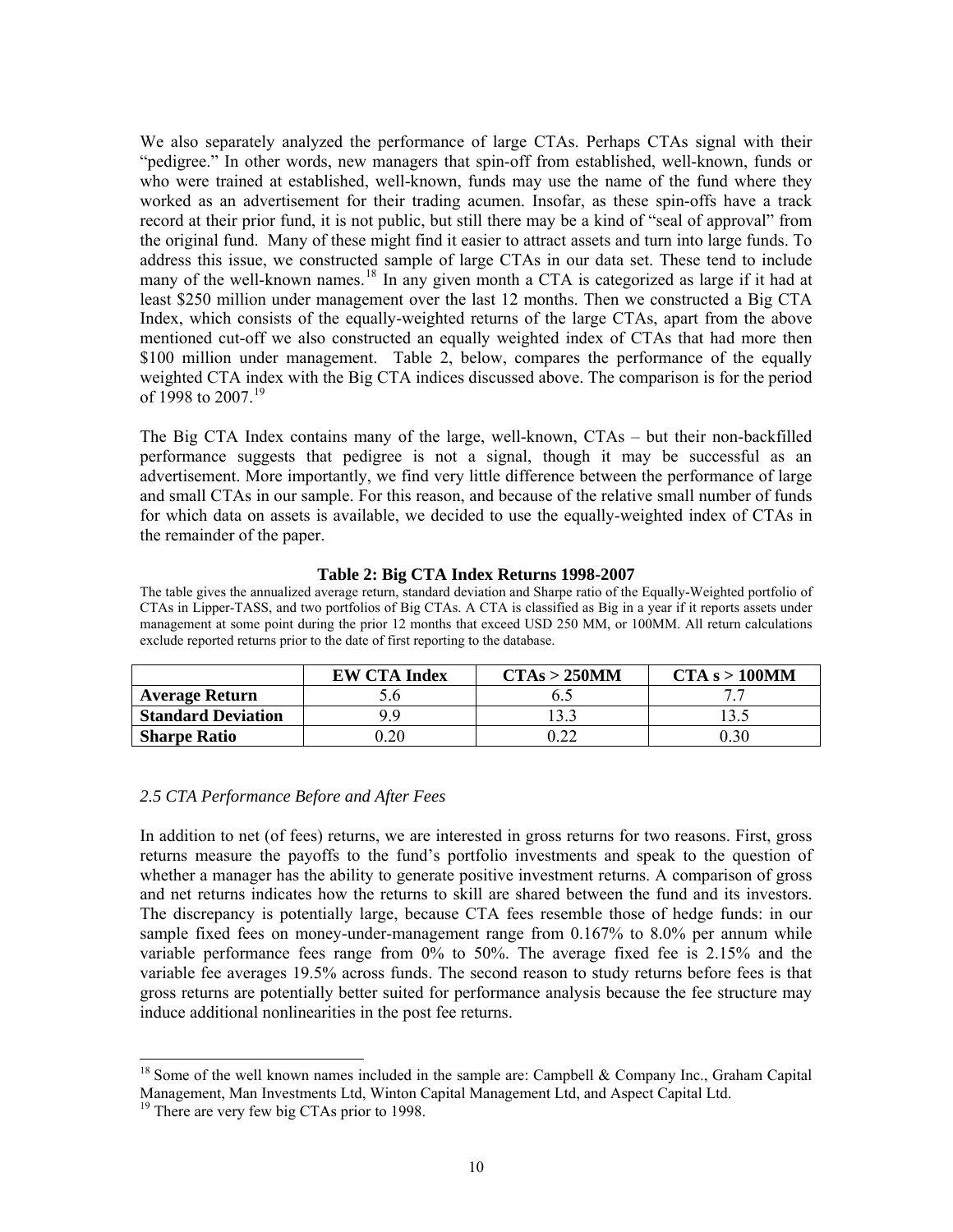### **Table 3: CTA Excess Returns and Fees**

The table gives the annualized average excess return and standard deviation of the equally-weighted portfolio of all CTAs in the Lipper-TASS database before and after fees, between 1994 and 2007. Before fee returns are estimated using net of fee data and fee information using the methodology outlined in French (2008).

|                    | Average        | <b>Standard Deviation</b> | t-statistic |
|--------------------|----------------|---------------------------|-------------|
| <b>After Fees</b>  | 1.85           | .70                       |             |
| <b>Before Fees</b> | こ 2フ<br>. ت. ب | Q 7Q                      | 2.05        |

Brown et al. (2004) and French (2008) estimate gross returns for hedge funds from net returns and fee information. We follow French (2008) in the construction of gross returns for Managed Futures funds in Lipper-TASS, using the reported net returns. We make two assumptions implementing French's model, namely that fees accrue on a monthly basis, and that high watermarks, when applicable, increase at the rate of return on T-bills. Table 3 summarizes the effect of fees on performance.

The table shows that:

- 1. As a consequence of fees, the estimated average return on a fund's investments of 5.37% exceeds the return earned by investors (85 bps) by 4.52% per annum. Although not included in the table, of this difference 2.19% can be attributed to the fixed component of the fee structure, and 2.33% to variable performance fees.
- 2. We can reject the hypothesis that the average CTA has no ability to outperform T-bills. The gross excess return is marginally significantly different from zero  $(t = 2.05)$ . However, most of this outperformance accrues to the fund management through levying fees, leaving on average 85 bp per annum for fund investors, an amount that is indistinguishable from zero in a statistical sense.

### *2.6 Performance Summary*

The conclusion from this section is that the properly bias-adjusted average return to investors from CTAs has been poor between 1994 and 2007. Relative to T-bills, the average value added after fees – which is what investors care about – has been 85 basis points per annum. And in order to earn these returns, investors had to accept volatility at the fund level that has been comparable to investing in equity indices. Our observations closely resemble the central conclusions of the EGR studies (1987, 1990) which document poor performance of public commodity pools between 1979 and 1988. Why is it that CTAs not only have survived since the EGR publications, but have thrived as measured by the growth of money managed by the industry? We will return to a discussion of these issues in Sections 5 and 6.

The poor returns to CTAs do not imply an absence of skill of CTA fund managers. Our results are consistent with a world in which CTAs produce "alpha" before fees but successfully capture most of the rents they generate through charging (high) fees. In the next section we will attempt to identify particular investment strategies of CTAs. This is of interest because CTAs describe their style as predominantly trend-following, and academic research has documented that certain trend following (or momentum) strategies are profitable. Do CTAs extract fees from following simple strategies that are in the public domain? Or does a substantial component of their fees come from other sources that generate alpha?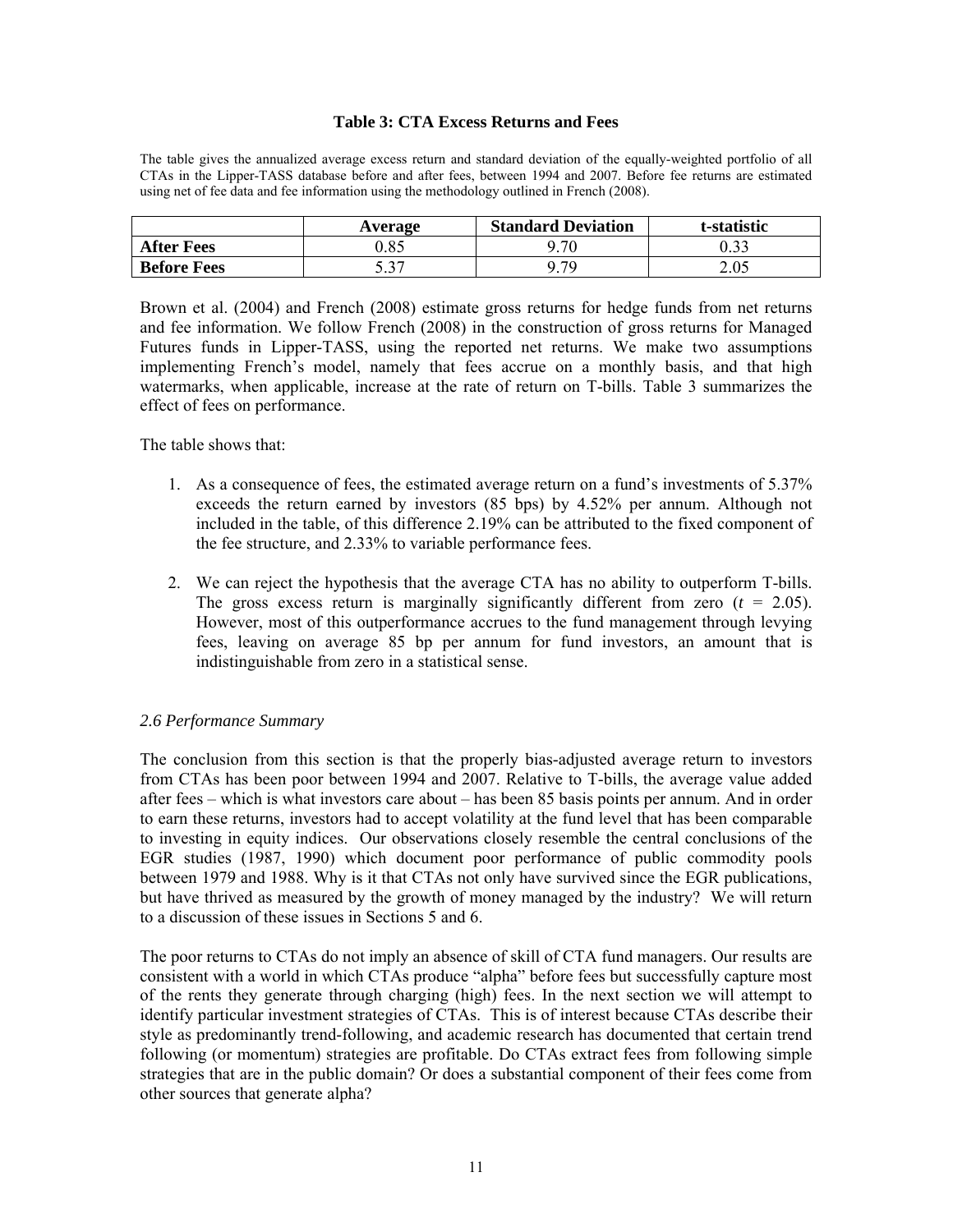<span id="page-13-0"></span>In the next section, we will examine the correlation of CTA returns with various versions of simple dynamic strategies, which we will use as benchmarks for performance analysis. This will provide the answer to two questions. First, is there a predominant style for CTAs and how pervasive is this style? Second, how does CTA performance compare relative to these benchmarks?

# **3. Normative Asset Based Benchmarks**

A central characteristic of hedge fund strategies is that they invest in active strategies, take both long and short positions and generally use leverage. For these reasons it has been difficult to specify appropriate benchmark returns that are comprised of passive strategies that capture the potential non-linear nature of hedge fund returns (see, for example, Hasanhodzic and Lo (2007) for a discussion). In the first subsection we illustrate the difficulties of developing benchmarks by looking at risk factors developed by Fung and Hsieh. Then, in subsection 3.2, we set out our own "Normative" benchmarks, factors that we think CTAs ought to reasonably outperform. In subsection 3.3 we analyze CTA gross return performance against the Normative benchmarks. Subsection 3.4 looks at subperiods. Subsection 3.5 summarizes our analysis of individual fund performance, as opposed to the EW index.

# *3.1 Fung and Hsieh Factors*

 $\overline{a}$ 

Fung and Hsieh (FH) (2001) demonstrate that CTAs actively engage in trend-following strategies which generate option-like characteristics in their payoff structures. This motivates FH to conduct a style analysis in which they compare CTA returns to a dynamically traded portfolio of lookback (options) straddles. Fung and Hsieh (2004) label their approach "Asset Based Style Analysis".

We follow a similar approach in this paper, and construct a set of active strategy returns for each of three asset classes for which there exist liquid futures markets: commodities, foreign exchange, and equities. Our focus is slightly different from FH in that we are not merely interested in creating "positive" benchmarks that successfully describe the *style* of hedge funds. In addition we want our benchmarks to be "normative" and useful in evaluating the *performance* of hedge funds against these benchmarks. In particular, when the benchmarks are dynamic trading strategies themselves, there can be a tradeoff between the objective of capturing style and measuring performance. To illustrate this issue consider the following regression of the EW Index of beforefee CTA (gross) excess returns on the FH factors (using their notation):  $^{20}$  $^{20}$  $^{20}$ 

<sup>&</sup>lt;sup>20</sup> The five factors (PTFSBD, PTFSFX, PTFSCOM, PTFSIR, and PTSSTK) are factors that have been constructed by Fung and Hsieh (2001) to represent nonlinear trading strategies designed to capture "trend following" by CTAs. Each acronym starts with the prefix "Primitive Trend-Following Strategy" and then includes Bonds (BD), Foreign Exchange (FX), Commodity Markets (COM), Interest Rates (IR), and Stocks (STK). Construction of these factors involves rolling a pair of lookback straddles for various asset classes. Applying the analysis to CTAs, Fung and Hsieh interpret their results as supporting the view that CTAs follow nonlinear, option-like, strategies. Fung and Hsieh (2001) conclude that the use of their nonlinear factors "supports our contention that trend followers have nonlinear option-like strategies" (p. 337).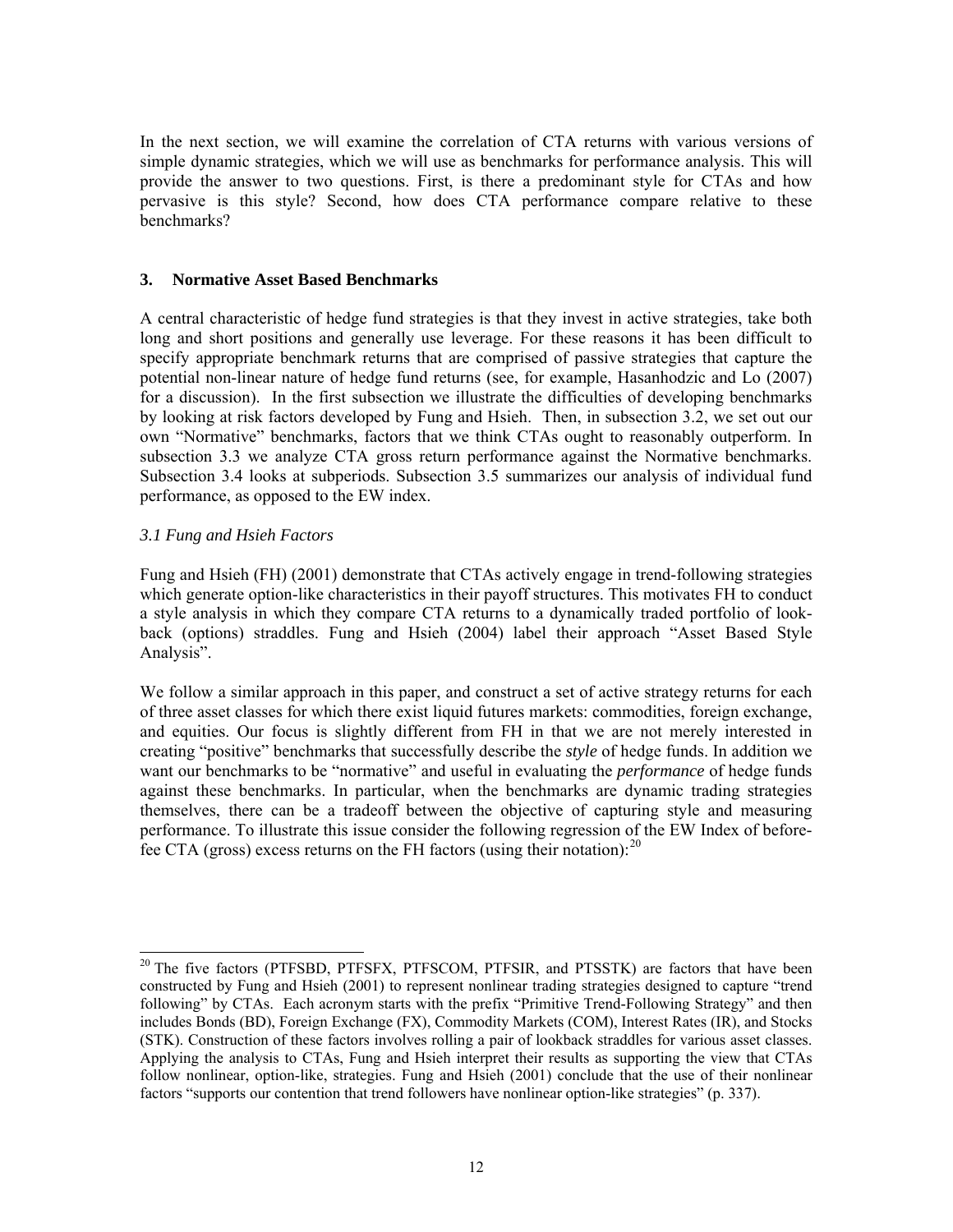<span id="page-14-0"></span>
$$
R_{EW} = 0.77 + 0.02 \times PTFSBD + 0.04 \times PTFSFX + 0.05 \times PTFCOM - 0.02 \times PTFSIR + 0.04 \times PTFSTK
$$
\n(3.81) (2.40) (4.32) (3.06) (-2.91) (2.90)

where the dependent variable represents the excess gross returns of the equal weighted portfolio of CTAs and the independent variables are the excess returns of the FH style factors corresponding to bonds (PTFSBD), currencies (PTFSFX), commodities (PTFCOM), interest rates (PTFSIR), and equities (PTFSSTK). As explained above, we analyze returns gross of fees because that return series captures the talent of the average manager. The regression shows that the various style factors explain about 25 percent of the variance of CTA excess gross returns. And controlling for exposure to the various styles, the average CTA earns an excess return of 0.77 percent per month  $(t = 3.81)$ , which is about 9.2 percent annualized. The regression seems to indicate that the style factors are somewhat successful in capturing various aspects of CTA return variance, and provides evidence of positive excess gross returns after controlling for style ("alpha").

The interpretation of the regression alpha is complicated by the fact that the style factor returns correspond themselves to dynamic trading strategies, which may be inefficient replications of that particular style. Although the payoffs to trend-following rules can mimic those of look-back options strategies described by FH, it is likely that CTAs will achieve these payoffs by directly trading in futures markets rather than options markets. The return on trading look-back straddles would understate the achievable returns to the trend-following style. In what follows, we will show that trend-following characteristics are as easily captured by simple momentum strategies, which outperform the FH style factors and change the inference about the presence of "alpha."<sup>[21](#page-14-0)</sup> Table 4 gives the excess returns on the FH factors between 1994 and 2007.

|                | <b>Mean</b>       | <b>Standard</b>  |                  |
|----------------|-------------------|------------------|------------------|
|                | <b>Arithmetic</b> | <b>Geometric</b> | <b>Deviation</b> |
| <b>PTFSBD</b>  | $-19.5\%$         | $-27.2\%$        | 51.1%            |
| <b>PTFSFX</b>  | $-4.0\%$          | $-20.7\%$        | 64.9%            |
| <b>PTFSCOM</b> | $-9.3\%$          | $-17.5\%$        | 46.1%            |
| <b>PTFSIR</b>  | $5.2\%$           | $-17.0\%$        | 85.8%            |
| <b>PTFSSTK</b> | $-64.7\%$         | $-53.6%$         | 44.0%            |

**Table 4: Performance of the Fung and Hsieh Style Factors**  The table gives the annualized average excess returns and standard deviations of the style factors reported to capture

"trend following" in FH (2001). These factors are constructed as the returns on look-back option straddles in bonds (BD), Currencies (FX), Commodities (Com), Interest Rates (IR) and Stocks (STK). Sample consists of monthly data

between 1994 and 2007. Data Source: [http://faculty.fuqua.duke.edu/~dah7/HFRFData.htm](http://faculty.fuqua.duke.edu/%7Edah7/HFRFData.htm)

 $\overline{a}$ 

**PTFSSTK** | -64.7% | -53.6% | 44.0% The table shows that the (geometric) average excess returns of the FH style factors has been negative (and highly volatile) over the 14-year period between 1994 and 2007. The issue is more

dramatically illustrated in Figure 3, which plots the cumulative return for the five FH factors: a dollar invested in each of these factors at the end of 1993 would have lost more than 90 cents of its value by 2007. Unlike passive benchmarks, dynamic rebalanced portfolios may require frequent trading. And because the style returns are measured before transactions costs, accounting for trading costs in options markets would further lower the reported averages in the table.

<sup>&</sup>lt;sup>21</sup> See also Cremers, Petajisto, and Zitzewitz (2008) of a discussion of the effect of nonzero alphas of benchmark indices on performance attribution.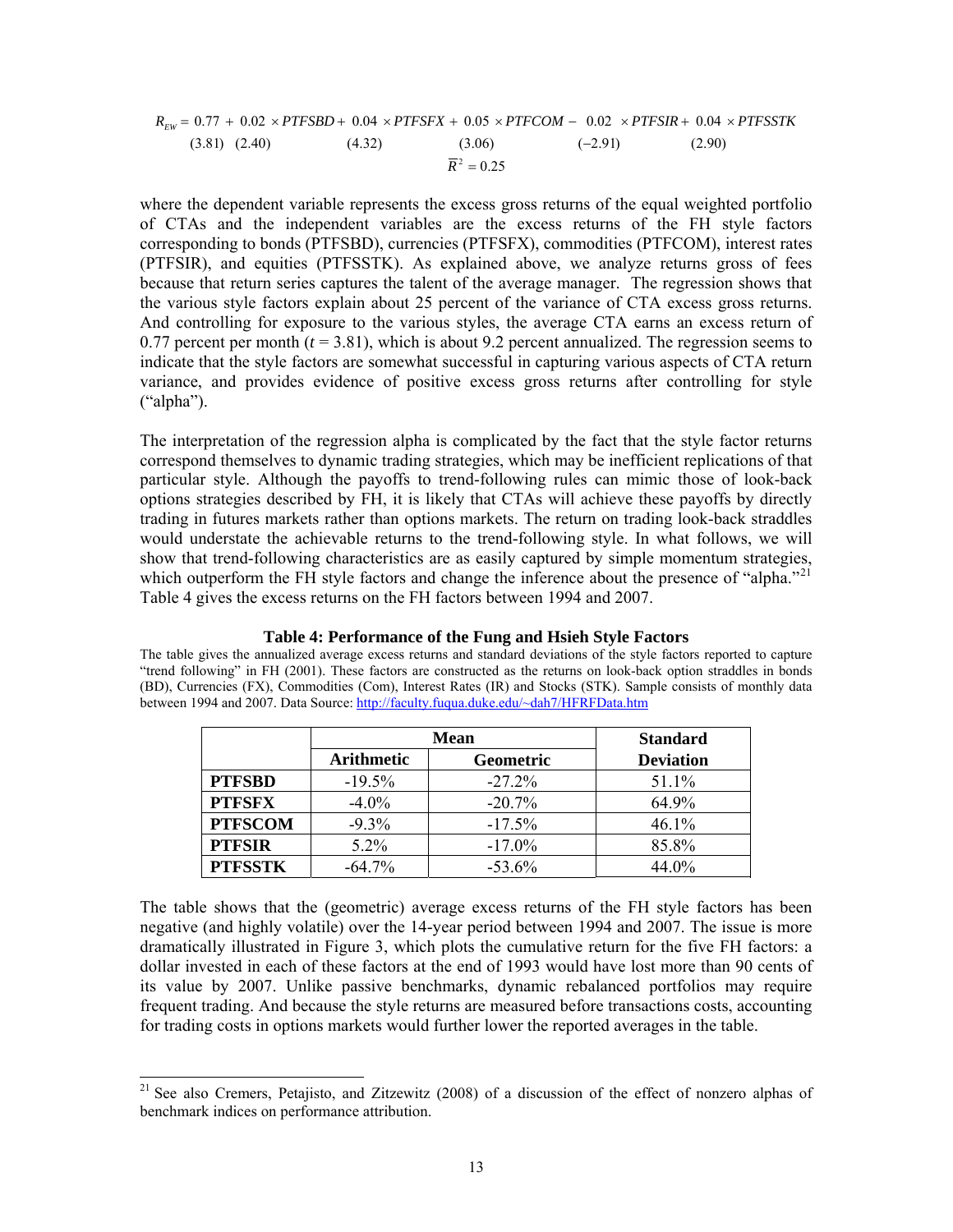Measurement error in the style returns induces measurement error in the alpha of CTAs relative to these style benchmarks. Because the average CTA positively loads on the FH style portfolios, the resulting alpha will exceed the raw excess gross return to CTAs. To the extent that the style returns reflect inefficient replication of the trading strategies followed by CTAs, this will lead to an upward bias in the alpha. It seems unlikely that CTAs would choose to follow styles that have earned negative returns over a 14-year period. Instead, it seems more plausible that the negative style returns and the apparent positive alpha are merely a reflection of inefficient benchmarks.

In fairness, the FH style factors were not, of course, intended for the purpose of performance evaluation, yet the example illustrates the tradeoff between capturing style and performance evaluation when the style portfolios are not passive benchmarks. To the extent that options are expensive, a strategy that buys straddles to mimic trend-following behavior will exhibit negative excess returns.

In the spirit of the FH analysis we propose to evaluate the style of CTAs by correlating their returns to those of dynamic trading strategies in equities, currencies and commodities. Our strategies differ in two respects from FH. First they are relatively cheap to trade, and therefore are more useful for performance evaluation. For example we evaluate the performance of CTAs against a set of simple momentum strategies which are likely to capture the basic characteristics



**Figure 3: Cumulative Performance Fung-Hsieh Trend Following Factors** 

The figure shows the cumulative total return, standard deviation, and Sharpe Ratio of the trend following factors (PTFS) reported by Fung and Hsieh (2001). These factors are constructed as the returns on look-back straddles in bonds (BD), currencies (FX), Commodities (COM), interest rates (IR) and Stocks (STK). Sample consists of monthly data from 1994 to 2007 Data Source: [http://faculty.fuqua.duke.edu/~dah7/HFRFData.htm](http://faculty.fuqua.duke.edu/%7Edah7/HFRFData.htm)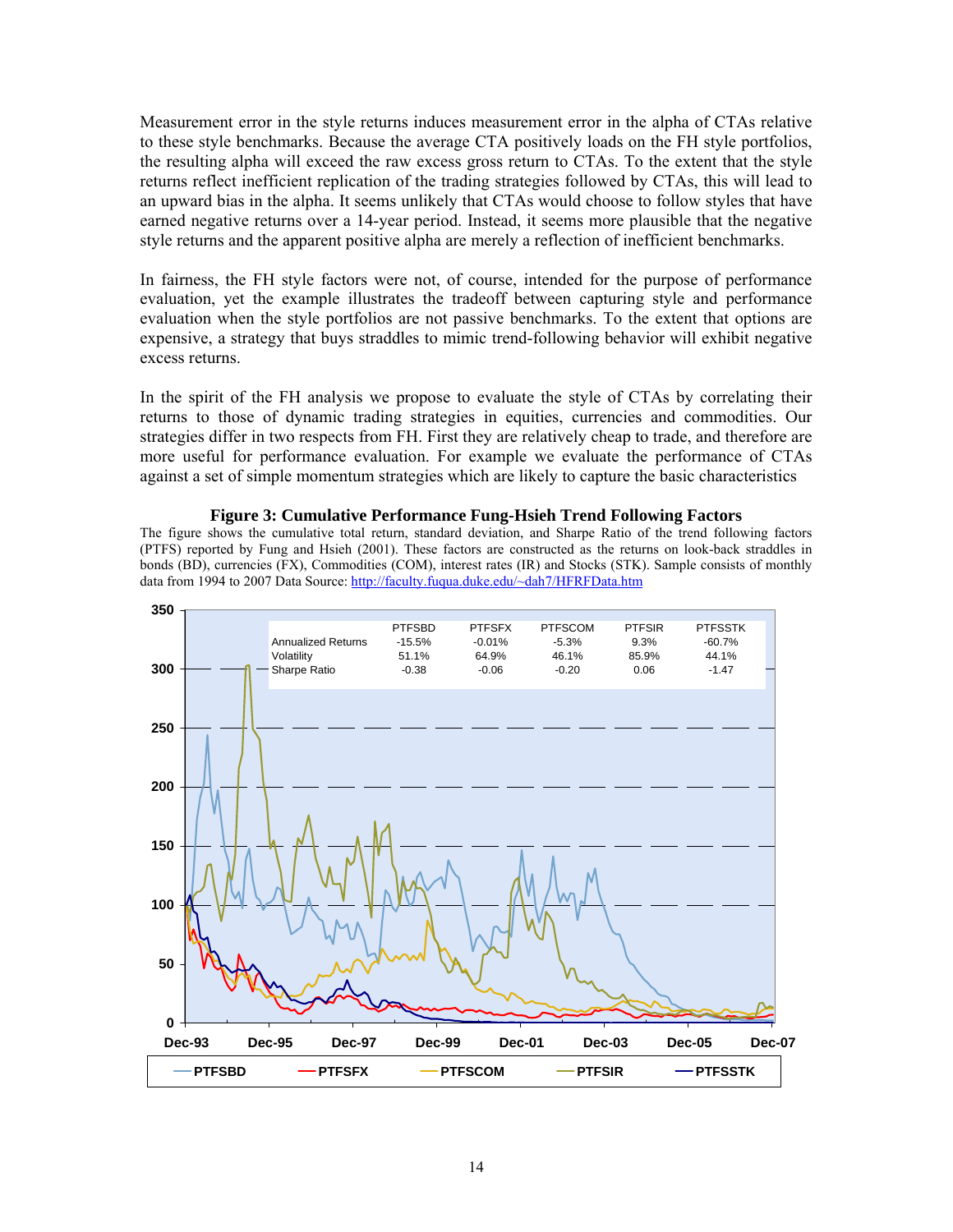of trend-following but are likely to be cheaper than option straddles. Second, our choice of benchmarks is not just based on what CTAs self-purportedly do (trend-following), but also on what they ought to be doing, in the sense that the strategies are dynamic strategies in the public domain. In addition to momentum, we select for each asset class a second style factor that is in the public domain and has been documented to be correlated with average returns. These factors are value (price-to-book) for equities, interest rate differentials (the carry trade) for currencies, and the basis (backwardation) for commodity futures. We call these benchmarks "Normative" benchmarks.

# *3.2 Normative Benchmarks Performance*

We construct the Normative Benchmarks by constructing rules-based active strategies using primitive assets that include currency futures, commodity futures and country equity indices. The active strategies are intended to capture known sources of return as well as self-declared styles of CTAs. In our selection of benchmark portfolios, we are guided by the academic literature, to ensure a reasonable expectation that these benchmarks are indeed in the public domain and therefore available to CTAs. In line with the previous evidence of CTA trend-following, we construct a momentum factor for each of the three major asset classes: currencies, commodities, and equities. In addition, we construct actively traded portfolios based on the forward bias in currencies ("carry trade"), a factor to capture inventory effects ("backwardation") in commodities markets, and a factor related to cross-country value in equity markets (the price-to-book ratio (PB)). A detailed discussion of the construction of these factors is contained in the Appendix.

# **Table 5: Annualized Average Excess Returns and Standard Deviation of Normative Benchmarks 1993/12 – 2007/12**

The table gives the average excess return, standard deviation, and t-statistic for a test of non-zero average excess return for the Equally-Weighted portfolio of CTAs and portfolios of dynamically traded futures of Commodities, Equities, and Currencies. Dynamic portfolios are constructed by monthly sorting commodity, equity and currency futures on past performance (Momentum), end of prior month futures Basis (Commodities, and Currencies) or Price-to-Book (Equities). Long-Only indices take long positions in the top half of the relevant assets in this ranking, while Long-Short takes a long position in the top half and a short position in the bottom half of the futures in the ranking.

| Panel A: Long-only              |                                                     |         |         |      |  |  |  |  |
|---------------------------------|-----------------------------------------------------|---------|---------|------|--|--|--|--|
|                                 | <b>Volatility</b><br>$t$ -stat (Average)<br>Average |         |         |      |  |  |  |  |
| <b>EW CTA Index After Fees</b>  |                                                     | $0.9\%$ | 9.7%    | 0.33 |  |  |  |  |
| <b>EW CTA Index Before Fees</b> |                                                     | $5.4\%$ | $9.8\%$ | 2.05 |  |  |  |  |
| Commodities                     | <b>Hi</b> Momentum                                  | 15.1%   | 11.6%   | 4.88 |  |  |  |  |
|                                 | <b>Hi</b> Basis                                     | 13.0%   | 11.7%   | 4.17 |  |  |  |  |
| Equities                        | <b>Hi Momentum</b>                                  | $9.4\%$ | 14.5%   | 2.43 |  |  |  |  |
|                                 | Low PB                                              | 8.7%    | 15.0%   | 2.15 |  |  |  |  |
| Currencies                      | <b>Hi Momentum</b>                                  | 2.6%    | 7.2%    | 1.34 |  |  |  |  |
|                                 | <b>Hi</b> Basis                                     | $4.1\%$ | $6.8\%$ | 2.27 |  |  |  |  |

# **Panel A: Long-only**

#### **Panel B: Long-Short**

|             |                    | Average | <b>Volatility</b> | $t$ -stat (Average) |
|-------------|--------------------|---------|-------------------|---------------------|
| Commodities | LS Momentum        | 15.9%   | 14.3%             |                     |
|             | <b>LS Basis</b>    | 11.9%   | 12.6%             | 3.52                |
|             | <b>LS Momentum</b> | 3.9%    | 8.6%              | .71                 |
| Equities    | Low minus Hi PB    | 3.0%    | 6.5%              | 1.73                |
|             | <b>LS Momentum</b> | 0.7%    | $5.2\%$           | 0.51                |
| Currencies  | <b>LS Basis</b>    | 4.0%    | 5.8%              | 2.60                |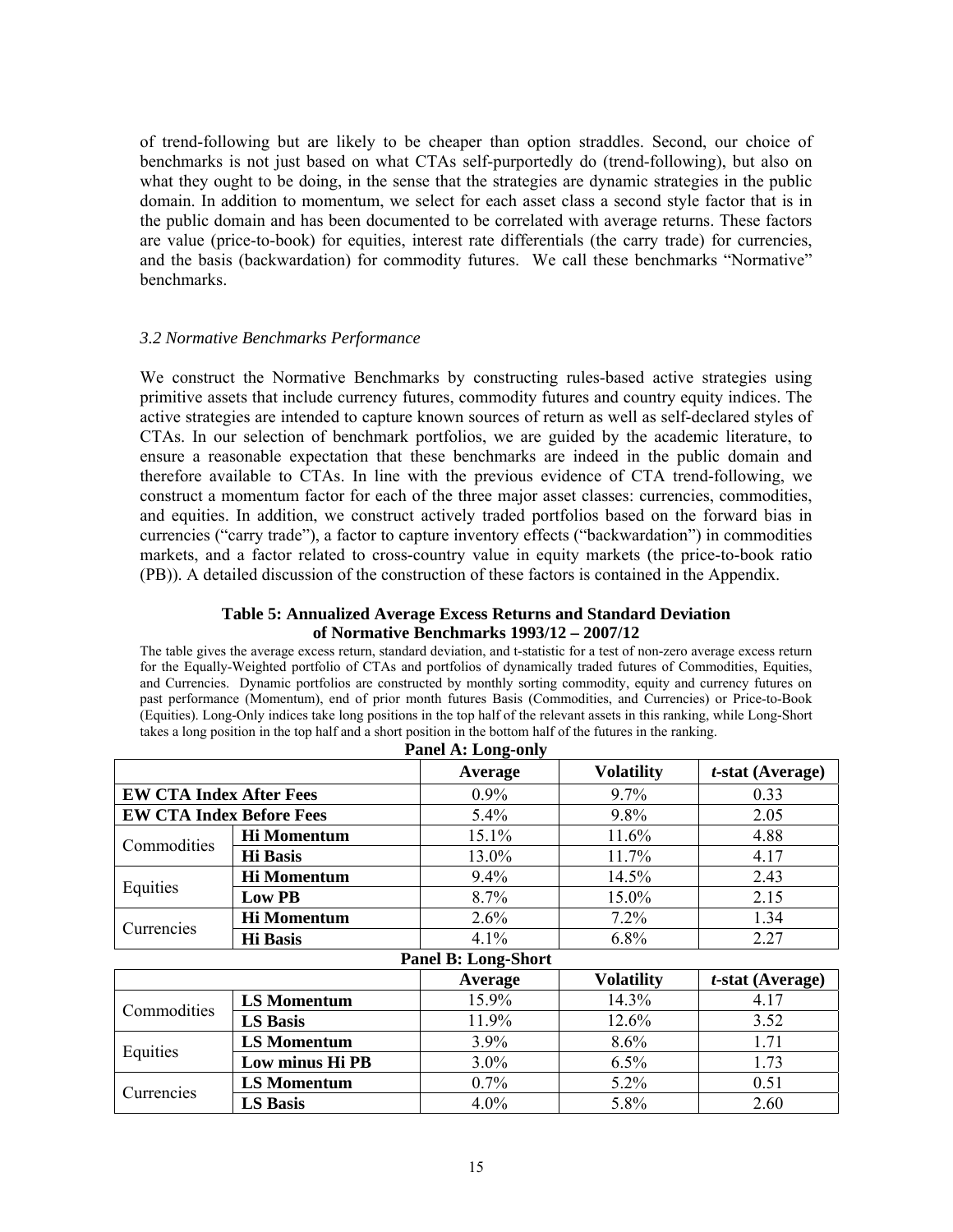Table 5 summarizes the excess returns to the Normative Benchmarks between 1994 and 2007. For each asset class and strategy, we report both the excess returns of the High ("HI") characteristic portfolio (Long-Only), as well as the excess return difference of High minus Low (Long-Short or "LS").

The table illustrates the following points:

- 1. Contrary to the FH factors, all of our Normative Benchmarks have earned positive risk premiums. Long-Only excess returns range from 2.6% per annum (FX Momentum) to 15.1% (Commodities Momentum). With the exception of the FX Momentum premium, all Normative factor premiums are significantly different from zero.
- 2. The Normative factor excess returns exceed the average return of the equal-weighted return CTA index after fees and, with the exception of currencies, exceed the average return of the equal-weighted return CTA index before fees.
- 3. The Long-Short excess returns in Panel B are slightly lower than the Long-Only excess return, but with the exception of LS FX exceed the excess returns on the EW CTA after fees index. Only the commodities strategies exceed the EW CTA before fees returns.

The table is compelling in the sense that average CTA performance (before or after fees) is poor relative to most of our Normative Benchmarks. The full sample Sharpe Ratio of CTAs after fees is only 0.09, and the Sharpe ratio before fees is 0.55, as compared to the Sharpe ratios of the active strategies which exceed 0.94 in the case of commodities, and 0.14 in the case of currencies.

The finding of relatively low gross returns already suggests that CTAs follow strategies that are different from those embedded in the benchmarks. A formal performance evaluation is the subject of the next subsection of the paper. Regression of estimated gross excess returns on the Normative Benchmarks addresses the question whether CTAs earn alpha relative to a set of strategies that are in the public domain.

# *3.3 The Performance CTAs and Asset Based Style Benchmarks*

Table 6 contains the regression results of the gross excess return of the EW CTA index on the excess returns of the various factors using data from 1994 to 2007, as well as two sub-sample periods. The slope coefficients and R-squared of these regressions are informative about average CTA style, while the constant term provides us with the estimate of alpha conditional on the style factors. All specifications include the S&P 500, the Lehmann Aggregate Bond Index, and the Gorton and Rouwenhorst (2006) Equally-Weighted Commodity Index (GRCI). The motivation for including these three indices is twofold: first, they benchmark the CTA returns relative to the basic passive asset class exposures. Second, we find that including passive benchmarks seems to alleviate the problems outlined in section *3.2*, where the regressions alphas are biased by inefficient replication of style factors.

In addition to the passive benchmarks, we contrast three dynamic style benchmarks. The first is the Mount Lucas Index (MLM), a commercially-produced index that equally-weights 25 different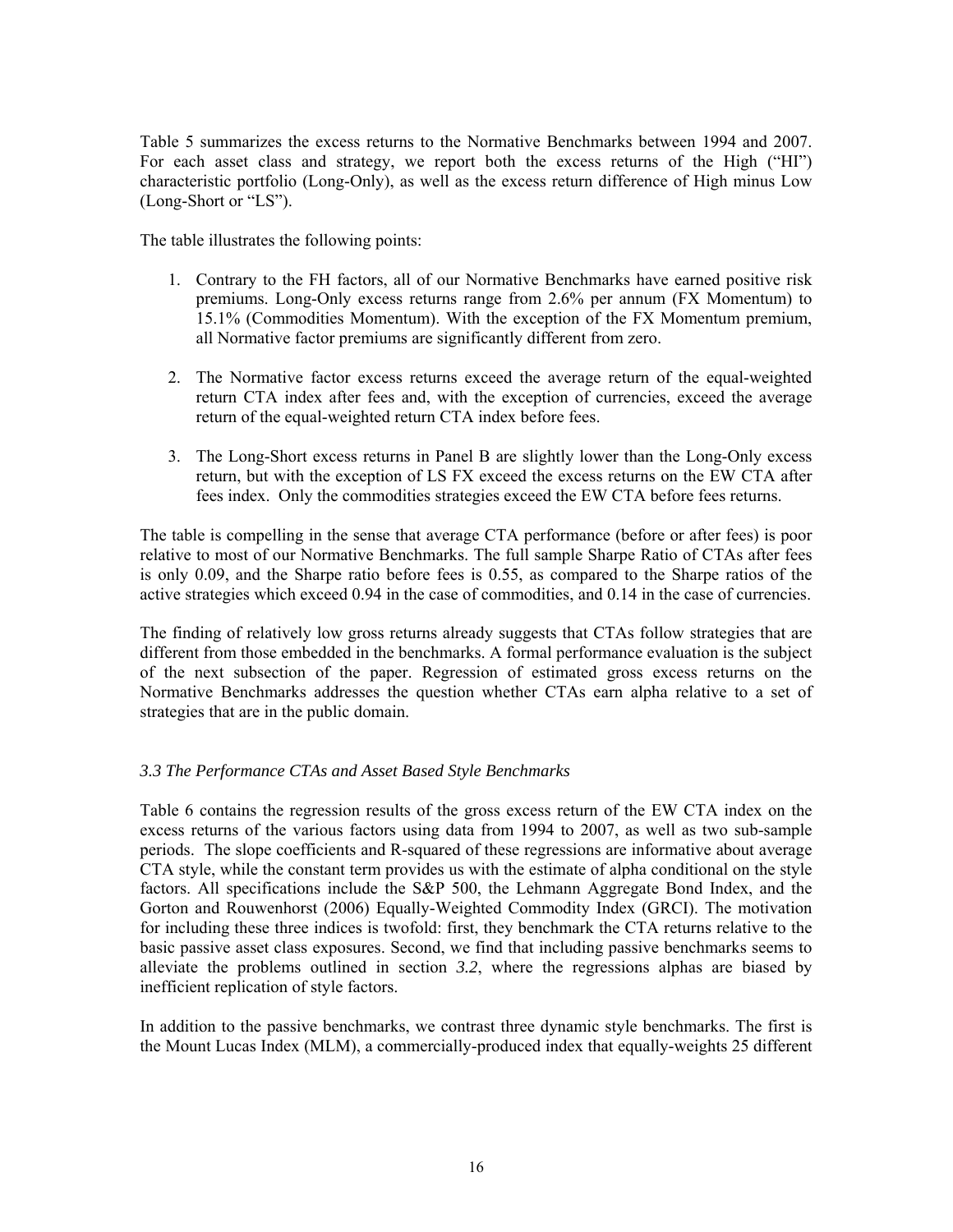### **Table 6: The Abnormal Performance of CTAs**

The table gives the results of a regression of the excess return of the Equally-Weighted portfolio of CTAs, gross of fees and corrected for survivorship bias and backfill bias on three groups of style factors. MLM refers to the excess return of the Mount Lucas Index, *F&H* are excess returns of the five trend following style factors of Fung and Hsieh (2001), and the LS are the excess returns of asset based style factors based on long-short positions in Commodities (based on momentum and the basis), Stocks (based on price-to-book and momentum), and Currencies (momentum and the basis). In addition to the sets of style factors each regression includes the excess return of three passive benchmarks: SP500, Lehman Aggregate Bond Index, and the Equally-Weighted Commodity index described in Gorton and Rouwenhorst (2006). In parentheses below the coefficients are *t-*statistics, corrected for heteroskedasticity.

|                                | Sample: 1994-2007 |            |           | Sample: 1994-2000 |       |           | Sample: 2001-2007 |           |        |        |           |           |
|--------------------------------|-------------------|------------|-----------|-------------------|-------|-----------|-------------------|-----------|--------|--------|-----------|-----------|
|                                |                   | <b>MLM</b> | F & H     |                   |       | MLM       | F & H             |           |        |        | MLM F & H |           |
|                                |                   | Index      | Factors   | LS                |       | Index     | Factors           | LS        |        | Index  | Factors   | LS        |
| Constant                       | 0.265             | 0.147      | 0.582     | 0.028             | 0.000 | $-0.277$  | 0.117             | $-0.313$  | 0.484  | 0.651  | 1.069     | 0.562     |
|                                | (1.22)            | (0.74)     | (2.85)    | (0.13)            | (0)   | $(-1.01)$ | (0.44)            | $(-1.15)$ | (1.52) | (2.41) | (3.23)    | (1.74)    |
|                                |                   |            |           | 0.367             |       |           |                   | 0.403     |        |        |           | 0.369     |
| Commodities LS Momentum        |                   |            |           | (4.23)            |       |           |                   | (2.46)    |        |        |           | (3.53)    |
| Commodities LS Basis           |                   |            |           | $-0.110$          |       |           |                   | $-0.196$  |        |        |           | $-0.078$  |
|                                |                   |            |           | $(-1.06)$         |       |           |                   | $(-1.03)$ |        |        |           | $(-0.62)$ |
| Equities Hi minus Low Momentum |                   |            |           | 0.106             |       |           |                   | $-0.319$  |        |        |           | 0.504     |
|                                |                   |            |           | (0.7)             |       |           |                   | $(-1.57)$ |        |        |           | (1.92)    |
| Equities Low minus Hi PB       |                   |            |           | 0.039             |       |           |                   | 0.028     |        |        |           | $-0.256$  |
|                                |                   |            |           | (0.19)            |       |           |                   | (0.1)     |        |        |           | $(-0.88)$ |
| FX LS Momentum                 |                   |            |           | 1.331             |       |           |                   | 1.272     |        |        |           | 1.615     |
|                                |                   |            |           | (5.5)             |       |           |                   | (3.95)    |        |        |           | (3.72)    |
| FX LS Basis                    |                   |            |           | 0.048             |       |           |                   | 0.203     |        |        |           | $-0.220$  |
|                                |                   |            |           | (0.23)            |       |           |                   | (0.82)    |        |        |           | $(-0.52)$ |
| <b>MLM</b>                     |                   | 0.571      |           |                   |       | 0.485     |                   |           |        | 0.767  |           |           |
|                                |                   | (5.4)      |           |                   |       | (3.23)    |                   |           |        | (3.9)  |           |           |
| <b>PTFSBD</b>                  |                   |            | 0.025     |                   |       |           | 0.034             |           |        |        | 0.033     |           |
|                                |                   |            | (2.45)    |                   |       |           | (2.27)            |           |        |        | (2.27)    |           |
| <b>PTFSFX</b>                  |                   |            | 0.040     |                   |       |           | 0.028             |           |        |        | 0.053     |           |
|                                |                   |            | (4.22)    |                   |       |           | (2.86)            |           |        |        | (3.26)    |           |
| <b>PTFSCOM</b>                 |                   |            | 0.046     |                   |       |           | 0.048             |           |        |        | 0.044     |           |
|                                |                   |            | (2.63)    |                   |       |           | (1.73)            |           |        |        | (2.24)    |           |
| <b>PTFSIR</b>                  |                   |            | $-0.012$  |                   |       |           | $-0.017$          |           |        |        | $-0.012$  |           |
|                                |                   |            | $(-1.78)$ |                   |       |           | $(-1.46)$         |           |        |        | $(-1.26)$ |           |
| <b>PTFSSTK</b>                 |                   |            | 0.038     |                   |       |           | 0.016             |           |        |        | 0.061     |           |
|                                |                   |            | (2.68)    |                   |       |           | (0.86)            |           |        |        | (2.97)    |           |
| Rbar-squared                   | 0.097             | 0.201      | 0.296     | 0.233             | 0.036 | 0.106     | 0.204             | 0.155     | 0.119  | 0.282  | 0.343     | 0.329     |
| Durbin-Watson                  | 1.908             | 1.846      | 1.882     | 1.923             | 2.090 | 2.008     | 2.028             | 2.182     | 1.714  | 1.795  | 1.878     | 1.788     |
| Num of Obs                     | 168               | 168        | 168       | 168               | 84    | 84        | 84                | 84        | 84     | 84     | 84        | 84        |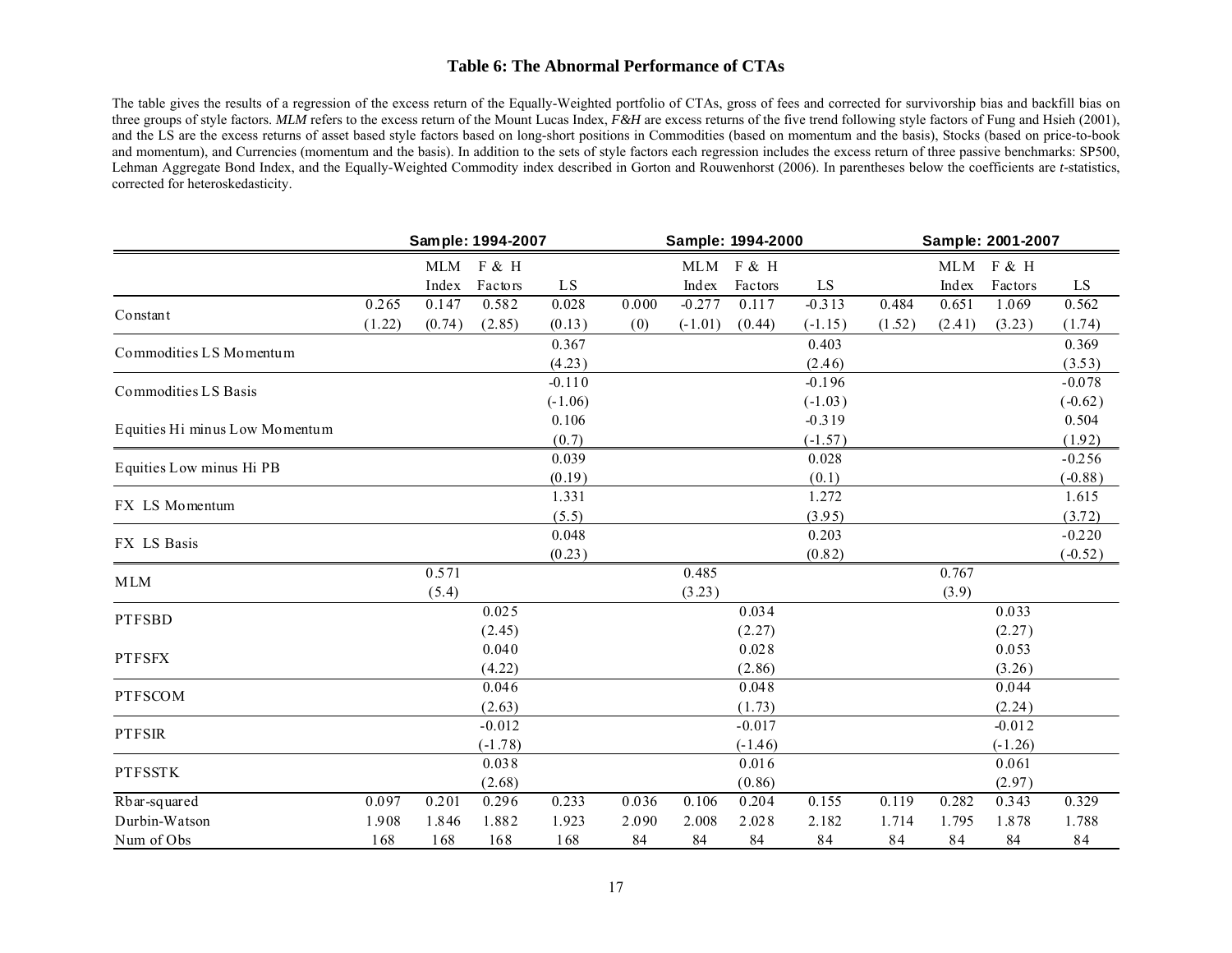<span id="page-19-0"></span>futures contracts that cover foreign exchange, energy, financials, metal and agricultural futures.<sup>22</sup> It is rebalanced monthly, as follows. If the 200 day moving average is greater then the closing price of the future then it takes a short position otherwise it takes a long position. The MLM index is a widely used benchmark for CTAs, which is why we include it here. We compare including MLM to the FH style regression and our Normative Benchmarks. White heteroskedasticity-adjusted *t*-values are in parentheses. The Table shows that:

- 1. The estimated alpha of CTAs after controlling for passive exposure to stocks, bonds and commodities CTAs is 0.265% per month (3.2% annualized) between 1994 and 2007, which is insignificantly different from zero. Although we estimated earlier that CTAs earn positive excess returns before fees, we cannot reject absence of skill after controlling for passive asset class exposures.
- 2. The only instances in which we can reject absence of alpha are for the FH and MLM benchmarks during the 2001-2007 sub-period, and FH factors for 1994-2007. A comparison with the constant term of a regression on only the passive benchmarks shows that the MLM and FH alphas are driven by negative realized excess returns to the MLM and FH factors during the second half of the sample. CTAs do not add value relative to the Normative Benchmarks.
- 3. Style benchmarks can explain up to about 30% of the full sample variance of the EW CTA gross of fees index (as measured by adjusted R-squared). However, the explained variation remains low, which suggests that there may be potentially important, omitted style factors.
- 4. Among the two styles, CTAs tend to have higher average exposure to Momentum factors than Basis or Value. This is consistent with previous studies that identified trend-following as the major CTA style. Among the three asset classes, Momentum exposure is highest in Currencies and Commodities.

The overall conclusion of this section is that the average CTA – as measured by the EW gross of fees performance index – has failed to deliver alpha to investors. The predominant style has been one of trend-following, most pronounced in currencies, but the combined factors have a maximum explanatory power of 33% (over the period 2001-2007). This evidence does not support the hypothesis that CTAs on average adhere to the trading strategies as embodied in the Normative Benchmarks and capture the apparent profits of these strategies through charging fees. Instead, it suggests that CTA performance has a large idiosyncratic component, and that the combination of poor performance and high fees has on average resulted in absence of alpha for investors.

# *3.4 Individual Fund Analysis*

 $\overline{a}$ 

Looking at the alphas on individual CTAs, with at least 24 months of returns, relative to the Normative Benchmarks, we find that 21 percent of the CTAs have an alpha which is significant at the five percent level. These alphas are about evenly divided among positive and negative, and the average of these significant alphas is −0.14 percent per month. So, CTAs perform poorly on average, but even those with individually significant alpha are not particularly good performers.

<sup>&</sup>lt;sup>22</sup> For the Mount Lucas Index (MLM), see Hhttps://www.mtlucas.com/about.aspxH . On MLM, see Mulvey, Kaul, and Simsek (2003).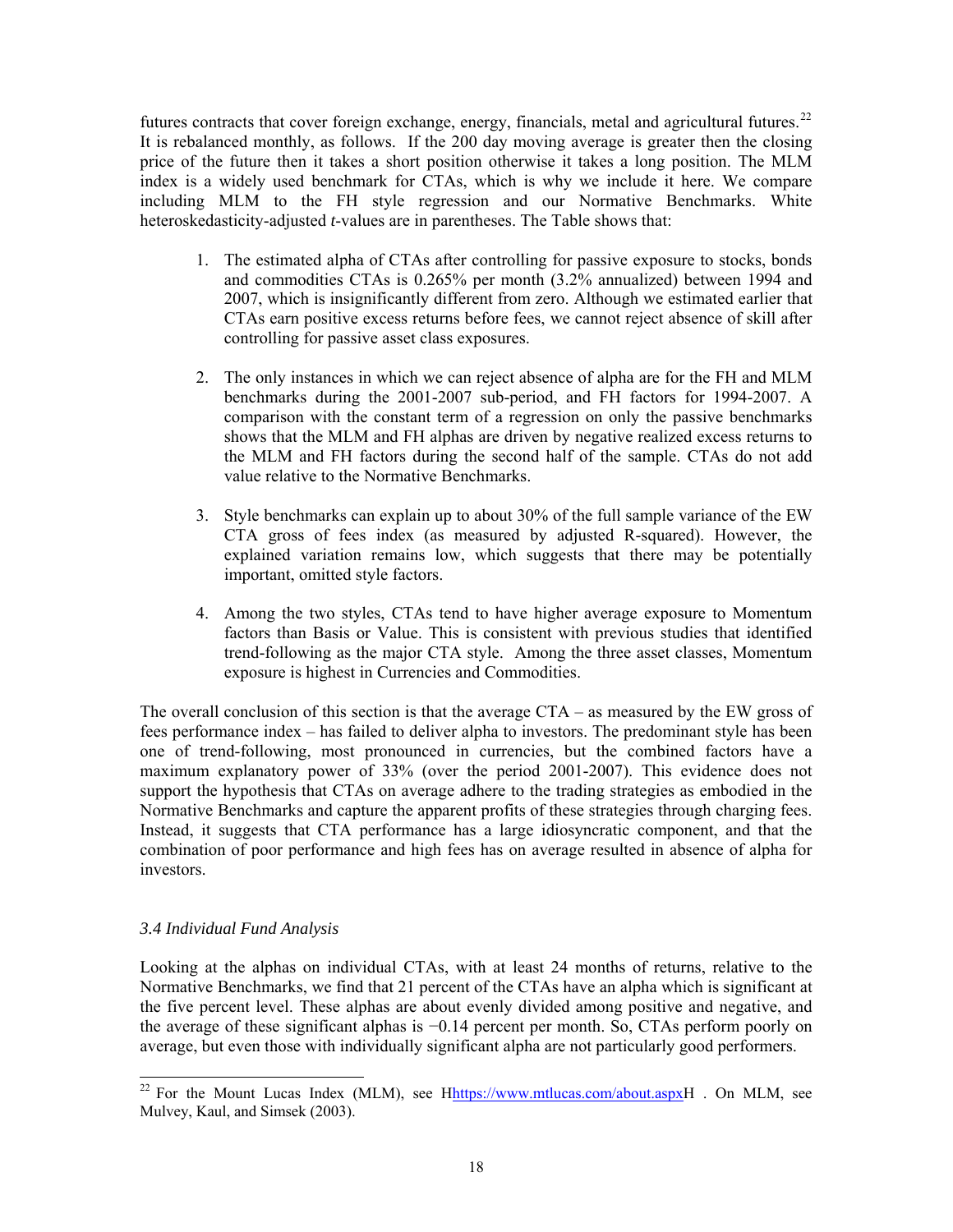<span id="page-20-0"></span>Given the relatively small strategy space of CTAs it is perhaps surprising that style analysis can explain only about a third of the variance of the returns on the EW CTA gross of fees index. As shown in Figure 4, however, a style analysis conducted at the individual fund level reveals a similar picture. The histogram shows the distribution of the R-squared of a regression of individual fund level returns on the Normative Benchmarks. The figure shows that 74% of the funds have an R-squared that is below the index-level regression (0.33). And about 24% of regression R-squareds is below 10%. This further complicates the inference problems that investors in CTAs face. Even if investors are able to obtain clean performance data, an analysis of the self-proclaimed style of CTAs can explain less than 30% of the return variance for most of the funds. For 12% of the CTAs the adjusted R-squared is not positive. The overall conclusion of our style analysis is therefore that proclaimed style explains very little of the variance of individual CTA returns as well as of the returns to the broader asset class.<sup>[23](#page-20-0)</sup>

**Figure 4: Distribution of R-squared of Individual Fund Returns on Normative Style Factors**  For each CTA with at least a 24-month return history after controlling for backfill and survivorship bias, we regress the excess fund gross return on the excess return of the 6 style benchmarks that capture Momentum (Commodities, Currencies and Equities), Basis (Commodities, Currencies) and Value (Price-to-Book, Stocks). The figure provides a histogram of the distribution of the R-squareds of the fund-level regressions.



### **4. Why do CTAs Persist? An Historical Perspective**

 $\overline{a}$ 

Our conclusion about the lack of return and alpha of CTAs is surprising because the asset class has experienced substantial inflows over time. For example, BarclayHedge estimated moneyunder-management of CTAs to be \$206.6 billion as of December 2007, which is an increase of

<sup>&</sup>lt;sup>23</sup> Results are qualitatively similar for net-of-fee fund level returns.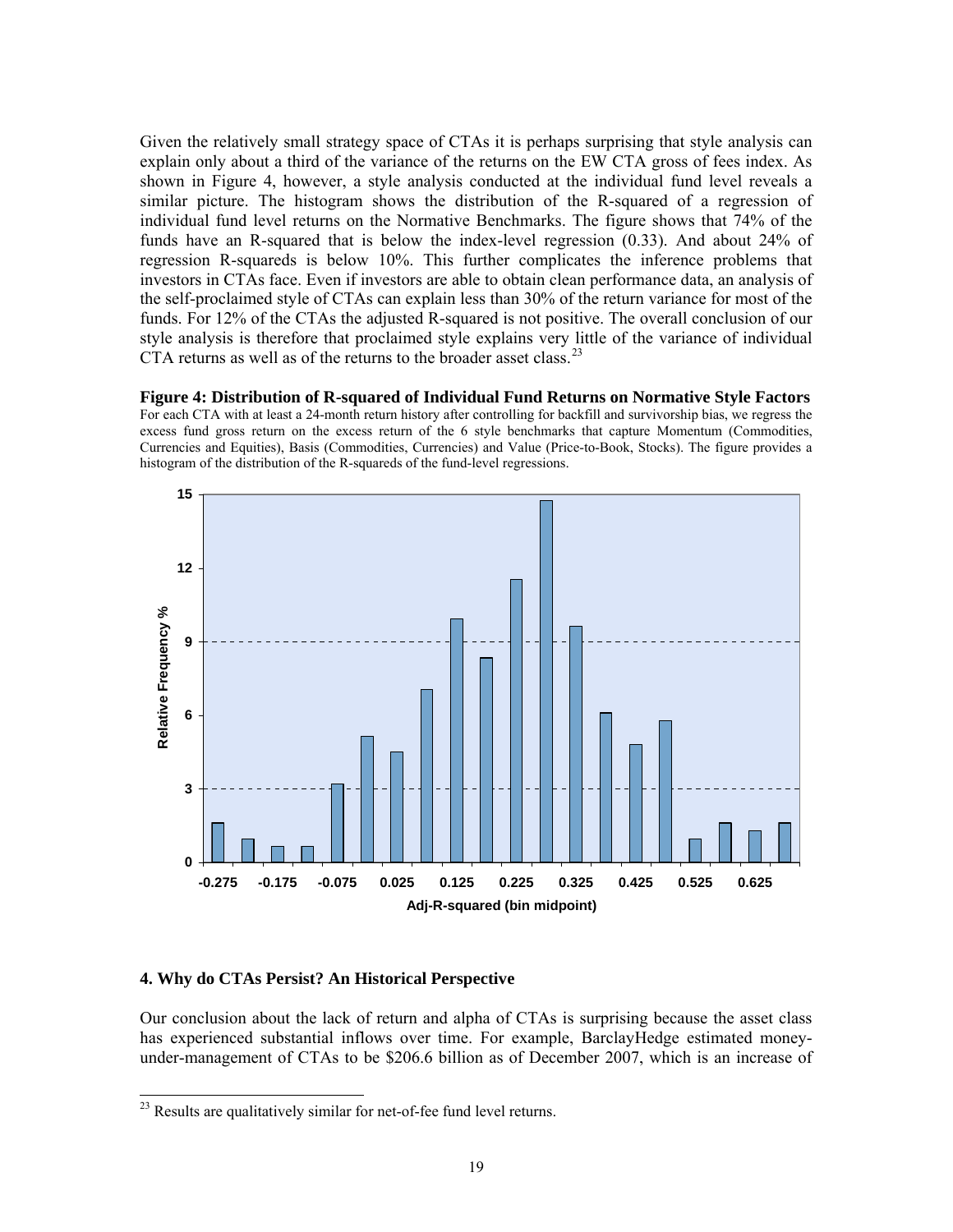306 percent from 2002 when assets were estimated to be \$50.9 billion. Apparently investors increased allocations following years of poor performance. This finding is perhaps even more striking considering the broader historical context of commodity funds provided by the studies of Elton, Gruber and Renzler (EGR 1987, 1989, 1990). They studied the performance of publicly traded commodity funds between 1979 and 1985, and document a similarly poor performance in their earlier sample. EGR attributed the existence and persistence of poorly-performing CTAs to misinformation. They find that no fund is able to outperform its prospectus track record. EGR concluded that the historical returns series provided in the prospectuses of public commodity funds were misleading. The past performance was unreasonably upward biased and investors had no other information to rely on.

The EGR studies were widely reported on in the press, sometimes in scathing terms. See, for example, Newswire (September 18, 1986), the Wall Street Journal (September 29, 1986), the Toronto Star (October 5, 1986), Chicago-Sun Times (November 17, 1986), the Washington Post (March 1, 1987, September 28, 1987), the St. Petersburg Times (September 26, 1987), the San Francisco Chronicle (October 5, 1987), the New York Times (August 20, 1988), Business Week (November 28, 1988), The Economist (December 1, 1990), Forbes (September 2, 1991). As an example, here is one part of an article on their studies by Jane Bryant Quinn in the San Francisco Chronicle (February 21, 1989):

The larger - and more intractable - scandal lies in the entirely legal deceptions that surround the selling of commodities funds in the first place. Brokerage firms mislead you as a matter of course, with the full approval of the market's so-called regulators.

The problems lie in the sales brochures and prospectuses for new commodities funds. They "disclose" the portfolio manager's past performance, which is never anything less than spectacular. Gains may be claimed of 50 percent, 60 percent, even 70 percent a year.

But those astonishing track records can be a clever form of fiction. They're not wrong, exactly. But they're biased and misleading. They greatly exaggerate the manager's chance of success.

For proof, I give you a study by three New York professors - Edwin Elton and Martin Gruber of New York University's Graduate School of Business, and Joel Rentzler of the Baruch College of the City University of New York. They took 77 new commodity funds, and compared the managers' past performance with how well the funds actually did in practice. The verdict: disaster.

Given the widespread publicity, it is hard to believe that investors would continue investing. But, things did change, in two important ways. First there was a regulatory reporting change. Second, the form of the investment vehicle changed.

On the regulatory front, subsequent to the EGR papers, the Securities and Exchange Commission put out a STATEMENT OF THE COMMISSION REGARDING DISCLOSURE BY ISSUERS OF INTERESTS IN PUBLICLY OFFERED COMMODITY POOLS SECURITIES AND EXCHANGE COMMISSION, Release Nos. 33-6815; 34-26508 [S7-1-89]; 17 CFR Parts 231 AND 241, February 1, 1989, which said in part::

Certain recently published studies suggest that the actual performance of publicly held commodity pools was significantly lower than the performance disclosed in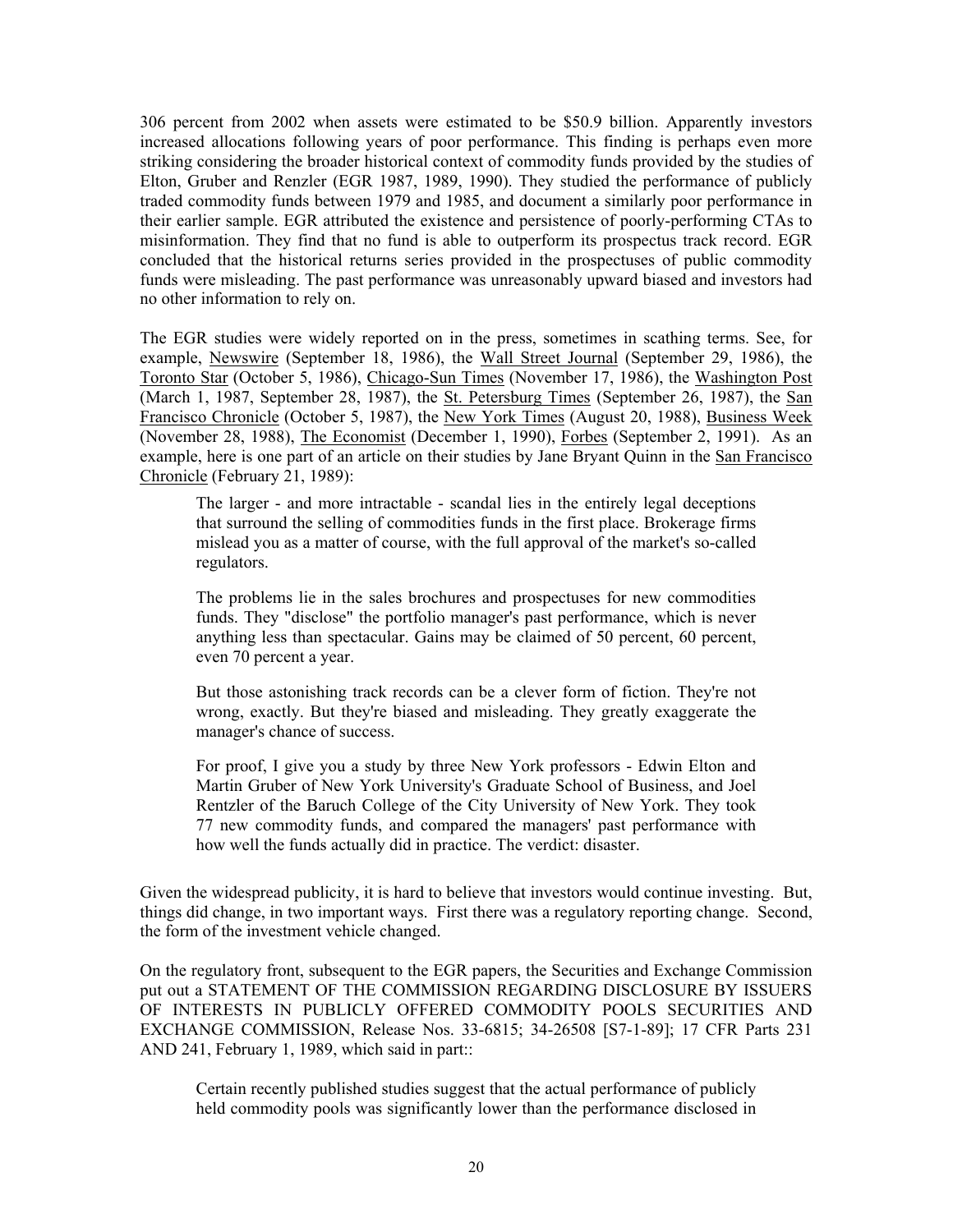<span id="page-22-0"></span>the prior performance tables included in commodity pool disclosure documents.\* While the findings and issues raised in these studies are currently being reviewed by the staff of the CFTC, the Commission believes that it should provide guidance to issuers of publicly offered commodity pools at this time. Although the positions expressed in this release and the CFTC's interpretive statement currently reflect the respective agencies' views regarding appropriate disclosure in commodity pool disclosure documents, the Commission is interested in receiving views on the interpretive positions expressed in those statements. Commentators may wish to make the same submission to both agencies. The Commission expects to consult with the CFTC concerning the comments received in response to their respective statements with a view towards determining whether further action is necessary or appropriate.

\* See Elton, Gruber & Rentzler, New Public Offerings, Information and Investor Rationality: The Case of Publicly Offered Funds, 62 J. Bus. 1-15 (January, 1989). The authors hypothesized that the findings of the study were at least in part due to the following factors: 1) public commodity pools have larger transaction costs and management fees than private commodity accounts; 2) only trading advisers with recent successful track records are likely to go public; and 3) trading advisers can select the period of time for disclosing their prior performance, resulting in an upward bias in performance results. See also Edwards & Ma, Commodity Pool Performance: Is the Information Contained in Pool Prospectuses Useful? Working Paper Series No. 16, Center for the Study of Futures Markets, Columbia Business School (January, 1988). [Footnote in original.]

Subsequently, filings of public commodity funds included the SEC statement in their filings.<sup>24</sup> Also, the CFTC did change the reporting requirements.

The second change appears to have been a response from the commodity fund industry to the EGR publicity. After the EGR studies and ensuing publicity, and after the CFTC reporting requirement changes, commodity trading advisors appear to have stopped the frequent use of publicly-offered funds, which required a prospectus following the new rules. Rather, commodity fund managers began to structure themselves like hedge funds, which require less disclosure. One possibility is that this change in organizational form was enough to entice investors to continue to invest.

# **5. Explaining the of Persistence CTAs**

 $\overline{a}$ 

Data sets that have been strategically manipulated not only make it hard for econometricians to draw inferences, investors have the same problem. It is difficult to evaluate performance and, as we have discussed, even to determine CTAs' style. In this section we delve into two related issues. First, we ask whether CTA return distributions have desirable characteristics that are not captured by means and variances. In particular we examine whether individual CTA returns exhibit skewness and coskewness with other asset classes, which might explain why the asset class can persist despite offering poor returns on average.

The second set of explanations focuses on the information asymmetry between investors and funds. We first investigate whether there is evidence that talented CTAs try to overcome the

 $^{24}$ For example, the JWH Global Trust S-1 on Nov. 26, 1996 (see

Hhttp://www.secinfo.com/dRqWm.9rzv.2.htmH, section Ex-99.01). Other examples include Kenmar Global Trust, July 25, 1996 (Hhttp://sec.edgar-online.com/1996/07/25/00/0001005477-96- 000208/Section21.aspH), and also MAN-Ahl 130/LLC S-1/A Nov. 11, 2005, Ex-99.01: Hhttp://www.secinfo.com/dsvRm.zcZk.8.htm#1stPageH.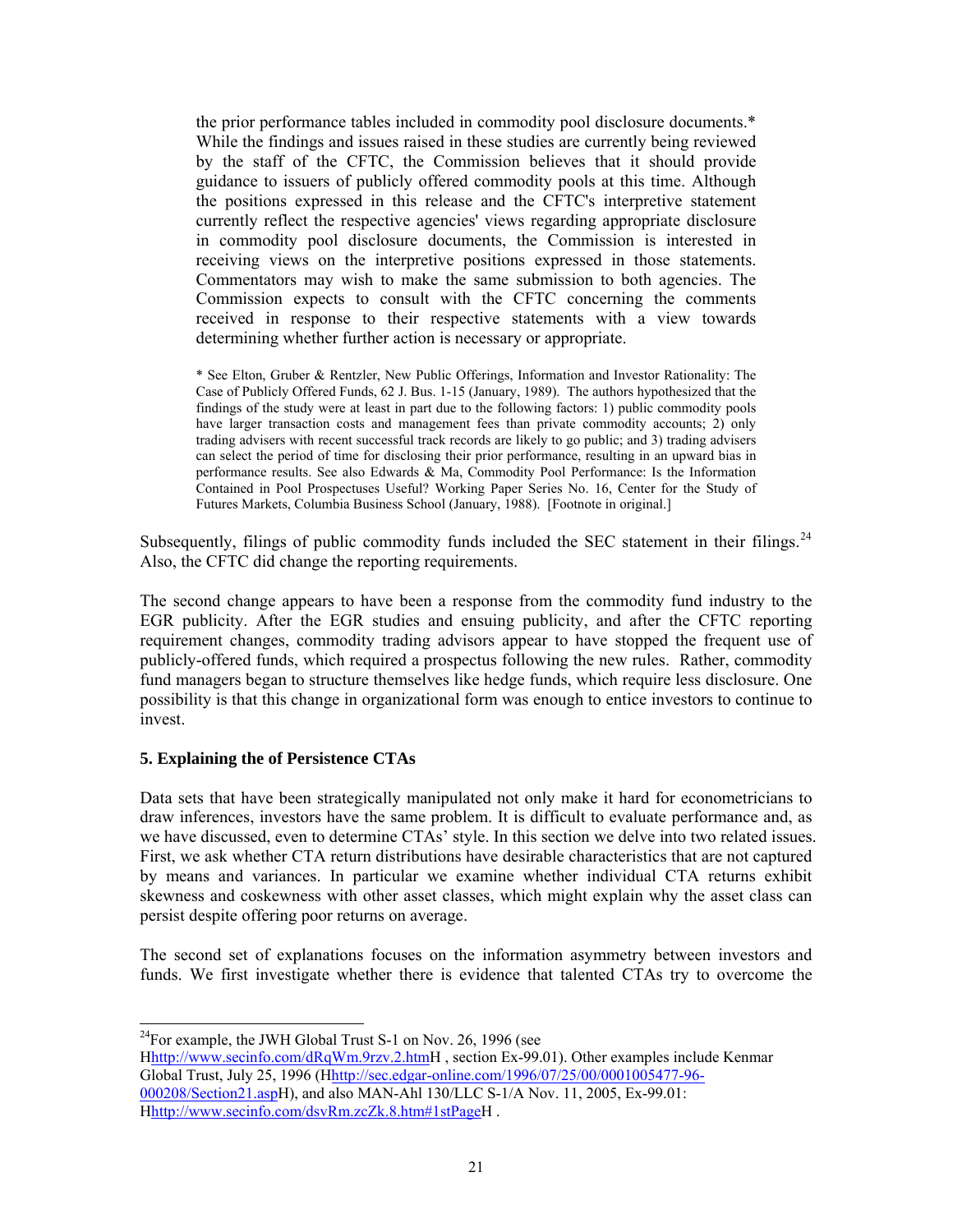information problem by signaling. Secondly, is there evidence that investors are aware of the information issues, concerning, for example, biased performance data?

### *5.1 Zero Alpha, but Positive Skewness: Are CTAs Lotteries?*

Perhaps CTAs generate desirable skewed returns. It is well-known that if investors have utility functions that display decreasing absolute risk aversion, then they will have a preference for positively skewed returns (see, e.g., Markowitz (1952) and Arrow (1971)). Also, the literature in behavioral finance suggests that investors may have a preference for skewed payoffs (see, e.g., Barberis and Huang (2007)). There is some evidence that investors indeed do have a preference for skewness. For example, Levy and Sarnat (1984) find a strong preference for positive skewness in a study of mutual funds. Also, see Polkovnichenko (2005). It is possible to reconcile the poor performance of CTAs with the growth in assets-under-management if CTA returns exhibit positive skewness. We calculate the skewness of individual CTAs using the full-sample of available returns for all the funds that have at least 24 months of returns, 312 funds. Figure 5 below provides a histogram of the sample skewness of individual funds.

#### **Figure 5: The Distribution of Individual CTA Return Skewness**

For each CTA with at least a 24-month return history after controlling for backfill and survivorship bias, we calculate the skewness of monthly returns. The figure provides a histogram of the distribution of the calculated fund-level skewness.



The histogram in Figure 5 shows that the number of CTAs with positive skewness is about the same as the number of funds with negative skewness. The median estimated skewness is 0.056 and the average is 0.0213. The figure also shows that some CTAs do exhibit large skewness, but these are equally divided over the positive and negative tails of the empirical distribution. Absent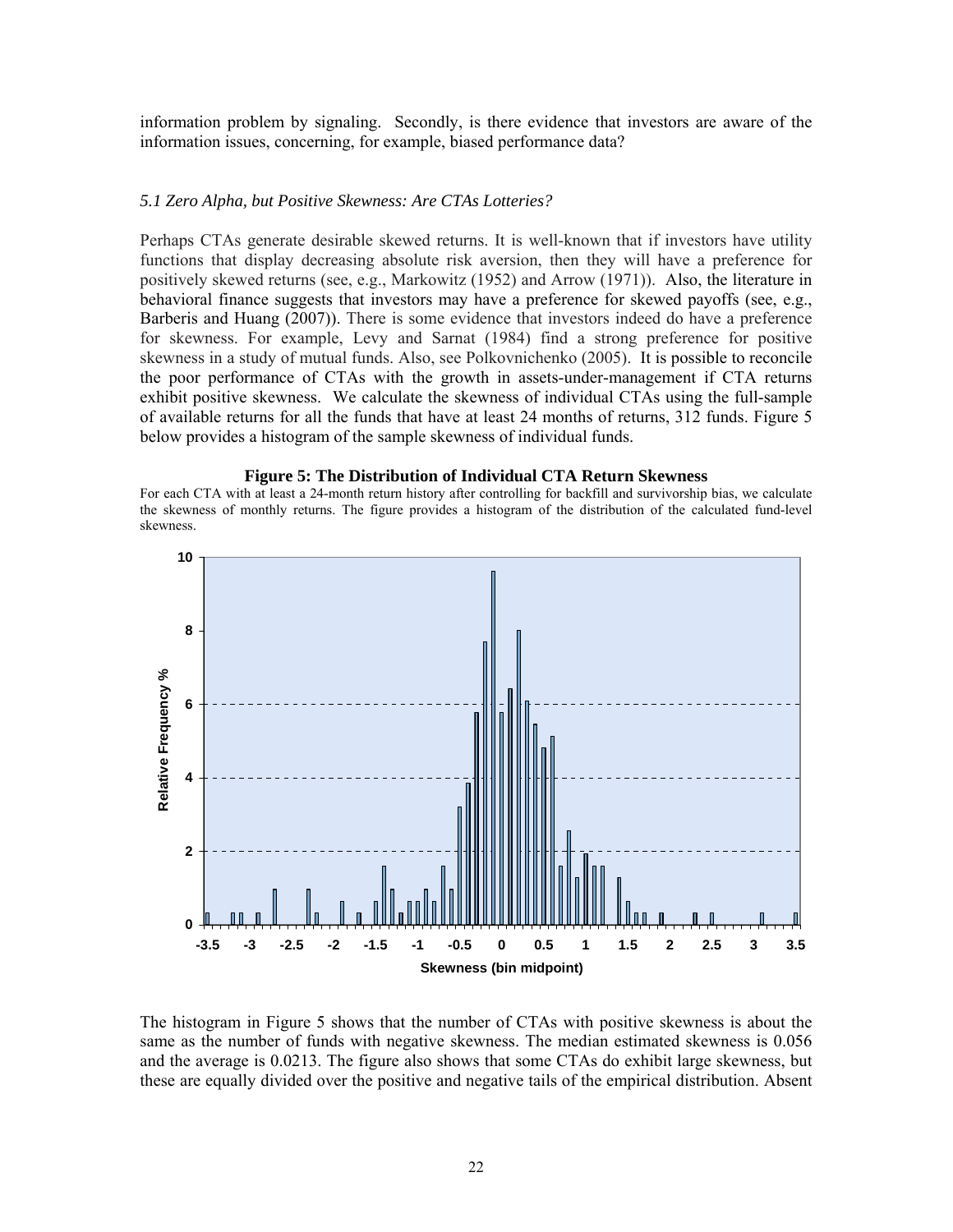skewness, it is unlikely that CTAs attract assets because they offer lottery-like payoffs to investors.

A related issue concerns coskewness with other asset classes. Fung and Hsieh (2001) argue that CTAs funds are attractive because they do well when other asset classes are not doing well, in particular when there are "tail events" in which the other asset classes are doing particularly poorly. Vice versa, perhaps the other asset classes are doing well when CTAs are doing particularly poorly. We look at this issue in a very simple way. We look at the performance of the S&P500, the Lehman Aggregate Bond Index (LABI), and the equally-weighted CTA Index in the months where each had the 5 percent worst months of performance and the 5 percent best months of performance in our sample period. For those months we ask how the other asset classes performed. Table 7 shows the results.

### **Table 7: Tail Correlation during Extreme Events**

For Each asset class, including the S&P500, the Lehman Aggregate Bond Index, and the Equally-weighted CTA Index, we compute the average annualized return for the other indices in the months where the specified index had its 5 percent worst performing months and the 5 percent of the best performing months.

|                           | Worst 5% S&P500 Months           |                   |         |  |  |  |
|---------------------------|----------------------------------|-------------------|---------|--|--|--|
|                           | <b>S&amp;P500</b><br>CTA<br>LABI |                   |         |  |  |  |
| <b>Monthly Average ER</b> | 4 1%                             | $-9.3\%$          | $0.7\%$ |  |  |  |
|                           | Best 5% S&P500 Months            |                   |         |  |  |  |
|                           | CTA                              | <b>S&amp;P500</b> | LABI    |  |  |  |
| <b>Monthly Average ER</b> | $-1.0\%$                         | $7.9\%$           | $0.2\%$ |  |  |  |

# **Panel A: Best and Worst 5% of S&P500 Months**

# **Panel B: Best and Worst 5% of Lehman Aggregate Bond Index Months**

|                           | <b>Worst 5% LABI Months</b>             |                   |             |  |  |  |
|---------------------------|-----------------------------------------|-------------------|-------------|--|--|--|
|                           | <b>S&amp;P500</b><br>CTA<br><b>LABI</b> |                   |             |  |  |  |
| <b>Monthly Average ER</b> | $-1.0\%$                                | $-11\%$           | $-4\,7\%$   |  |  |  |
|                           | <b>Best 5% LABI Months</b>              |                   |             |  |  |  |
|                           | CTA                                     | <b>S&amp;P500</b> | <b>LABI</b> |  |  |  |
| <b>Monthly Average ER</b> | 23                                      | $2.9\%$           | 4.5%        |  |  |  |

### **Panel C: Best and Worst 5% of the EQ CTA Index Months**

|                           | <b>Worst 5% CTA Months</b>       |                   |             |  |  |  |
|---------------------------|----------------------------------|-------------------|-------------|--|--|--|
|                           | <b>S&amp;P500</b><br>CTA<br>LABI |                   |             |  |  |  |
| <b>Monthly Average ER</b> | $-4.9\%$                         | $21\%$            | $-1.8\%$    |  |  |  |
|                           | <b>Best 5% CTA Months</b>        |                   |             |  |  |  |
|                           | CTA                              | <b>S&amp;P500</b> | <b>LABI</b> |  |  |  |
| <b>Monthly Average ER</b> | 6.6                              | $-2.4\%$          | $1.6\%$     |  |  |  |

Looking at Panel A of the table, CTAs do well in the months when the S&P500 is doing very poorly and conversely do poorly when the S&P500 is doing well. Fung and Hsieh (2001) also make this point. This pattern is also true when we select the worst months and best months for CTAs, Panel C of the table. While there is nothing that stands out in this regard for bonds; see Panel B. What is less clear is whether this tail behavior is sufficient to justify an investment in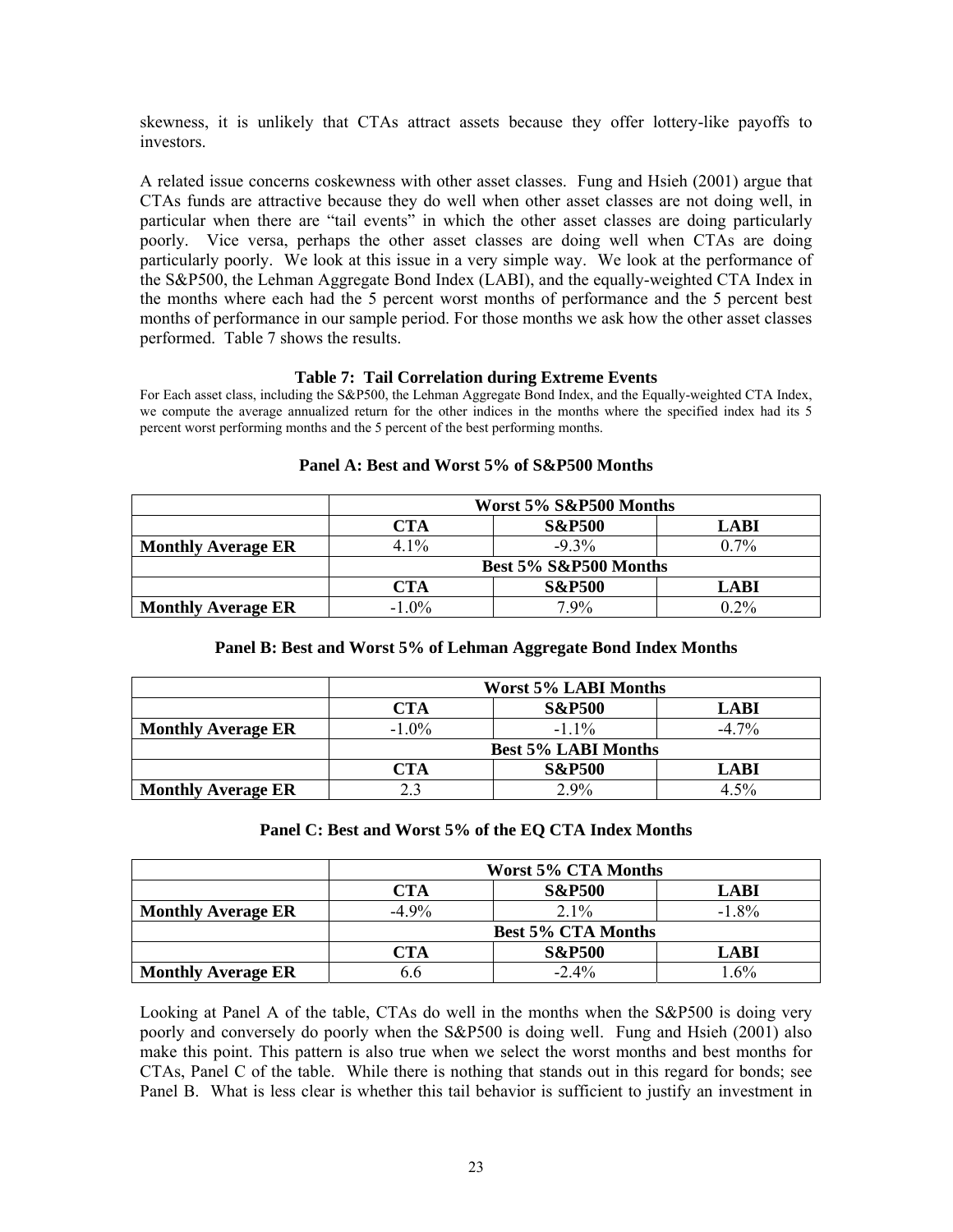CTAs despite the poor performance. This would not seem to be justification since this type of diversification can be achieved at much lower cost using passive indices of commodity futures; see Gorton and Rouwenhorst (2006). The correlations of CTA returns with traditional asset classes in the tails seem unlikely to justify investors allocating \$200 billion to an asset class that offers T-bill returns with a standard deviation that is comparable to equities.

We conclude that there is no compelling evidence to justify investing in CTAS in a portfolio context.

# *5.2 Signaling*

It is possible that some CTAs are talented and want to signal their ability, in the face of the lack of credible information and relevant benchmarks. More onerous contract terms for a CTA may signal a more talented fund manager, who is confident in his abilities. This private information may be conveyed contractually by agreeing with the investor to have a high-water mark and no lockup, as opposed to weak contract terms like no high-water mark and a lockup period, for example. A high-water mark (HWM) imposes discipline on the manager's performance and if this performance is poor, the investor with no lockup can disinvest quickly.

Our data set contains information about the contract terms and fee structure. The contract terms for which we have data are high water mark (HWM) and lockup. It turns out that very few CTAs have lockup provisions, likely reflecting the fact that futures are very liquid markets. CTAs do show variation with respect to whether their contract includes a high water mark and their fees differ, although the fee structure of 2% fee on money-under-management and 20 percent of the gains above the high water market ("2-20') predominates.

We look at this signaling hypothesis in Table 8, which shows the annualized average net-of-fees returns, the standard deviation of the those returns, and the Sharpe Ratio (excess return/standard deviation) (SR) for an equally-weighted CTA index of the CTAs with and without high water marks and for those with 2-20 fee terms

We restrict attention to the period starting in 2001 because prior to that most CTAs did not have high water marks, an observation discussed further below. The top part of the table shows the results for the period 2001-2007. The relevant comparison is between one of the two categories (ALL and 2-20) with a high water mark (HWM) to the same category with no high water mark (No-HWM). For example, in the case of ALL, the average CTA with a high water market had a Sharpe ratio of 0.48 while those with no high water mark had a Sharpe ratio of 0.41.

# **Table 8: Returns by Contract Type**

The table gives the annualized average returns (TR), standard deviations (Vol), and Sharpe Ratio (SR) of CTAs sorted by the presence of contract terms, High water Mark (HWM) and whether there is a 2-20 fee structure. The sample period is 2001/10 to 2007/12 and includes subperiods.

|           |           |            | <b>HWM</b> | <b>NO-HWM</b> |          |  |
|-----------|-----------|------------|------------|---------------|----------|--|
|           |           | <b>ALL</b> | $2 - 20$   | ALL           | $2 - 20$ |  |
|           | TR        | $8.2\%$    | $3.4\%$    | 7.2%          | 3.3%     |  |
| 2001-2007 | Vol       | 10.8%      | $10.1\%$   | 10.4%         | 11.2%    |  |
|           | <b>SR</b> | 0.48       | 0.06       | 0.41          | 0.04     |  |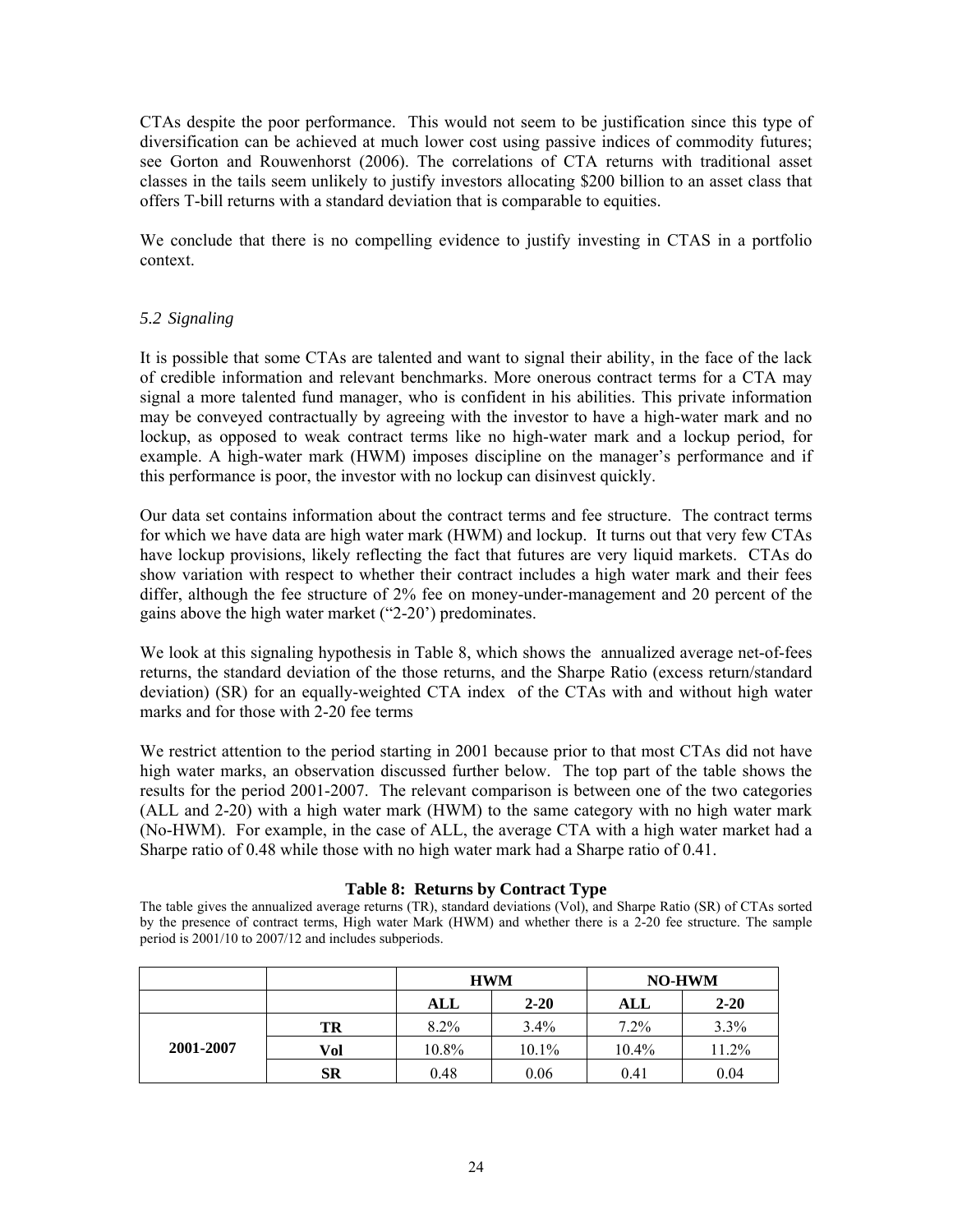<span id="page-26-0"></span>The table shows that the difference between the average returns on HWM and No HWM are not statistically different, for either ALL of the 2-20 fee structure. Overall, there appears to be no signaling.  $25$  The table also shows that the funds offering the 2-20 contract terms do not do as well as the population as a whole. It is not clear why this is the case. CTAs increasingly adopted hedge fund-like contracts starting around 2000, but it is not clear why those adopting 2-20 should be worse performers.

We noted above that CTAs have increasingly included high water marks in their contracts. During the period 1994 through 1996 no CTAs in our sample had high water marks in their contracts. Thereafter, the percentage rises almost monotonically to 71 percent by the end of 2007. This period also happens to coincide with an increase in the importance of hedge funds, which predominantly have high water marks in their contracts. One interpretation of the CTA behavior is that they were forced by hedge fund competition to include high water marks. This is consistent with investors receiving slightly better returns during this period. One way to measure this is to look at the performance fee as a percentage of gross returns, that is, what fraction of the gross return that is charged by the CTA as a performance fee? If hedge funds are a source of competitive pressure for CTAs, then this fraction should be going down. Looking only at the years where CTA gross returns are positive (which eliminates the years 1994 and 1999), the performance fee as a percentage of gross return averaged 28 percent for the period 1994 through 2000, and averaged 20 percent for the period 2001 through 2007. It appears that CTAs changed their contract terms to be more like those of hedge funds, and were forced to share a bit more with outside investors.

Without signaling, investors may not be able to distinguish talented CTAs from those without talent. But, the evidence suggests that there is a dearth of talent in the asset class generally. Perhaps talented CTAs do not enter the industry because they cannot differentiate themselves via signaling.

# *5.3 Information About the Information Problems*

 $\overline{a}$ 

Investors may simply be unaware of the poor CTA performance. But, the information setting of investors is different during the period we study compared to the earlier period that Elton, Gruber and Rentzler (EGR) studied, the period from July 1979 to June 1985. EGR attributed the existence and persistence of poorly-performing CTAs to misinformation. Namely, the historical returns series provided in the prospectuses of public commodity funds were misleading and investors believed this misinformation. The past performance was unreasonably upward biased and investors had no other information to rely on.

Combining our evidence with that of EGR suggests that CTAs have been successful in taking money from investors without adding value for about twenty years. How can CTAs persist for so long despite their poor performance? To persist, there must be a demand for CTAs and a supply of CTAs. With regard to demand, we hypothesize that while investors are rational, acquiring information, overcoming the biases and lack of benchmarks, is costly and there is no common

 $^{25}$  A potential difficulty with looking at the period 2001-2007 is that different CTAs are in existence at different times, so an equally-weighted index is reflecting a potentially varying population. To address this we also looked at subperiods, where this issue is mitigated. Looking at the subperiods, there are no real differences and these results are omitted.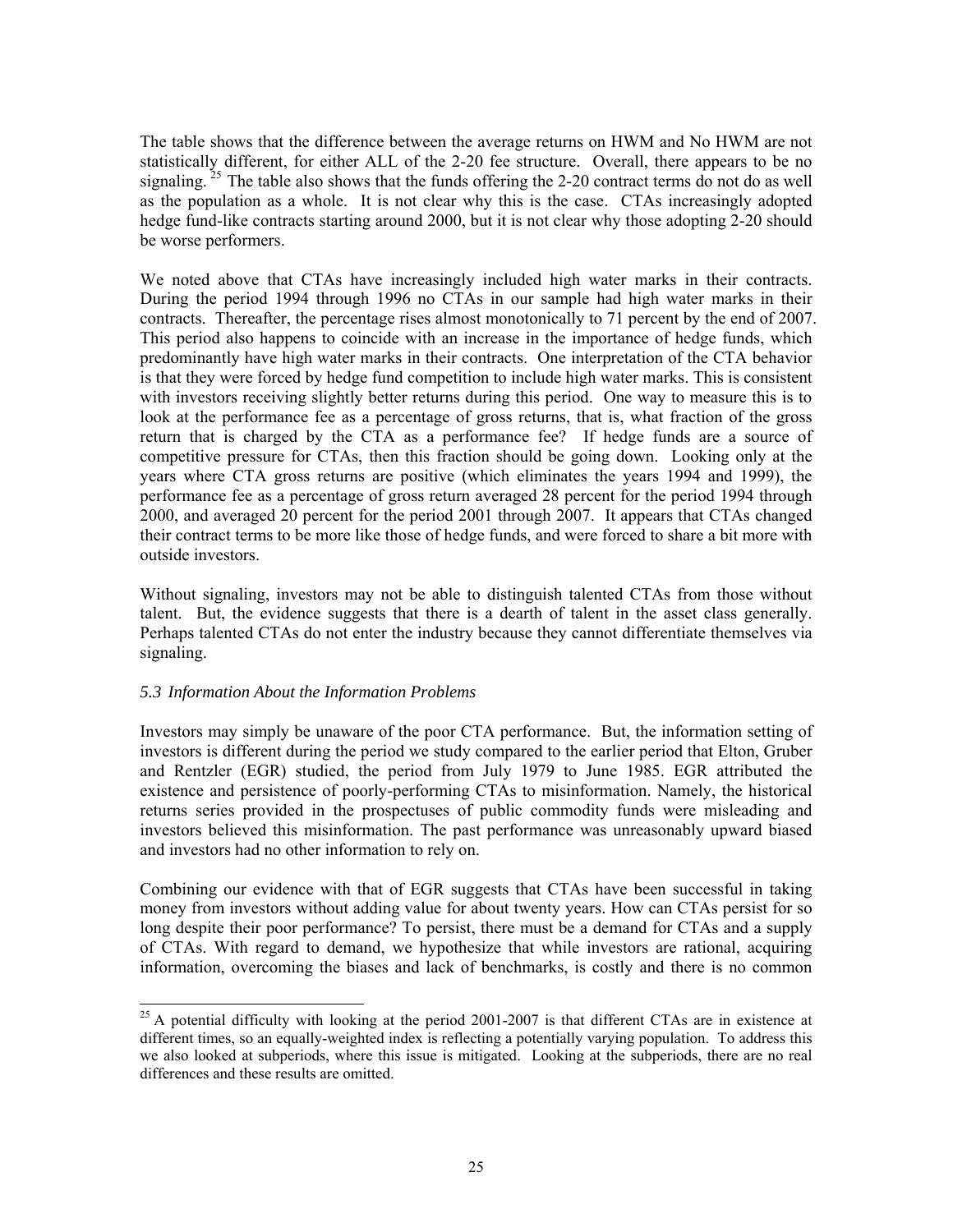knowledge about the experience of poor returns. Understanding the supply of CTAs is perhaps easier. CTAs can earn fees on money-under-management, even if they have no ability to generate alpha. If they fail, they can easily restart, after erasing their prior history from the data bases. This suggests that they should have very high attrition rates, entering the industry to collect the fees while having difficulty surviving. We examine these hypotheses below.

# *5.3.1 Costly Information and a Lack of Common Knowledge*

The information available to investors via formal offer documents ('prospectuses') and publicly available performance databases is fraught with biases and it is difficult to determine the true performance of CTAs. The databases that are available are not uniform, and not all of them allow for backfill bias to be corrected (see footnote 15, above). Evaluation of risk adjusted returns is further complicated by the absence of clear relevant benchmarks. The task of producing riskadjusted performance evaluation of unbiased returns falls on the investor, a task that is costly, time consuming and requires analytical skills. Thus it is very costly for investors to have a view of CTAs that is different from that portrayed in Figure 1, where their performance looks very attractive. Given the available information, fraught with biases, and lack of relevant benchmarks, investors may simply believe that CTAs are a good investment.

But, costly information production can be only part of the story. For at least two decades investors have, on average, received poor returns. But, individually each investor may believe that his experience is simply bad luck. Since individual investors have no way of learning of the investment experience of other investors, information is never aggregated, so a true picture of the industry never emerges from actual experience. Although the publicity surrounding the EGR studies revealed poor performance, as discussed above, commodity fund mangers changed their organizational form, which may have allowed the industry to continue. The lack of aggregated actual experience of poor performance is necessary to keep investors from revising their view of Figure 1, which they may believe to be true. It seems unlikely that the same set of investors has been involved in investing in CTAs over that period. There must be new investors arriving, so that even when investors experience poor returns and withdraw their money, there are other investors willing to invest.

|                    |                           | <b>Management Fee</b> | <b>Incentive Fee</b> |
|--------------------|---------------------------|-----------------------|----------------------|
| <b>CTAs</b>        | Average                   | 2.15                  | 19.50                |
|                    | <b>Standard Deviation</b> | l.22                  | 6.32                 |
|                    |                           |                       |                      |
|                    | Average                   | 1.42                  | 16.33                |
| <b>Hedge Funds</b> | <b>Standard Deviation</b> |                       | 6.84                 |

### **Table 9: A Comparison of CTA and Hedge Fund Fees.**

The table summarizes the fixed and variable component of fees for CTAs and Hedge Funds. For each category the table gives the average and the standard deviation expressed in percent per annum.

Another, non-mutually exclusive, possible explanation could be the performance sensitivity of investors. Christoffersen and Musto (2002) analyze the money-fund industry and find that poorlyperforming funds increase their fraction of performance-insensitive investors over time. They conclude that funds with bad performance should charge more from these investors, as their demand is price inelastic and a reduction in after-fee performance will not result in large outflow of money. Perhaps performance-insensitive investors in hedge funds and CTAs end up disproportionately at CTAs. If so, rational CTAs should charge higher fees. Are there differences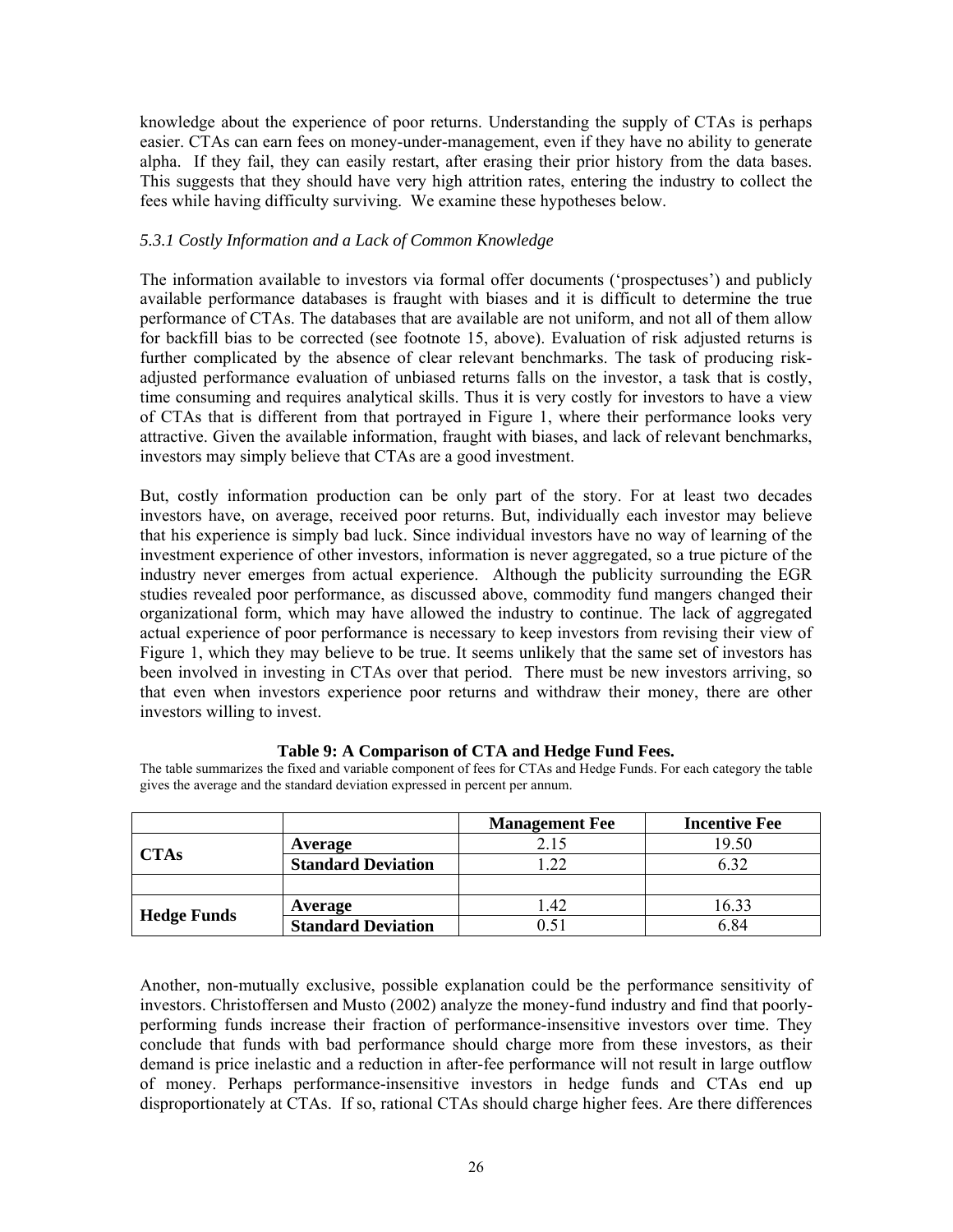<span id="page-28-0"></span>in fees between hedge funds and CTAs? Table 9 provides a look at the data. CTAs do appear to have higher management fees and slightly higher incentive fees than hedge funds. This suggests that the demand for CTAs is possibly less performance-sensitive and more price inelastic. Investors might be investing in CTAs for perceived diversification benefits and mandates for alternative investments (e.g. pension funds) and end up staying invested even in the face of poor performance.

# *5.3.2 Entry and Exit of CTAs into Fund Management*

We saw above that CTA managers make money, even if investors do not, on average. This creates an incentive for new CTAs to enter the industry. There is little cost to entering the industry, only registration, which costs an almost trivial amount.<sup>[26](#page-28-0)</sup> There is no certification or any kind of screening. Poor performance results in liquidation of the fund, at little cost. Moreover, because a nonsurviving CTA can eliminate his history from the data bases retrospectively, there is no stigma to not surviving. It seems clear then that even if CTAs have no talent, in the sense of ability to generate alpha, they should persistently enter the industry because they earn fees on money-under-management, as long as they survive. If a CTA does not survive, he can restart with no history. We can shed some light on this by looking at CTA attrition rates.

### **Table 10: CTA Entry and Exit.**

The table summarizes by year-end the number of funds in the Lipper-TASS database (after correction for backfill and survivorship bias), the percentage of firms disappearing in the subsequent 12 and 24 months, the excess returns of the firms exiting in the subsequent 12 months, and the relative performance of the exiting funds compared to the sample average in the year of exit.

| Date | # Active | 12-Month           | 24-Month           | <b>ER Exits</b>      | % Exits       |
|------|----------|--------------------|--------------------|----------------------|---------------|
|      | funds    | <b>Attrition</b> % | <b>Attrition</b> % | <b>Next 12 Month</b> | below avg ret |
| 1994 | 16       | 38                 | 63                 | $-3.74$              | 66.67         |
| 1995 | 74       | 34                 | 50                 | $-12.20$             | 60.00         |
| 1996 | 81       | 23                 | 52                 | $-18.86$             | 52.63         |
| 1997 | 83       | 33                 | 61                 | $-26.01$             | 70.37         |
| 1998 | 68       | 41                 | 71                 | $-19.10$             | 42.86         |
| 1999 | 52       | 50                 | 77                 | $-17.25$             | 50.00         |
| 2000 | 34       | 44                 | 59                 | $-12.98$             | 46.67         |
| 2001 | 153      | 21                 | 31                 | $-10.71$             | 56.25         |
| 2002 | 149      | 11                 | 20                 | $-19.38$             | 76.47         |
| 2003 | 166      | 10                 | 22                 | $-21.65$             | 56.25         |
| 2004 | 203      | 18                 | 32                 | $-7.51$              | 58.33         |
| 2005 | 211      | 19                 | 36                 | $-8.80$              | 57.50         |
| 2006 | 227      | 19                 | <b>NA</b>          | $-7.11$              | 40.48         |

Table 10 shows CTA attrition rates and the excess net returns for the funds that exit. The second column reports the number of active funds as of the date in the first column. The third and fourth columns report the attrition rates for these funds over the next twelve months and twenty four months, respectively. During a year, some funds exit. "ER Exits" is the annualized excess return, with respect to all the reporting funds, for the funds that exit during the year indicated. The

 $\overline{a}$ 

 $26$  Prospective CTAs need to register with the National Futures Association. There is a nonrefundable fee of \$200 and a fee of \$85 for fingerprinting for each individual principal. See Hhttp://www.nfa.futures.org/registration/cta.aspH .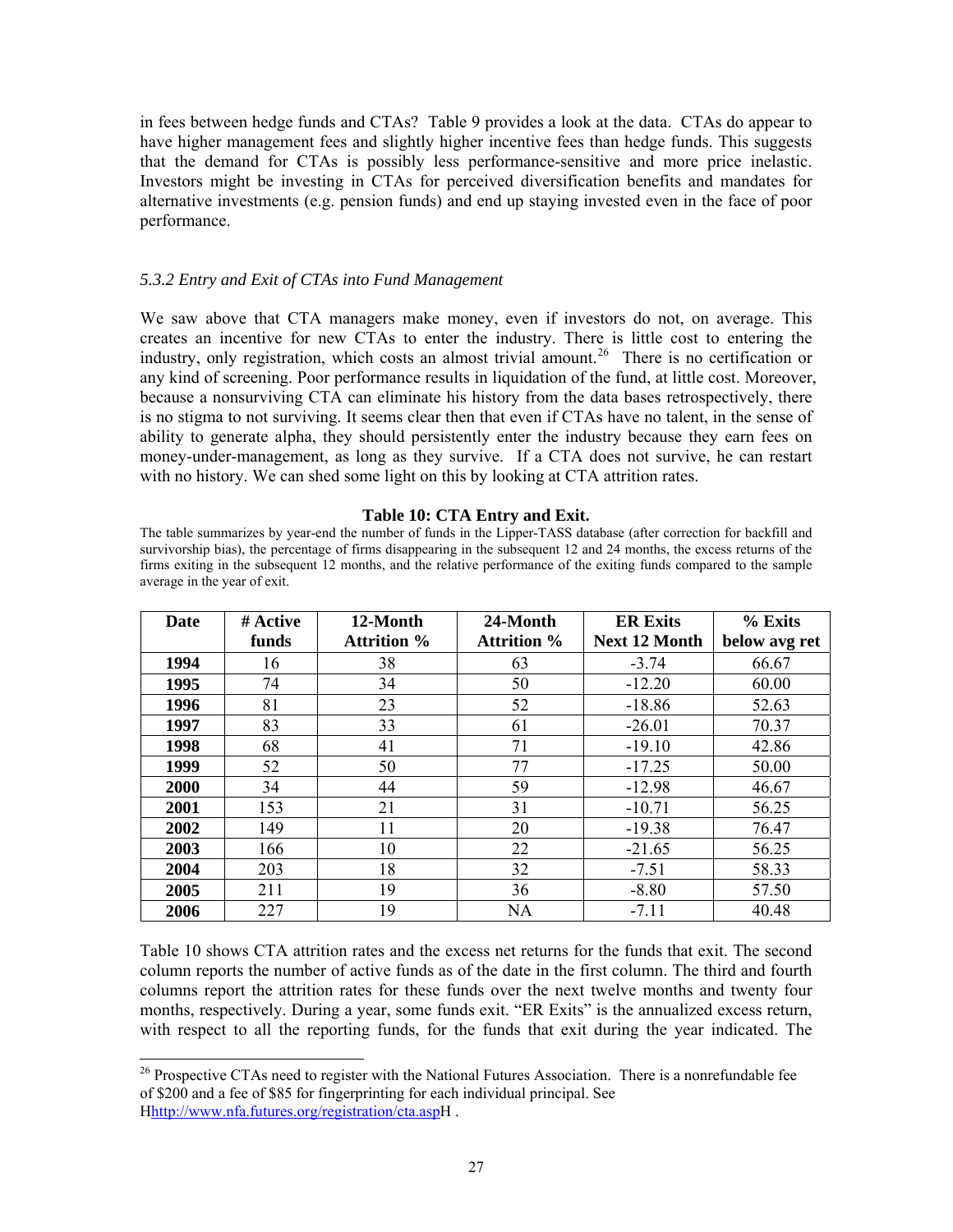returns are calculated on a monthly basis, including all CTAs in existence during that month. The column entitled "% survivors below avg ret" shows the percentage of the exiting funds that had annualized returns below the equally-weighted annualized average of CTA month returns.

Table 10 indicates that CTA attrition rates are high, although they have declined recently. E.g., of the CTAs present on 31-Dec-05 (i.e., during 2006), 36 percent were gone by the end of 2007. Exiting funds are poor performers. E.g., during 2006, the exiting funds averaged an excess return of -8.8 percent annually.

In summary, the evidence is broadly consistent with the view that investors, facing high information costs with regard to evaluating CTA performance, believe that Figure 1 represents the investment opportunity. The poor performance experience of individual investors is not widely known. As a result investors continue to invest with CTAs and, recognizing this, CTAs continue to enter the industry, earning fees on money-under-management even though failure rates are very high.

# **6. Summary and Conclusions**

Consumers and investors need information to rationally allocate their resources. Normally, we think of the price system as guiding these decisions. But, hedge funds are not publically traded, so there are no prices. There is only past performance data. In the case of hedge funds the available vendor data about their performance is biased, and there are few credible benchmarks for performance analysis. For these reasons, it has proven very difficult to evaluate the performance of hedge funds. These issues pose problems for investors as well as researchers as to whether hedge funds are an attractive asset class to invest in. They also potentially pose issues for public policy, to the extent that the hedge fund industry is sufficiently large to pose systemic risks.

We illustrate these issues by narrowing the universe of hedge funds to CTAs, because they are fairly homogeneous, their strategies are better known, and their strategy space is smaller. Using data between 1994 and 2007 from Lipper-TASS, we show that survivorship and backfill bias overstate the reported average return of CTAs by more than 8 percent per annum. Bias-corrected annualized average returns to investors were 4.9 percent, which is merely 85bp over the return on T-bills during this period. However, we estimate that gross average CTA returns (before fees) significantly exceed Tbill returns, which implies that funds retain most of their outperformance by charging fees. We propose simple dynamic futures-based trading strategies for performance evaluation. Because these strategies are in the public domain, they provide a natural hurdle that CTAs ought to overcome. Yet we find that the average CTA exhibits no skill (alpha) relative to these benchmarks. Combining our results with earlier studies by Elton, Gruber, and Rentzler, we conclude that poor CTA performance has persisted for at least twenty years. CTAs are a kind of market failure. Normally, asymmetric information is viewed as leading to an absence of a market. But, in the case of CTAs, the absence of information has led to the persistence of the market.

In Akerlof's (1970) celebrated work, lemons problems result in market failure, the market does not exist. Our results suggest that CTAs are lemons and that this lemons market can persist. How can the CTA market persist? In Akerlof's model, the information asymmetry is common knowledge; both sides of the market understand that there is an information asymmetry, namely, that car sellers have private information about the value of their cars. There is no way to signal car quality and because all cars sell at the same price there is an externality, namely, if a used car is sold some of the gains that should accrue to the sellers of good used cars accrue to the sellers of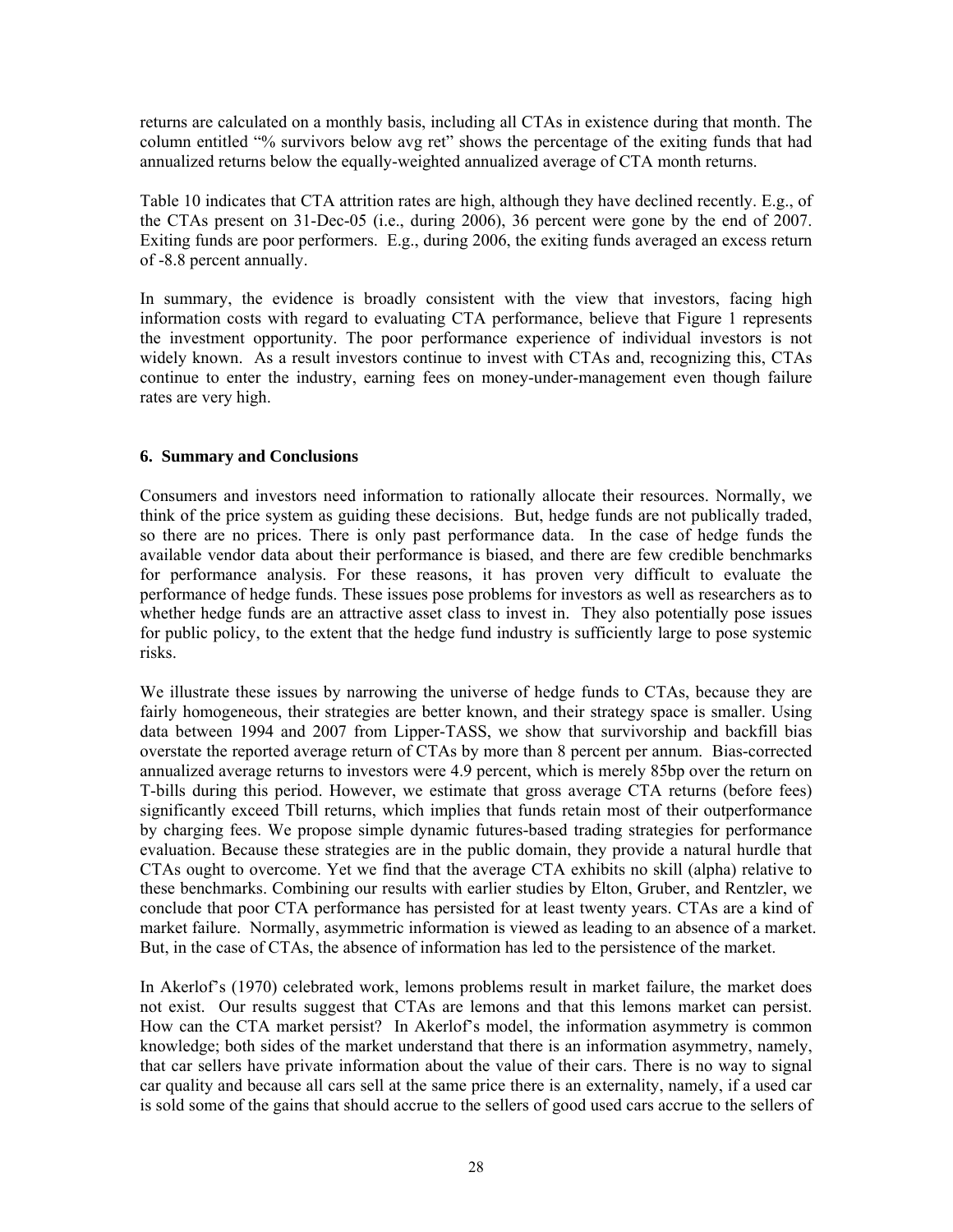bad used cars. This causes sellers of good used cars not to enter the market. Buyers can rationally make this calculation, and they do not buy used cars, knowing that any car in the used car market is a lemon. If there is a trade in the used car market, the price – in the limit –will be the value of a lemon. Like the used car market, CTAs cannot signal ability, but in other respects the situation is fundamentally different for CTAs. There appears to be no common knowledge of an information asymmetry. There are no prices to convey information. Investors appear to believe that Figure 1 represents an accurate portrayal of the performance history relative to a benchmark. As EGR point out, there is also an inability to short CTAs. Somewhat paradoxically the market for CTAs appears to be an example of a persisting lemons market. We argue that CTAs persist as an asset class despite their poor performance, because they face no market discipline based on credible information. There is no required disclosure as with SEC filings for firms or bank Call Reports. There is no regulation like that for mutual funds or banks. There are no private institutions that certify the managers' competence (like the American Medical Association for doctors), or that certify their performance (like the Good Housekeeping seal of approval), and, as we have seen, no private repository of credible information for comparison purposes. Further, investors' individual experience of poor performance is not common knowledge. In such a setting, it seems that some people can be fooled all of the time.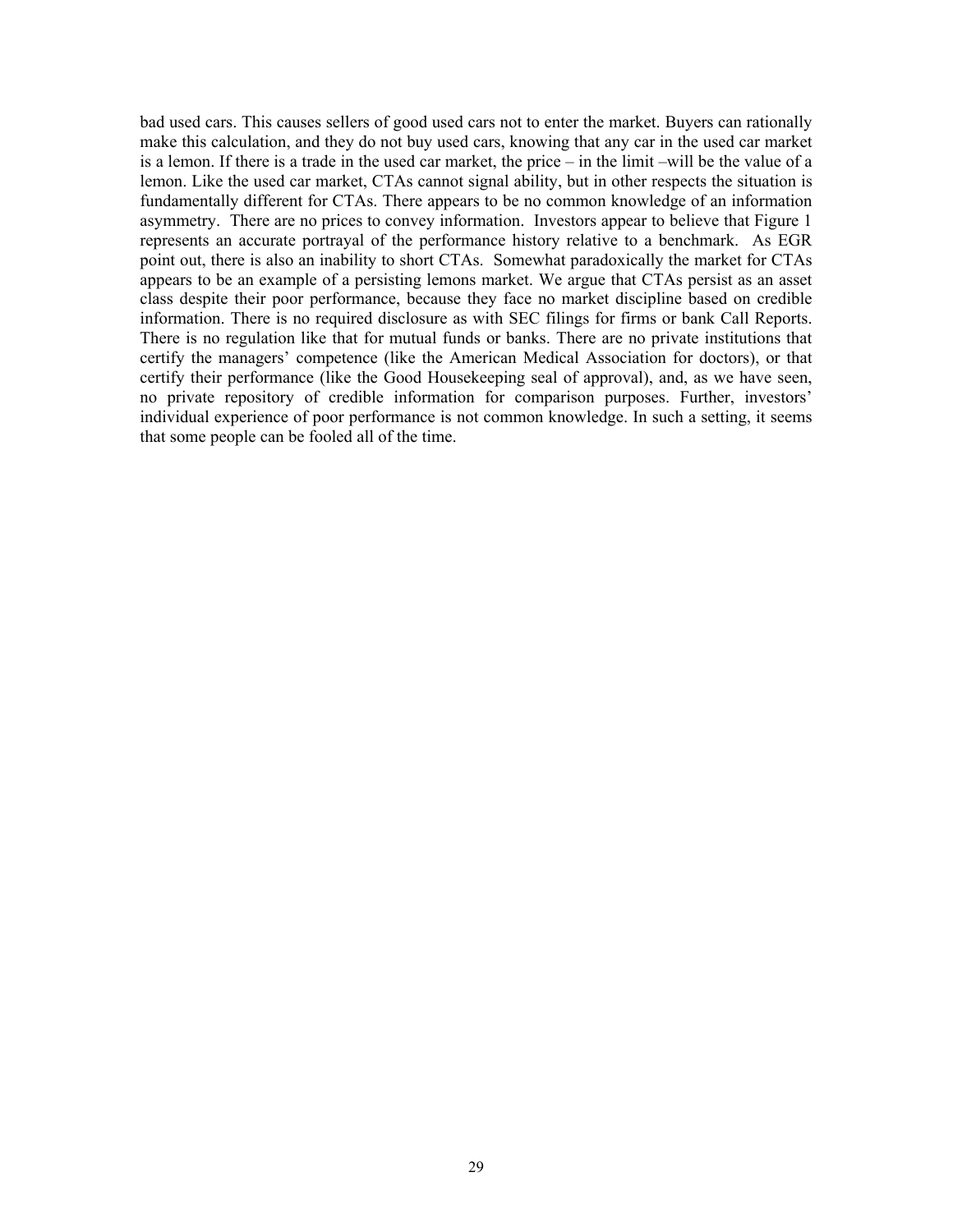#### **Appendix: Construction of Normative Benchmarks**

### <span id="page-31-0"></span>*Foreign Exchange*

 $\overline{a}$ 

The literature on the forward bias in currency markets is the among the earliest studying "anomalies" in financial markets, and dates back to Rogoff (1979) and Bilson (1981) – see also Froot and Thaler (1990) for a summary of this early literature. The market for FX is a natural place to look for CTA trading strategies, as the futures market is large, and the surge in market activity since 2001 corresponds to a period when interest rate differentials favored investments in high interest rate currencies financed by short positions in low interest rate currencies (see Galati and Melvin (2004) on the increase in FX trading activity). Or, alternatively said, the environment favored the "carry trade," in which an investor borrows in the low interest rate currency, and takes a long position in a high interest rate currency, speculating that the exchange rate will not change so as to offset the interest rate differential. Galati and Melvin (2004) show that FX turnover growth increases in interest rate differentials and with the magnitude of prior year's exchange rate changes.<sup>[27](#page-31-0)</sup>

In order to construct FX factors we employ the data for spot and one month forward prices against the US dollar for 15 currencies.<sup>[28](#page-31-0)</sup> The excess return from the end of the month  $t$  to the  $_{+1} - F_{t,t+}$  $S_{t+1} - F$ 

next is calculated as  $,t+1$  $1 - F_{t,t+1}$ + *tt*  $_{t+1} - r_{t,t}$ *F* , where  $F_{t,t+1}$  is the forward price at time *t* on a contract that

expires at the end of month  $t+1$ , <sup>[29](#page-31-0)</sup> and  $S_{t+1}$  is the spot price at time  $t+1$ . The basis at the end of the month is defined as the difference between the current spot price and the current one month ahead forward, expressed as a ratio to the current spot price: *t*  $t_t - T_{t,t}$ *S*  $\frac{S_t - F_{t,t+1}}{S_t}$ .

At the end of each month, we construct currency basis portfolios by ranking all currencies on their basis (interest rate differential) relative to the US dollar. Currencies in the top half of this ranking are assigned to the high basis portfolio and the bottom half of the currencies to the low basis portfolio. Both portfolios are equally weighted. The positions are rebalanced monthly so that the high (low) basis portfolio represents a dynamically rebalanced portfolio of currencies with the highest (lowest) interest rate differential relative to the US dollar.

Currency momentum portfolios are similarly constructed by ranking currencies by their on prior 3-month excess returns. At the end of each month currencies are assigned to High and Low

be the forward price at time *t* on a contract that expires on  $t+k$ , and we are interested in  $F_{t,t+j}$  which corresponds to the last day of next month, then:

$$
\ln(F_{t,t+j}) - \ln(S_t) = \left(\frac{j}{k}\right) * \{\ln(F_{t,t+k}) - \ln(S_t)\}.
$$

 $^{27}$  Also, see Galati and Heath (2007) and Galati, Heath and McGuire (2007).

<sup>&</sup>lt;sup>28</sup> The currencies used are: AUD (Australian Dollar), CAD (Canadian Dollar), CHF (Swiss Franc), DKK (Danish Kroner), DEM (Deutsche Mark), EUR (Euro), FRF (French Frank), GBP (British Pound), IEP (Irish Pound), ITL (Italian Lira), JPY (Japanese Yen), NLG (Netherland Guilder), NZD (NZ Dollar), NOK (Norwegian Kroner), and SEK (Swedish Kroner).

cases an interpolation rule following interest parity is used to figure out the forward price  $F_{t,t+1}$ . Let  $F_{t,t+k}$ <sup>29</sup> For some cases the forward contract trading at time t does not expires at the last day of next month, for example if the last day of next month is a Friday the forward contract might expire on the Monday. In such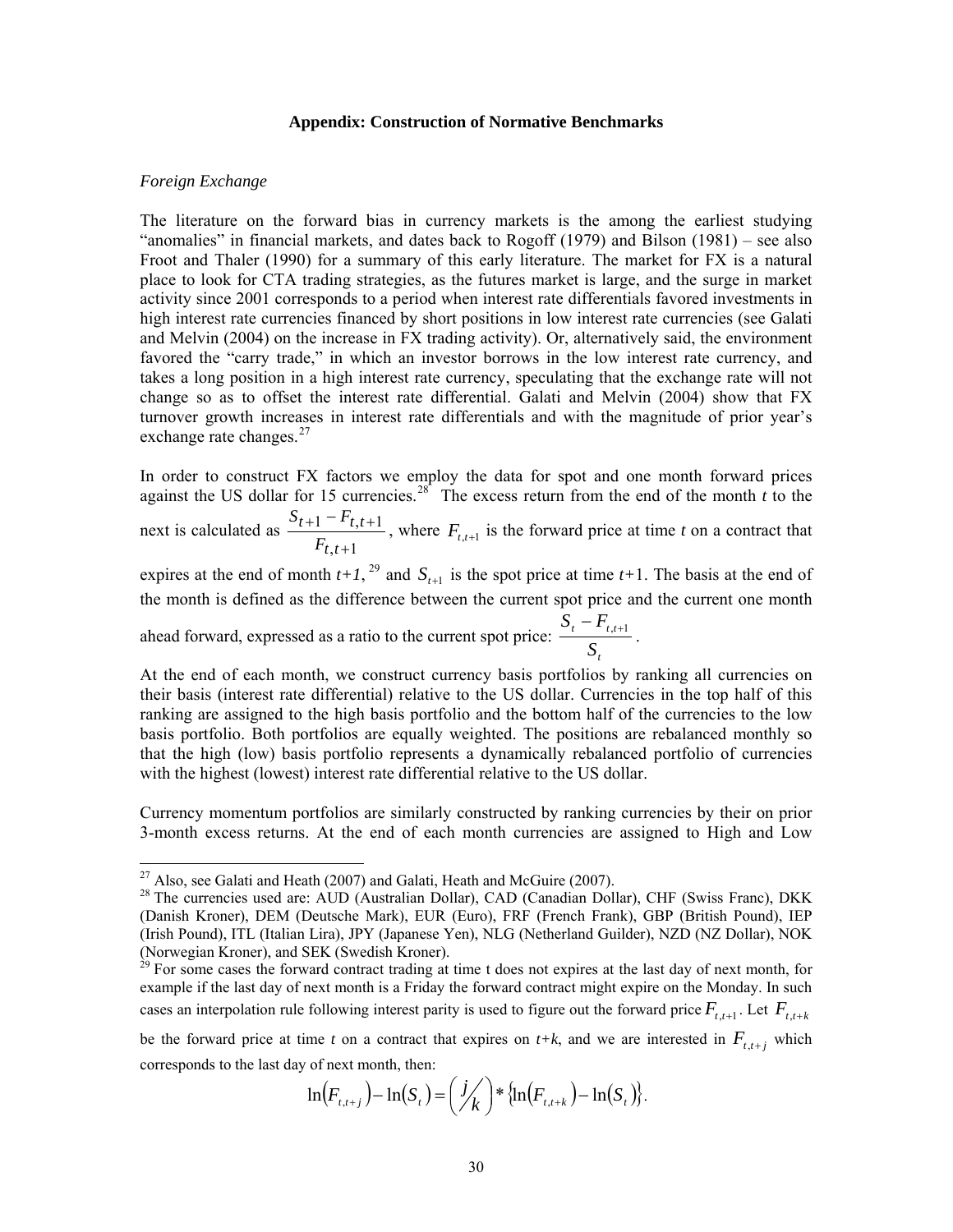currency momentum portfolios, which are equally-weighted and held for one month subsequent to ranking after with time they are rebalanced.

# *Commodities*

The information content of the futures basis for expected risk premia has been documented empirically by Fama and French (1987) and more recently by Erb and Harvey (2006) and Gorton and Rouwenhorst (2006). Commodity price momentum has been documented by Pirrong (2005), Erb and Harvey (2006), Miffre and Riallis (2007), and Gorton, Hayashi and Rouwenhorst ((2007). Our construction of dynamic commodity portfolios mirrors Gorton, Hayashi, and Rouwenhorst (2007) who argue that the excess returns to portfolios sorted by the basis and prior returns in part stems from selecting commodities when inventories are low. Based on the Theory of Storage, GHR show that prior returns ("momentum") and the futures basis ("backwardation") are pricebased signals of low physical inventory levels, and the excess returns are a compensation for the increased volatility of commodity prices.

At the end of each month, available commodities futures are ranked on the basis, defined as the annualized slope of the futures curve between the nearest and the next-to-nearest to maturity contracts. High and low basis portfolios are constructed from the top and bottom half of the commodities in this ranking. All portfolios are equally weighted and rebalanced monthly. Similar to the Basis portfolios, we construct monthly rebalanced equally-weighted High and Low Commodities momentum portfolios by ranking commodities on prior 1-year returns.

# *Equities*

We construct a momentum and a value factor by sorting country index returns on prior return and book-to-market. Momentum in country equity index returns has been documented by Asness et al. (1997), and Chan et al. (2000), and studied more recently by Bhojraj and Swaminathan (2006). The profitability of value strategies has been documented by Asness (1997). Related papers on performance reversals include Richards (1997) and Balvers et al. (2000).

At the end of each month we sort available country equity index futures by country-wide measures of book-to-market (Value) or prior 12-month return (Momentum). For each of these sorts we construct High and Low Value and Momentum portfolios containing the top and bottom half of constituents of this ranking.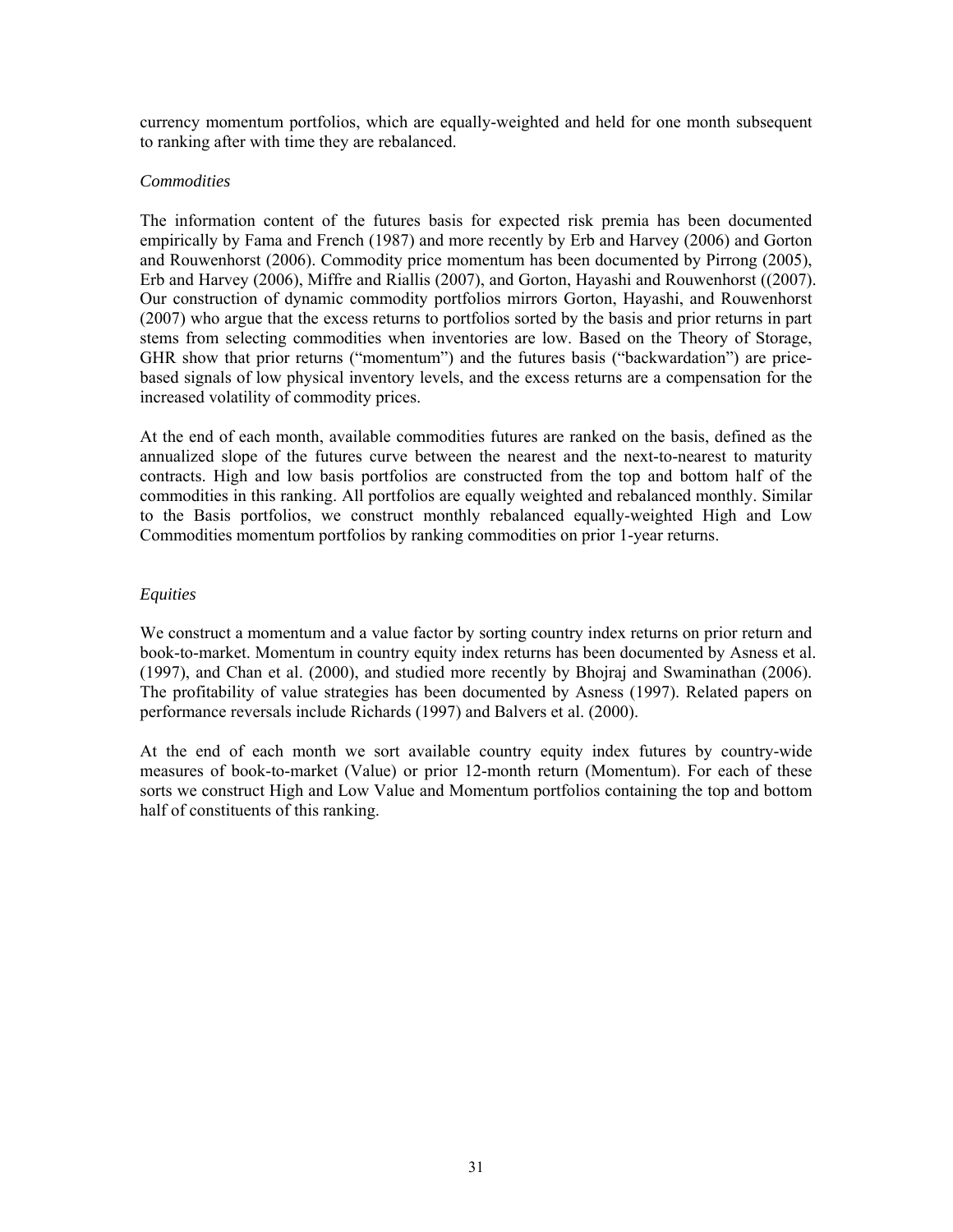#### **References**

- Ackermann, Carl, Richard McEnally, and David Ravenscraft (1999), "The Performance of Hedge Funds: Risk, Return, and Incentives," Journal of Finance 54(3), p. 833-874.
- Akerlof, George (1970), "The Market for 'Lemons": Quality Uncertainty and the Market Mechanism," Quarterly Journal of Economics 84(3), p. 488-500.
- Arrow, K. J. (1971), Essays in the Theory of Risk-Bearing (Chicago: Markham Publishing Co.).
- Asness, Clifford S. (1997), "The Interaction between Value and Momentum Strategies," Financial Analyst Journal 53(2), pp 29-36
- Asness, Cliff S., John M. Liew, and Ross Stevens (1997), "Parallels Between the Cross-Sectional Predictability of Stock and Country Returns," Journal of Portfolio Management (Spring), p.79-87.
- Balvers, Ronald, Yangru Wu and Erik Gilliland (2000), "Mean Reversion across National Stock Markets and Parametric Contrarian Investment Strategies," Journal of Finance, 55(2), pp. 745-772.
- Barberis, Nicholas and Ming Huang (2007), "Stocks as Lotteries: The Implications of Probability Weighting for Security Prices," Yale School of Management, working paper; American Economic Review, forthcoming.
- Bhojraj, Sanjeev and Bhaskaran Swaminathan (2006), "Macromomentum: Returns Predictability in International Equity Indices," Journal of Business 79(1), p. 429-451.
- Bilson, John (1981), "The Speculative Efficiency Hypothesis," Journal of Business 54, 433-451.
- Brown, S. and W.N. Goetzmann (1997), "Mutual Fund Styles," Journal of Financial Economics 43(3), p. 373-99.
- Brown, Stephen and William Goetzmann (2003), "Hedge Funds with Style," Journal of Portfolio Management 29(2), p. 101-112.
- Brown, Stephen J., William N. Goetzmann, Roger G. Ibbotson (1999), "Offshore Hedge Funds: Survival and Performance 1989-1995," Journal of Business 72, p. 91-118.
- Brown, Stephen J., William N. Goetzmann, Roger G. Ibbotson, and Stephen A. Ross (1992), "Survivorship Bias in Performance Studies," Review of Financial Studies 5(2), p. 553- 580.
- Brown, Stephen J., William N. Goetzmann, and Bing Liang (2004), "Fees on Fees in Funds of Funds," Journal of Investment Management 2, 39-56.
- Chan, Kalok, Allaudeen Hameed and Wilson Tong (2000), "Profitability of Momentum Strategies in the International Equity Markets," The Journal of Financial and Quantitative Analysi*s* 35(2), pp. 153-172.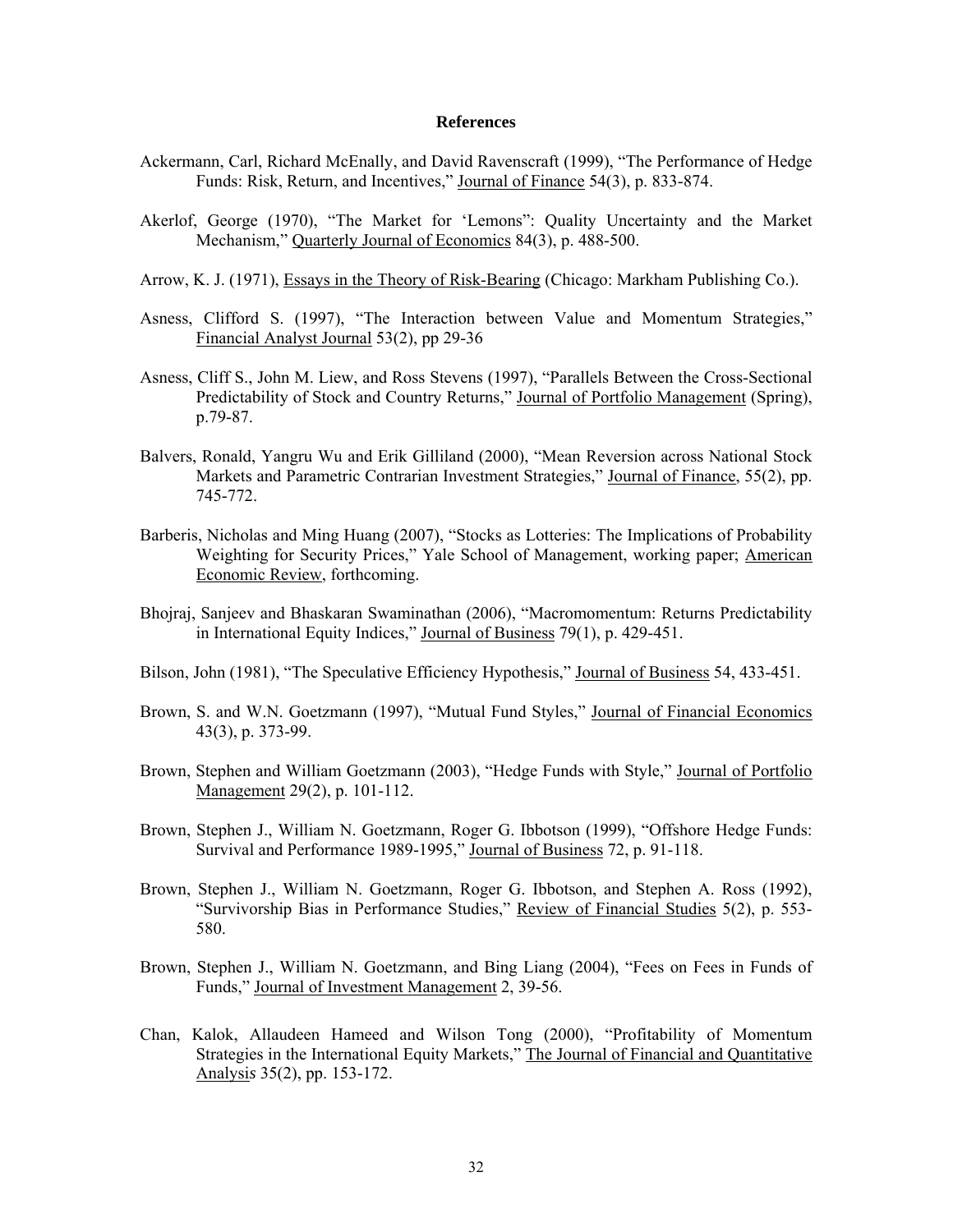- Christoffersen, Susan and David Musto (2002), "Demand Curves and the Pricing of Money Management," Review of Financial Studies 15, 1499-1524.
- Cremers, Martijn, Antti Petajisto, and Eric Zitzewitz (2008), "Should Benchmark Indices Have Alpha? Revisiting Performance Evaluation," working paper Yale School of Management.
- DeRoon, Frans, Jenke TerHorst, and Theo Nijman (2003), "Evaluating Style Analysis," Journal of Empirical Finance vol. 11, no. 1 (January), p. 29-53.
- Edwards, Franklin and M.O. Caglayan (2001), "Hedge Fund Performance and Manager Skill," Columbia University, working paper.
- Edwards, Franklin and Jimmy Liew (1999), "Managed Commodity Funds," Journal of Futures Markets Vol. 19, No. 4, p. 377-411.
- Elton, Edwin, Martin Gruber, and Joel Rentzler (1990), "The Performance of Publicly Offered Commodity Funds," Financial Analysts Journal (July/August), p. 23-30
- Elton, Edwin, Martin Gruber, and Joel Rentzler (1989), "New Public Offerings, Information, and Investor Rationality: The Case of Publicly Offered Commodity Funds," Journal of Business 60(2), p. 175-199.
- Elton, Edwin, Martin Gruber, and Joel Rentzler (1987), "Professionally Managed, Publicly Traded, Commodity Funds," Journal of Business 60(2), p. 175-199.
- Erb, Claude and Campbell Harvey (2006), "The Strategic and Tactical Value of Commodity Futures," Financial Analysts Journal 62: 69-97.
- Fama, Eugene F. and Kenneth R. French (1993), "Common Risk Factors in the Returns on Stocks and Bonds," Journal of Financial Economics 33, p. 3-56.
- Fama, Eugene and Kenneth French (1987), "Commodity Futures Prices: Some Evidence on Forecast Power, Premiums, and the Theory of Storage," Journal of Business 60: 55-73.
- Fama, Eugene F. and Kenneth R. French (1992), "The Cross-Section of Expected Stock Returns," Journal of Finance 47(2), p. 427-465.
- Farhi, Emmanuel and Xavier Gabaix (2008), "Rare Disasters and Exchange Rates," NBER Working Paper No. 13805.
- French, Kenneth (2008), "The Cost of Active Investing," Dartmouth College, working paper, Journal of Finance, forthcoming.
- Froot, Kenneth A., and Richard H. Thaler (1990), "Anomalies: Foreign Exchange," The Journal of Economic Perspectives, 4(3), 179-192.
- Fung, William and David Hsieh (1997), "The Information Content of Performance Track Records: Investment Style and Survivorship Bias in the Historical Returns of Commodity Trading Advisors," Journal of Portfolio Management, 24(1), p. 30-41.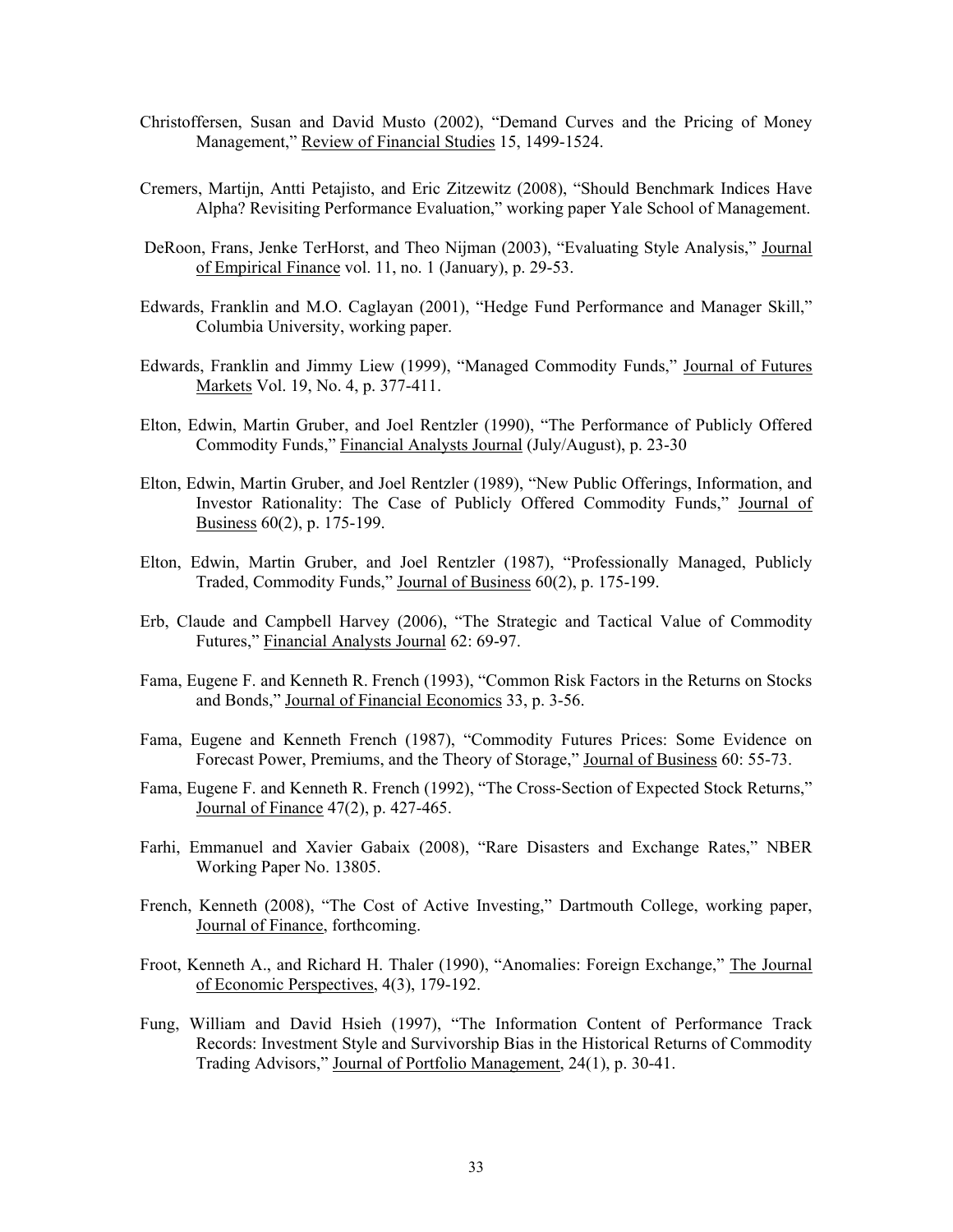- Fung, William and David Hsieh (2000), "Performance Characteristics of Hedge Funds and Commodity Funds: Natural vs. Spurious Biases," Journal of Financial and Quantitative Analysis vol. 35(3), p. 291-307.
- Fung, William and David Hsieh (2001), "The Risk in Hedge Fund Strategies: Theory and Evidence from Trend Followers," Review of Financial Studies 14(2), p. 313-341.
- Fung, William and David Hsieh (2002a), "Asset-Based Style Factors for Hedge Funds," Financial Analysts Journal 58(5), p. 16-27.
- Fung, William and David Hsieh (2002b), "Hedge Funds: An Industry in Its Adolescence," Federal Reserve Bank of Atlanta Economic Review (Fourth Quarter), p. 1 - 34.
- Fung, William and David Hsieh (2004), "Hedge Fund Benchmarks: A Risk-Based Approach", Financial Analysts Journal, 60(5) p. 65-80.
- Galati, Gabriele and Michael Melvin (2004), "Why has FX Trading Surged? Explaining the 2004 Triennial Survey," Bank for International Settlements, Quarterly Review (December), p. 67 - 74.
- Galati, G, A Heath and P McGuire (2007): "Evidence of Carry Trade Activity", Bank for International Settlements, Quarterly Review (September), pp 27–41.
- Galati, Gabriele and Alexandra Heath (2007), "What Drives the Growth in FX Activity? Interpreting the 2007 Triennial Survey," Bank for International Settlements Quarterly Review (December), p. 63 - 72.
- Gorton, Gary and K. Geert Rouwenhorst (2006) "Facts and Fantasies about Commodity Futures," Financial Analysts' Journal 62(2), p. 47-68.
- Gorton, Gary, Fumio Hayashi and K. Geert Rouwenhorst (2007), "The Fundamentals of Commodity Futures Returns," [http://papers.ssrn.com/sol3/papers.cfm?abstract\\_id=996930](http://papers.ssrn.com/sol3/papers.cfm?abstract_id=996930). working paper.
- Hall, Dustin (2008), "The Elephants in the Room: Dangers of Hedge Funds in Our Financial Markets," Florida Law Review 60, p. 183-227.
- Hasanhodzic, Jasmina and Andrew Lo (2007), "Can Hedge Fund Returns Be Replicated? The Linear Case," Journal of Investment Management 5(2), p. 5-45.
- Jensen, Michael (1968), "The Performance of Mutual Funds in the Period 1945-1964," Journal of Finance 23(2), p. 389-416.
- Levy, Haim and Sarnat, Marshall (1984), Portfolio and Investment Selection: Theory and Practice (Prentice-Hall International).
- Liang, Bing (2000), "Hedge Funds: The Living and the Dead," Journal of Financial and Quantitative Analysis 35, p. 309-326.
- Malkiel, Burton and Atanu Saha (2005), "Hedge Funds: Risk and Return," Financial Analysts Journal 61(6), p. 80-88.